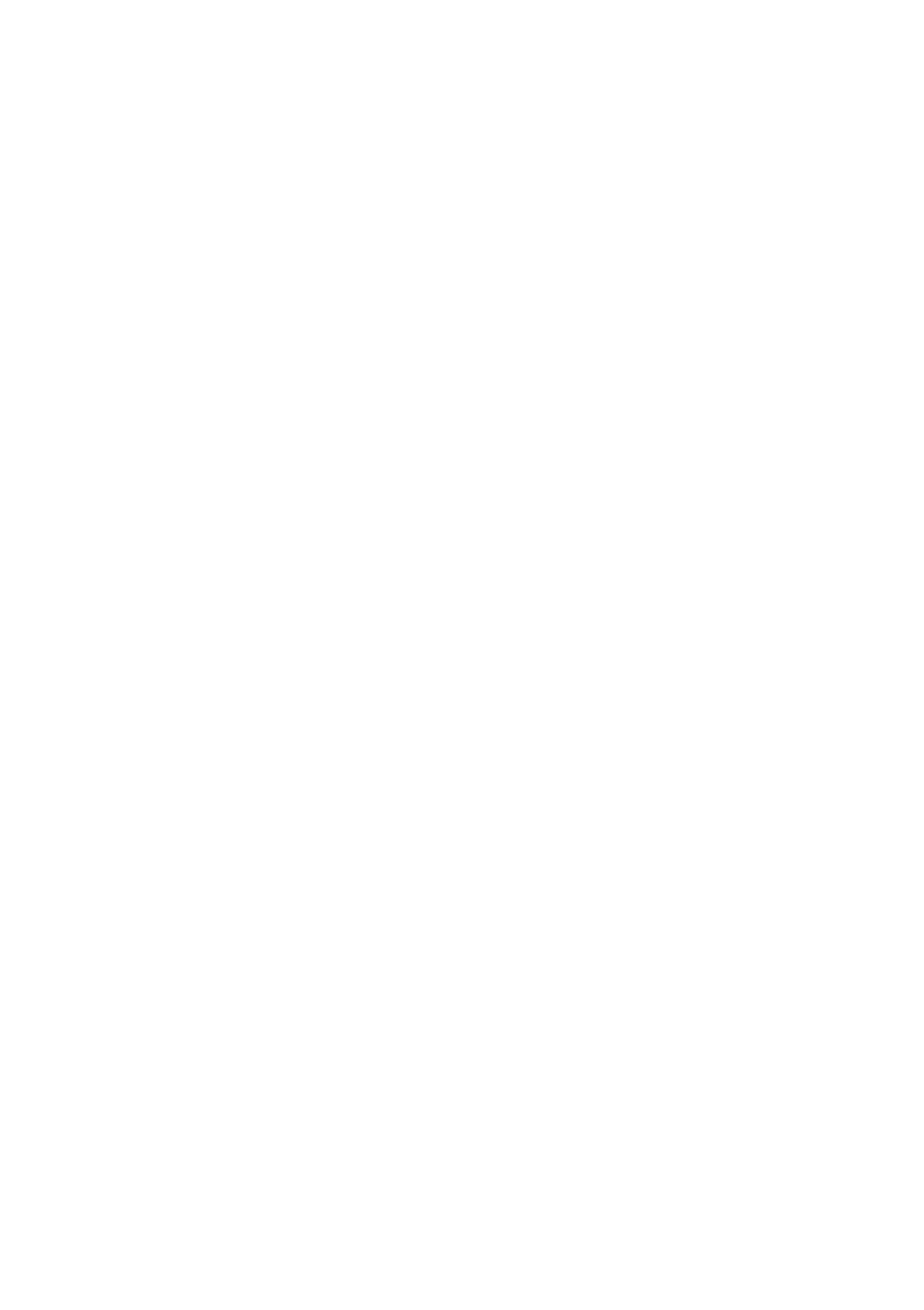# GUIDELINE ON MEASLES SURVEILLANCE AND OUTBREAK MANAGEMENT

*3RD EDITION*

ETHIOPIAN HEALTH AND NUTRITION RESEARCH INSTITUTE FEDERAL DEMOCRATIC REPUBLIC OF ETHIOPIA

> *January 2012 Addis Ababa Ethiopia*

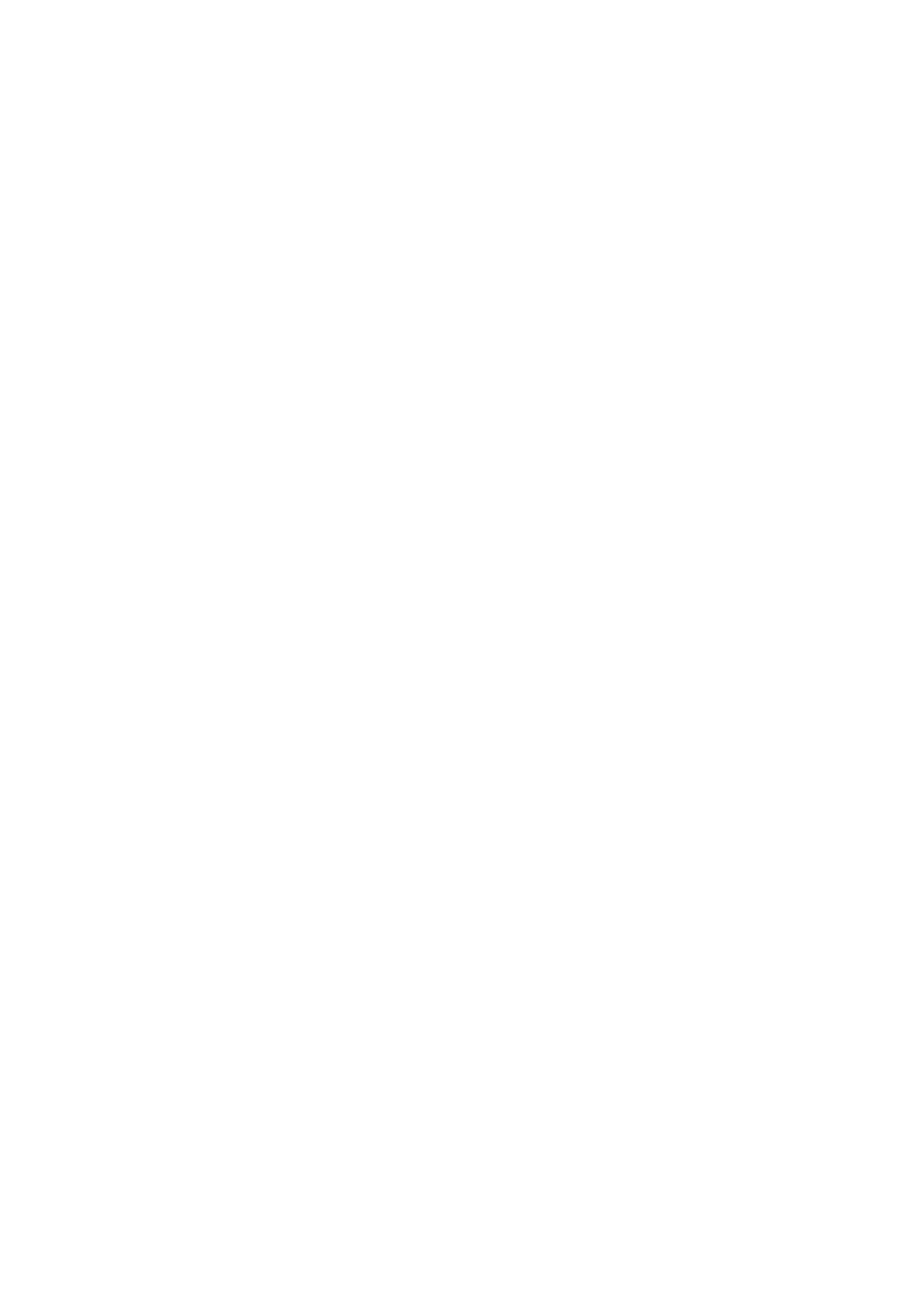# **TABLE OF CONTENTS**

| 1 |       |                                                 |  |  |
|---|-------|-------------------------------------------------|--|--|
|   | 1.1   |                                                 |  |  |
|   | 1.2   |                                                 |  |  |
|   | 1.3   |                                                 |  |  |
|   | 1.3.1 |                                                 |  |  |
|   | 1.3.2 |                                                 |  |  |
|   | 1.3.3 |                                                 |  |  |
|   | 1.3.4 |                                                 |  |  |
|   | 1.3.5 |                                                 |  |  |
|   | 1.3.6 |                                                 |  |  |
| 2 |       |                                                 |  |  |
|   | 2.1   |                                                 |  |  |
|   | 2.1.1 |                                                 |  |  |
|   | 2.1.2 |                                                 |  |  |
|   | 2.1.3 |                                                 |  |  |
|   | 2.2   |                                                 |  |  |
|   | 2.3   |                                                 |  |  |
|   | 2.3.1 |                                                 |  |  |
|   | 2.3.2 | Reporting, analyzing, and interpreting data  11 |  |  |
|   | 2.3.3 |                                                 |  |  |
|   | 2.3.4 |                                                 |  |  |
|   | 2.4   |                                                 |  |  |
|   | 2.4.1 |                                                 |  |  |
|   | 2.4.2 |                                                 |  |  |
|   | 2.4.3 |                                                 |  |  |
|   | 2.4.4 |                                                 |  |  |
| 3 |       |                                                 |  |  |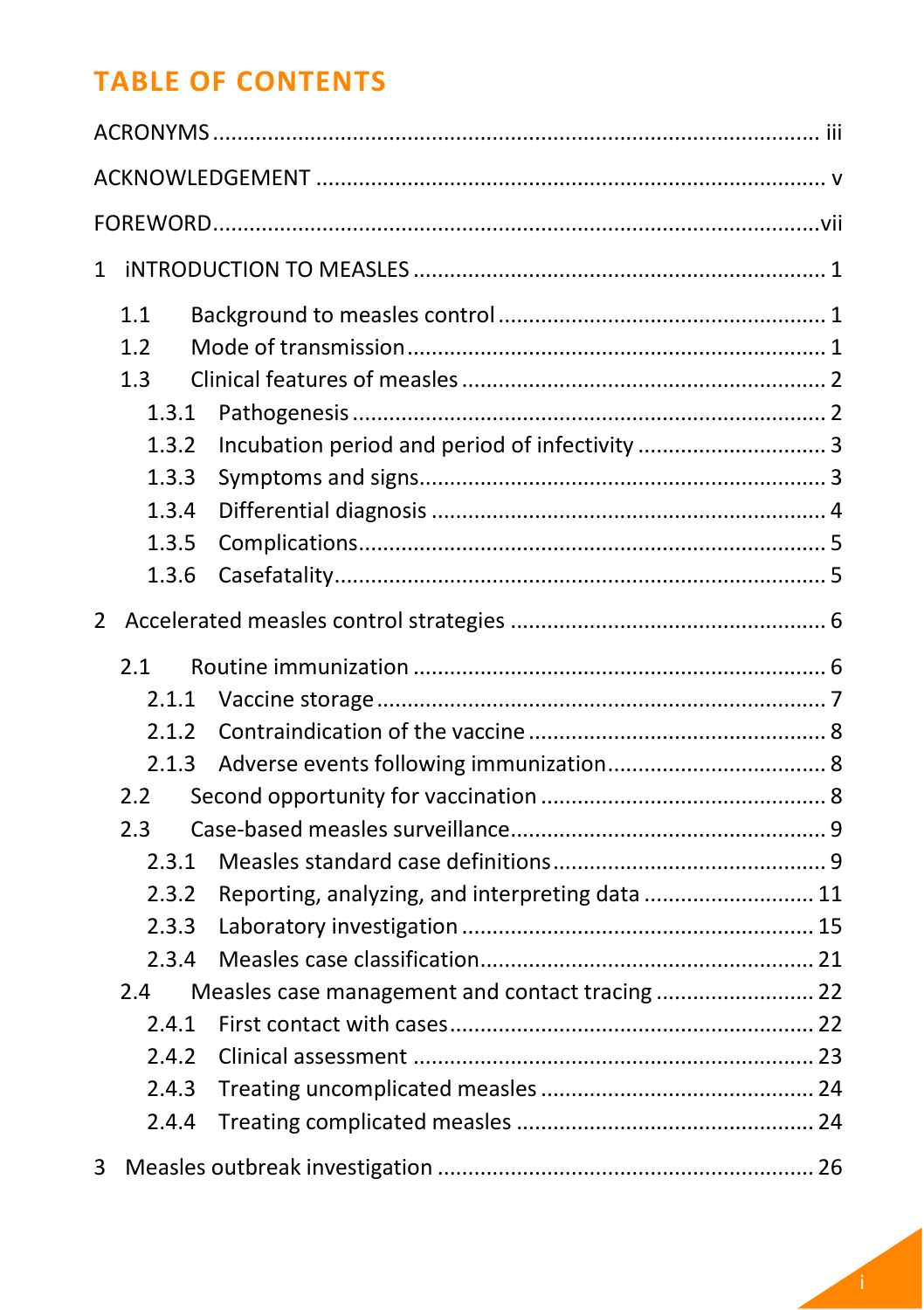|   | 3.1                                                             |                                                              |  |  |  |
|---|-----------------------------------------------------------------|--------------------------------------------------------------|--|--|--|
|   | 3.2                                                             |                                                              |  |  |  |
|   | 3.3                                                             |                                                              |  |  |  |
|   | 3.4                                                             |                                                              |  |  |  |
|   | 3.5                                                             | Analyze data collected in terms of person, place and time 31 |  |  |  |
|   | 3.6                                                             |                                                              |  |  |  |
|   | 3.7                                                             |                                                              |  |  |  |
|   | 3.8                                                             | Refine hypothesis and carry out additional measures  35      |  |  |  |
|   | 3.9                                                             | Implement control and prevention measures 35                 |  |  |  |
|   | 3.9.1                                                           |                                                              |  |  |  |
|   | 3.9.2                                                           |                                                              |  |  |  |
|   | 3.9.3                                                           | Implement Selective or Nonselective Vaccination 37           |  |  |  |
|   | 3.9.4                                                           | Measles prevention and control measures in emergencies  40   |  |  |  |
|   | 3.10                                                            |                                                              |  |  |  |
| 4 |                                                                 |                                                              |  |  |  |
| 5 |                                                                 |                                                              |  |  |  |
|   | 5.1                                                             |                                                              |  |  |  |
|   | 5.2                                                             |                                                              |  |  |  |
|   | 5.3                                                             |                                                              |  |  |  |
|   | 5.4                                                             |                                                              |  |  |  |
|   |                                                                 | 5.4.1 Immunization coverage survey during an outbreak  48    |  |  |  |
|   | 5.5                                                             |                                                              |  |  |  |
| 6 |                                                                 |                                                              |  |  |  |
|   | Annex 1.                                                        | Data collection and reporting formats 51                     |  |  |  |
|   |                                                                 |                                                              |  |  |  |
|   | Woreda Suspected Outbreak and Rumour Log-book 54                |                                                              |  |  |  |
|   |                                                                 |                                                              |  |  |  |
|   |                                                                 |                                                              |  |  |  |
|   | House to House Rapid Monitoring of Measles Vaccine Coverage  57 |                                                              |  |  |  |
|   | Annex 2.                                                        | Role of each Level in the Health System 58                   |  |  |  |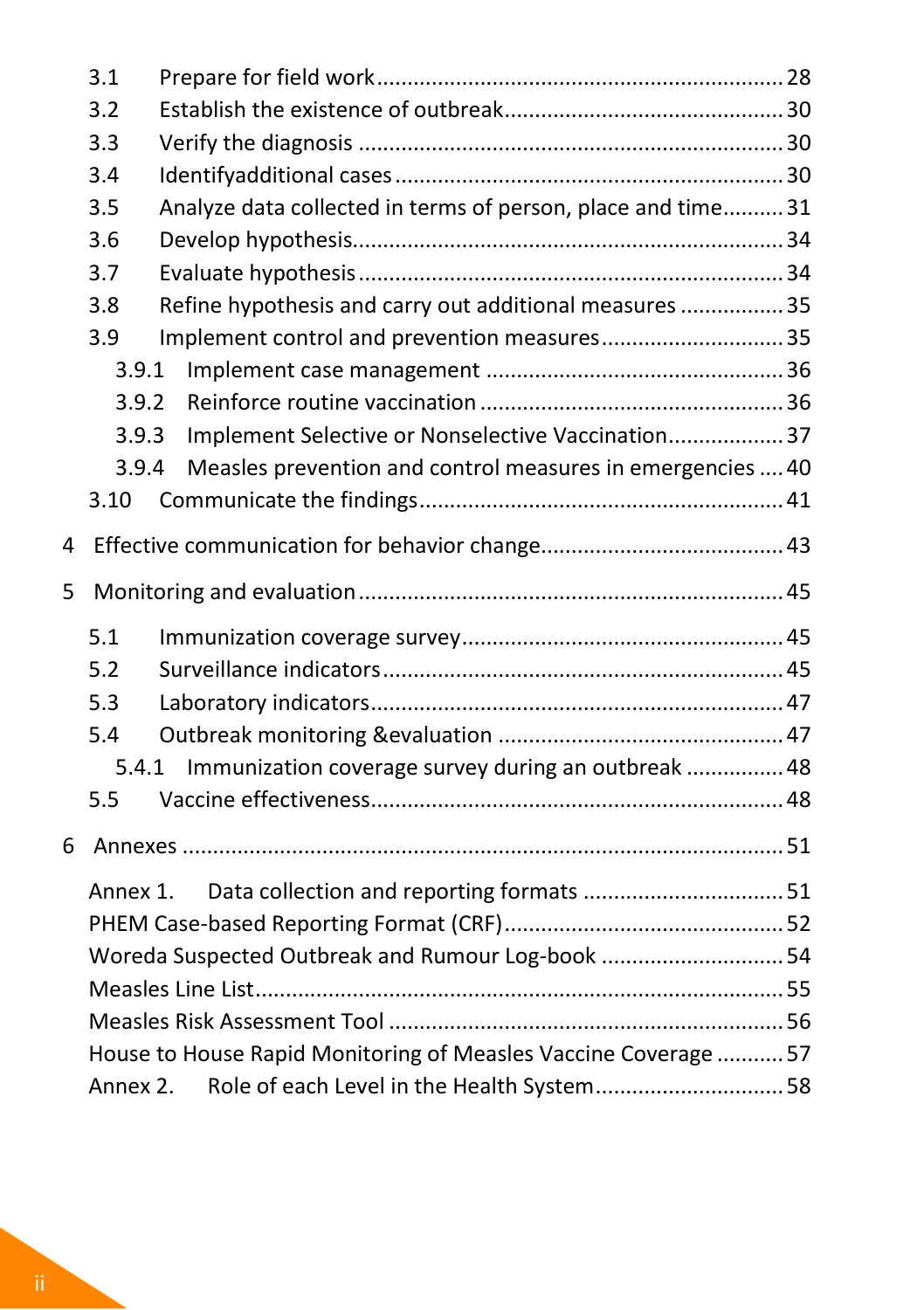# <span id="page-6-0"></span>**ACRONYMS**

| <b>AFP</b>    | <b>Acute Flaccid Paralysis</b>                        |
|---------------|-------------------------------------------------------|
| <b>AFRO</b>   | World Health Organization, Regional Office for Africa |
| AR            | <b>Attack Rate</b>                                    |
| <b>ARU</b>    | Attack rate among unvaccinated persons                |
| ARV           | Attack rate among vaccinated persons                  |
| <b>CFR</b>    | Case fatality rate                                    |
| <b>EHNRI</b>  | Ethiopian Health and Nutrition Research Institute     |
| <b>ELISA</b>  | Enzyme linked Immuno-Sorbent Assay                    |
| <b>FMOH</b>   | Federal Ministry of Health                            |
| <b>HIV</b>    | Human Immune Deficiency Virus                         |
| IgG           | Immunoglobulin G                                      |
| IgM           | Immunoglobulin M                                      |
| <b>PCV</b>    | Proportion of cases among vaccinated individuals      |
| <b>PHEM</b>   | Public health emergency Management                    |
| <b>PPV</b>    | Proportion of population that is vaccinated           |
| <b>PVPC</b>   | Proportion of vaccine preventable cases               |
| <b>RRL</b>    | Regional reference laboratory                         |
| <b>SIAs</b>   | Supplementary immunization activities                 |
| <b>TTF</b>    | <b>Technical Task Force (PHEM)</b>                    |
| <b>UNICEF</b> | United Nation Children's Fund                         |
| <b>VE</b>     | Vaccine effectiveness                                 |
| <b>VTM</b>    | Viral transport medium                                |
| <b>WHO</b>    | World Health Organization                             |
| <b>WIR</b>    | Weakly incidence rate                                 |
|               |                                                       |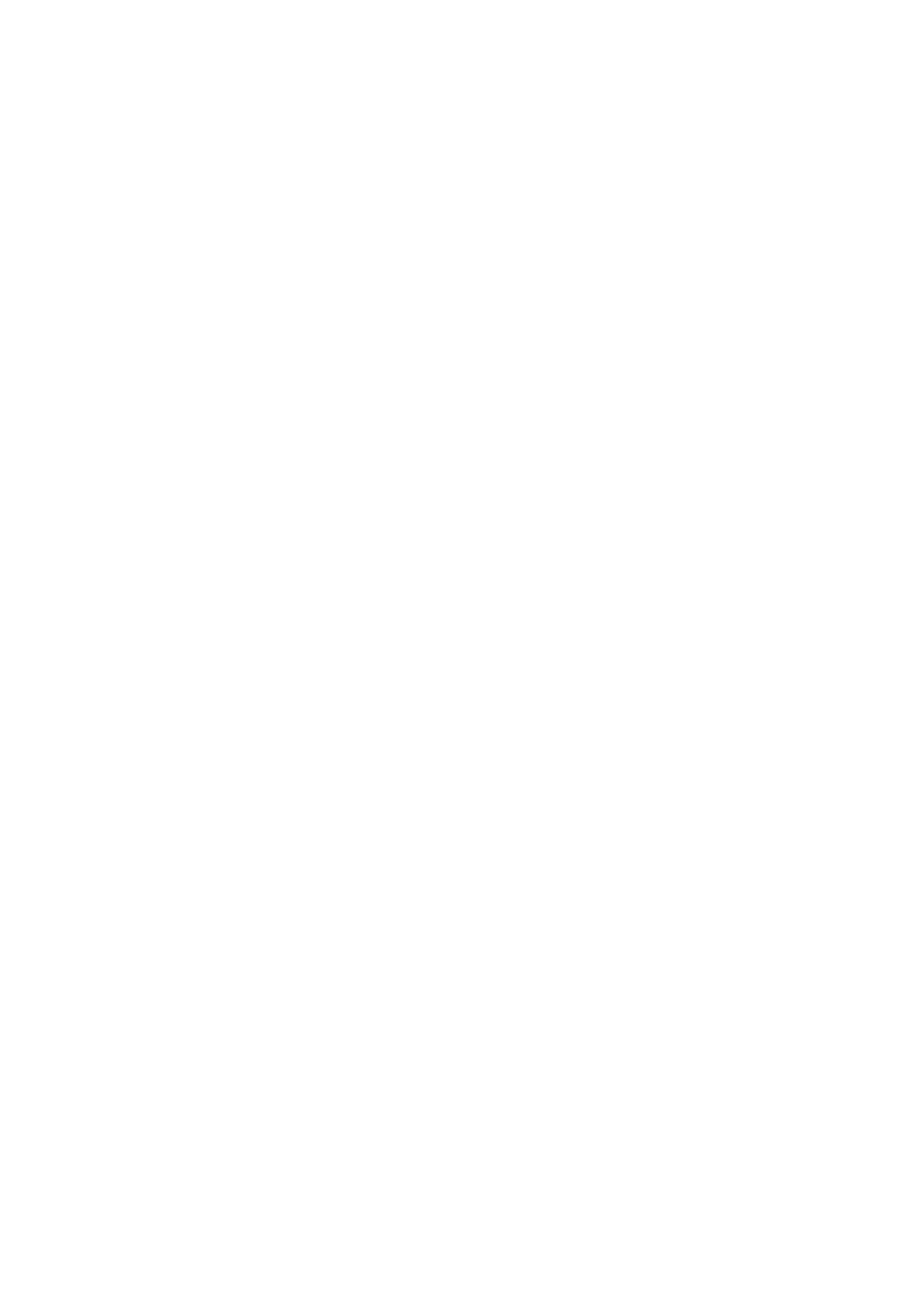# <span id="page-8-0"></span>**ACKNOWLEDGEMENT**

The Ethiopian Health and Nutrition Research Institute, which is the technical arm of the Ministry of Health of the Federal Democratic Republic of Ethiopia, would like to express its appreciation and gratitude to all those who are directly involved in or indirectly contributed to the preparation of this guideline.

EHNRI would like to thank, all the members of the vaccine preventable diseases Technical Working Group members from FMOH, EHNRI, WHO,UNCEF, and MSF for realizing the preparation of this guideline.

Special thanks go to Public Health Emergency Management (PHEM) Center members for their active involvement and leading the overall activity of the Technical Working Group and also for writing and editing the guideline.

We thank WHO for financial contribution and facilitation of the printing of this guideline.

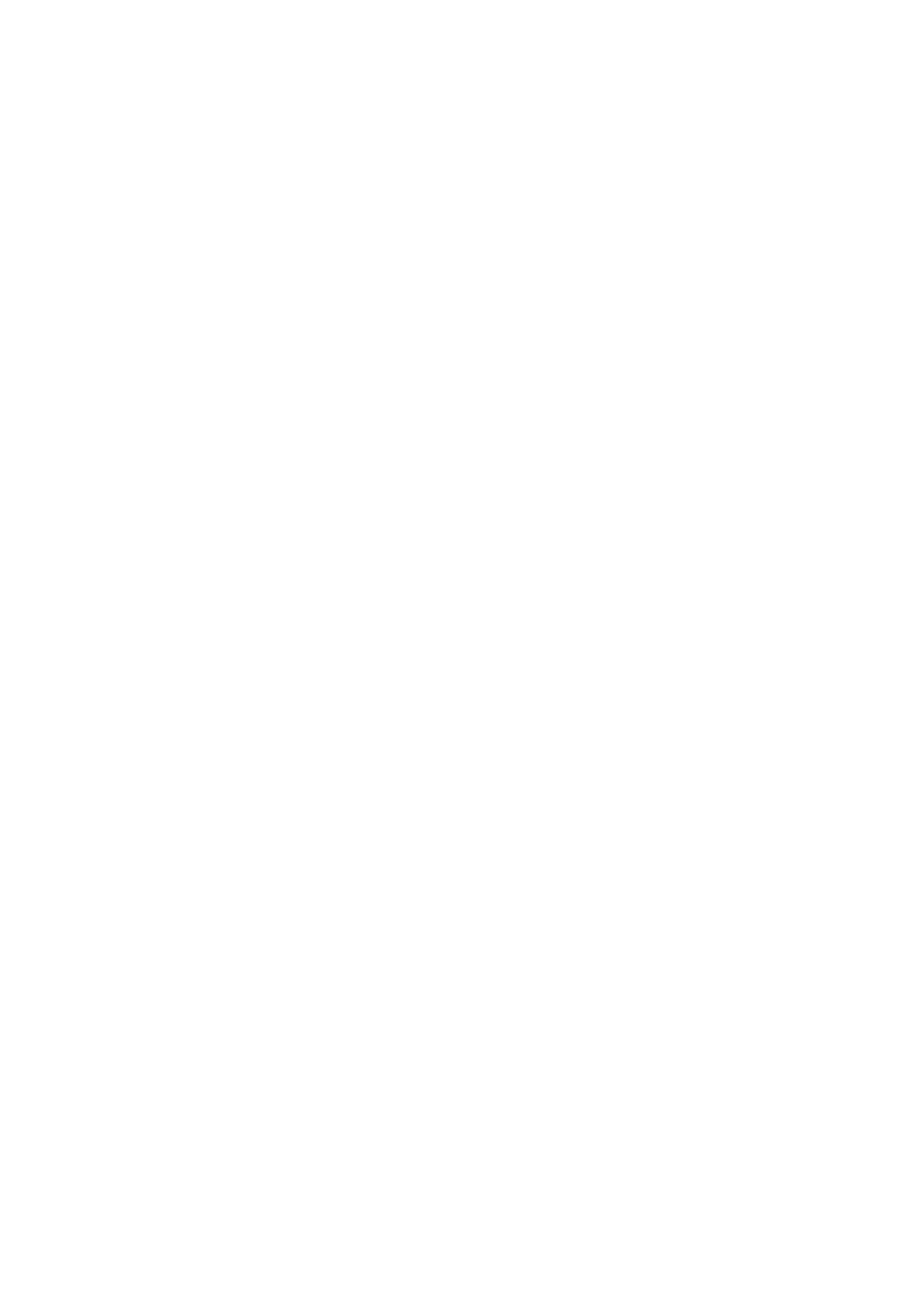# <span id="page-10-0"></span>**FOREWORD**

Measles is one of the communicable diseases causing preventable mortality and morbidity in the country. Epidemiological surveillance of measles is a major public health strategy in prevention and control of disease.

Based on the mandate given by the Federal Ministry of Health to prepare and distribute health and health related guidelines and standards, this guideline is prepared by Public Health Emergency Management (PHEM) Center of Ethiopian Health and Nutrition Research Institute (EHNRI) with technical support from stakeholders.

The guideline on Measles Surveillance and Outbreak Management aims to provide health authorities, medical officers, and other health personnel involved in measles control at national, regional, woreda and local levels with a step-by-step manual for setting up and carrying out measles surveillance as well as on how to detect and control epidemics of measles disease as early as possible, and to strengthen the capacity for emergency response to epidemics of measles disease manage measles outbreaks. The Africa Region as well as Ethiopia is working towards measles elimination by 2020 (as indicated in Resolution AFR/RC61/WP/1: Measles elimination by 2020: A strategy for the African Region,  $61<sup>st</sup>$  Regional Committee meeting 2011).

To develop this third edition of the guideline, technical documents and similar guidelines prepared by WHO African Region were referenced and contextualized to our setting. Field experiences from our county are also incorporated.

EHNRI hopes that this guideline meets the needs of health workers and the different partners who are participating in measles surveillance as well as outbreak management.

Amha Kebede (PHD) A/Director General, EHNRI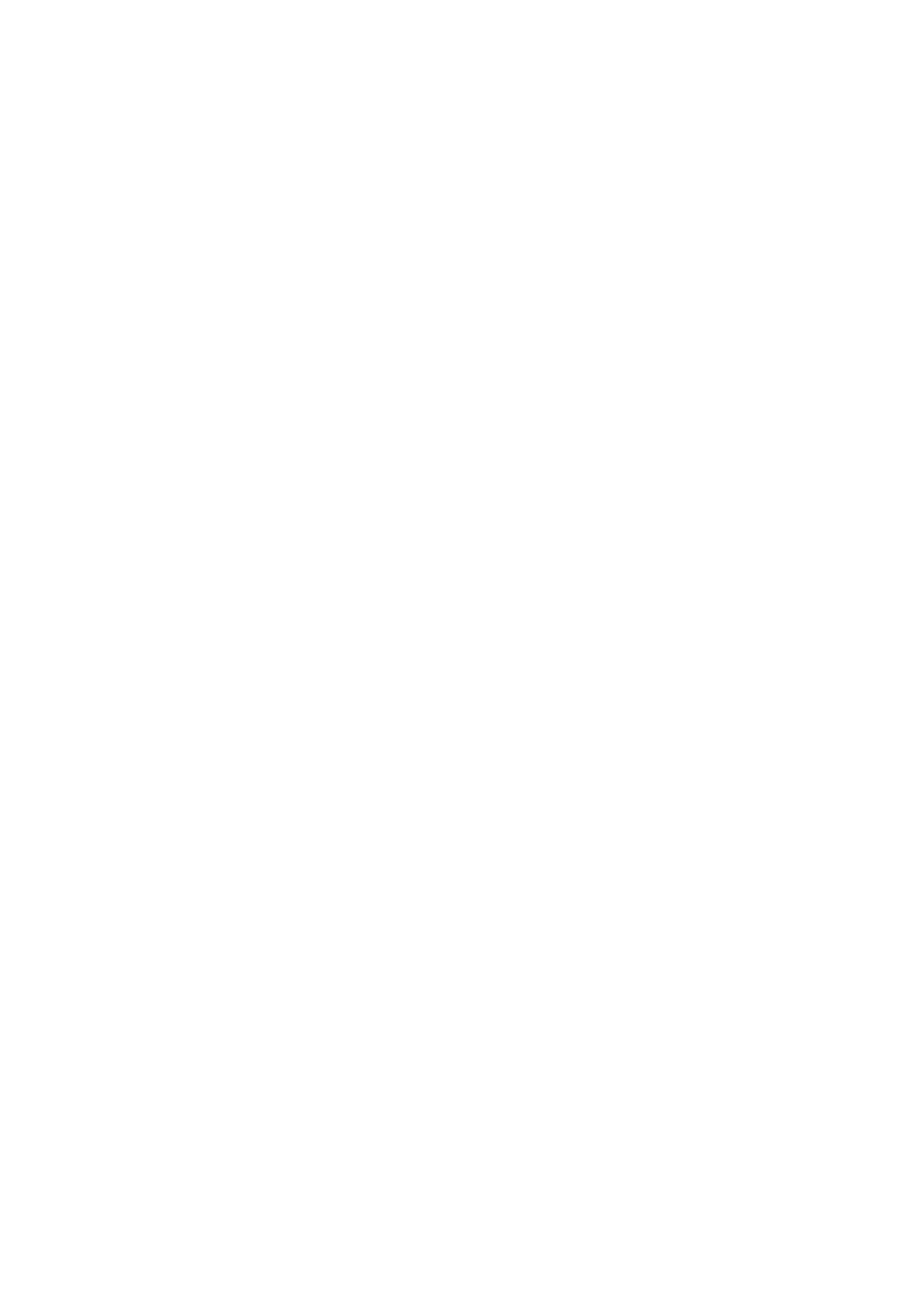# <span id="page-12-0"></span>**1 INTRODUCTION TO MEASLES**

#### <span id="page-12-1"></span>**1.1 Background to measles control**

Measles is one of the communicable diseases still causing preventable mortality and morbidity in the country.

In 2001, countries in the World Health Organization (WHO) African Region began accelerated measles control activities to reduce measles deaths by half by 2005 compared to the estimated number of measles deaths in 1999. Implementation of the recommended strategies led to a 75% reduction in estimated measles mortality in the African Region by 2005. Following this progress, in 2006 the African Region adopted a goal to achieve 90% measles mortality reduction by 2010 compared with the estimate for 2000. By 2008 in the African Region, reported measles cases decreased 93% and estimated measles mortality decreased 92% compared with 2000.The strategies include improving routine vaccination coverage, providing a second opportunity for measles vaccination through supplementary immunization activities (SIAs), improving measles-case management, and establishing case-based measles surveillance. Since 2002, Ethiopia adopted these regional goals and strategies and has been taking important steps to control measles. The Africa Region as well as Ethiopia is working towards measles elimination by 2020 (as indicated in Resolution AFR/RC61/WP/1: Measles elimination by 2020: A strategy for the African Region,  $61<sup>st</sup>$  Regional Committee meeting 2011).

The National Immunization Programme was established in the 1980s, and currently delivers service through static and outreach sites nationwide. The current routine immunization schedules recommend a dose of measles vaccination at 9 months of age. The WHO UNICEF coverage estimates for measles vaccination for Ethiopia also indicate an increase from 37 % in 2000 toaround 80% in 2010.

# <span id="page-12-2"></span>**1.2 Mode of transmission**

Measles is an acute, highly contagious viral disease caused by measles virus.This highly contagious virus is transmitted primarily by respiratory droplets or airborne spray to mucous membranes in the upper respiratory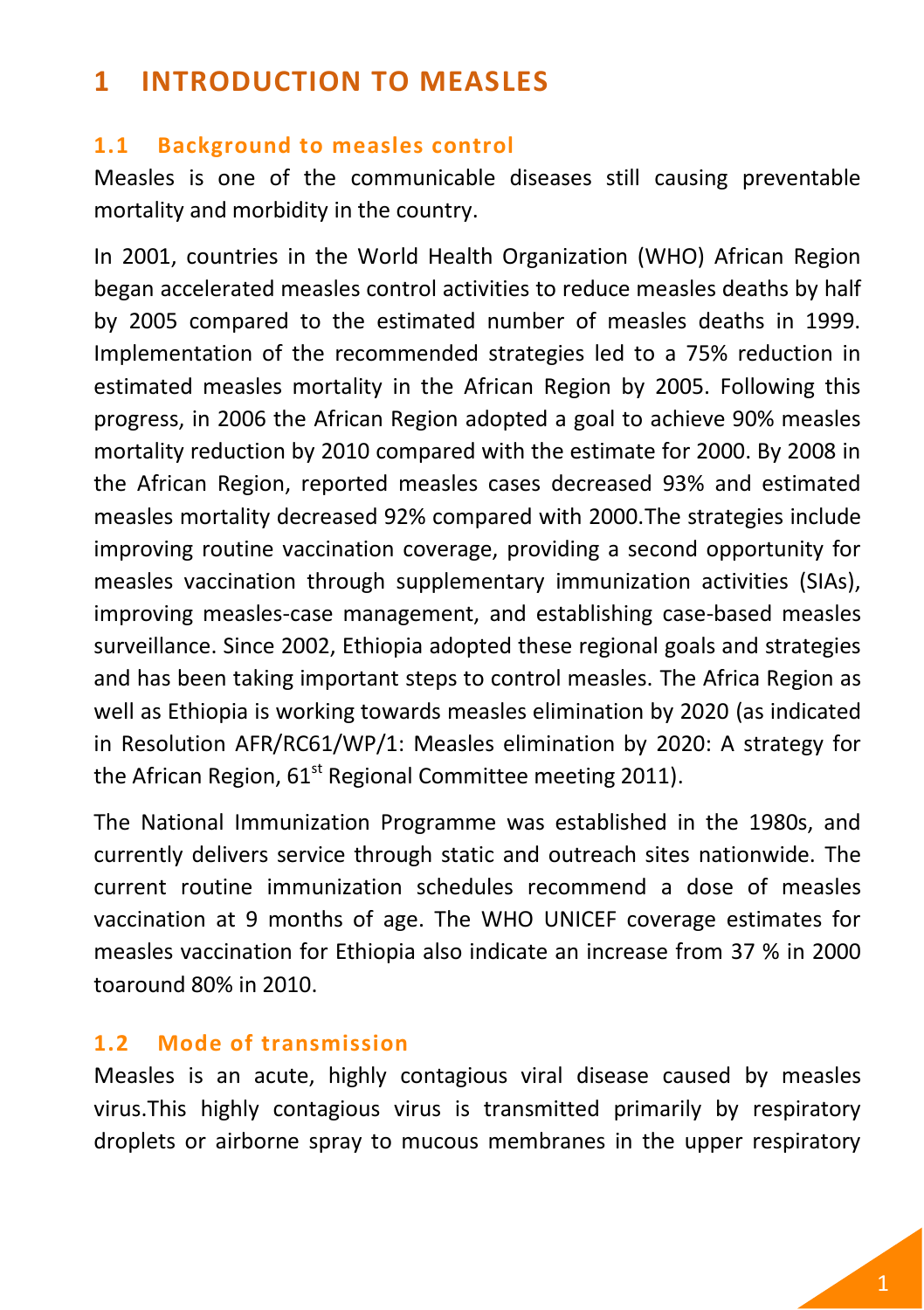tract or the conjunctiva. Common source outbreaks associated with airborne transmission of measles virus have been documented.

The measles virus is a member of the genus *Morbillivirus* of the *Paramyxoviridae* family. The virus appears to be antigenically stable—there is no evidence that the viral antigens have significantly changed over time. However, sequence analysis of viral genes has shown that there are distinct lineages (genotypes) of wild-type measles viruses. When considered along with epidemiological information, identification of a specific virus genotype can suggest the origin of an outbreak. The measles virus is sensitive to ultraviolet light, heat, and drying. The virus has a short survival time  $\langle$ <2 hours) in air or on objects and surfaces.

Humans are the only natural hosts of measles virus. Although monkeys may become infected, transmission among them in the wild does not appear to be a mechanism by which the virus persists in nature.

The risk factors for measles virus infection include: infants who lose passive antibody before the age of routine immunization, children with vitamin A deficiency and immunodeficiency due to HIV or AIDS, leukemia, alkylating agents, or corticosteroid therapy, regardless of immunization status and children who travel to areas where measles is endemic or contact with travelers to endemic areas. Malnourished and young children are at higher risk of developing complications and mortality from measles infection.

# <span id="page-13-0"></span>**1.3 Clinical features of measles**

#### <span id="page-13-1"></span>**1.3.1 Pathogenesis**

Measles is a systemic infection. The primary site of infection is the respiratory epithelium of the nasopharynx. Two to three days after invasion and replication in the respiratory epithelium and regional lymph nodes, a primary viremia occurs with subsequent infection of the reticuloendothelial system. Following further viral replication in regional and distal reticuloendothelial sites, there is a second viremia, which occurs 5 to 7 days after infection. During this viremia, there may be infection of the respiratory tract and other organs. Measles virus is shed from the nasopharynx beginning with the prodrome until 3 to 4 days after rash onset.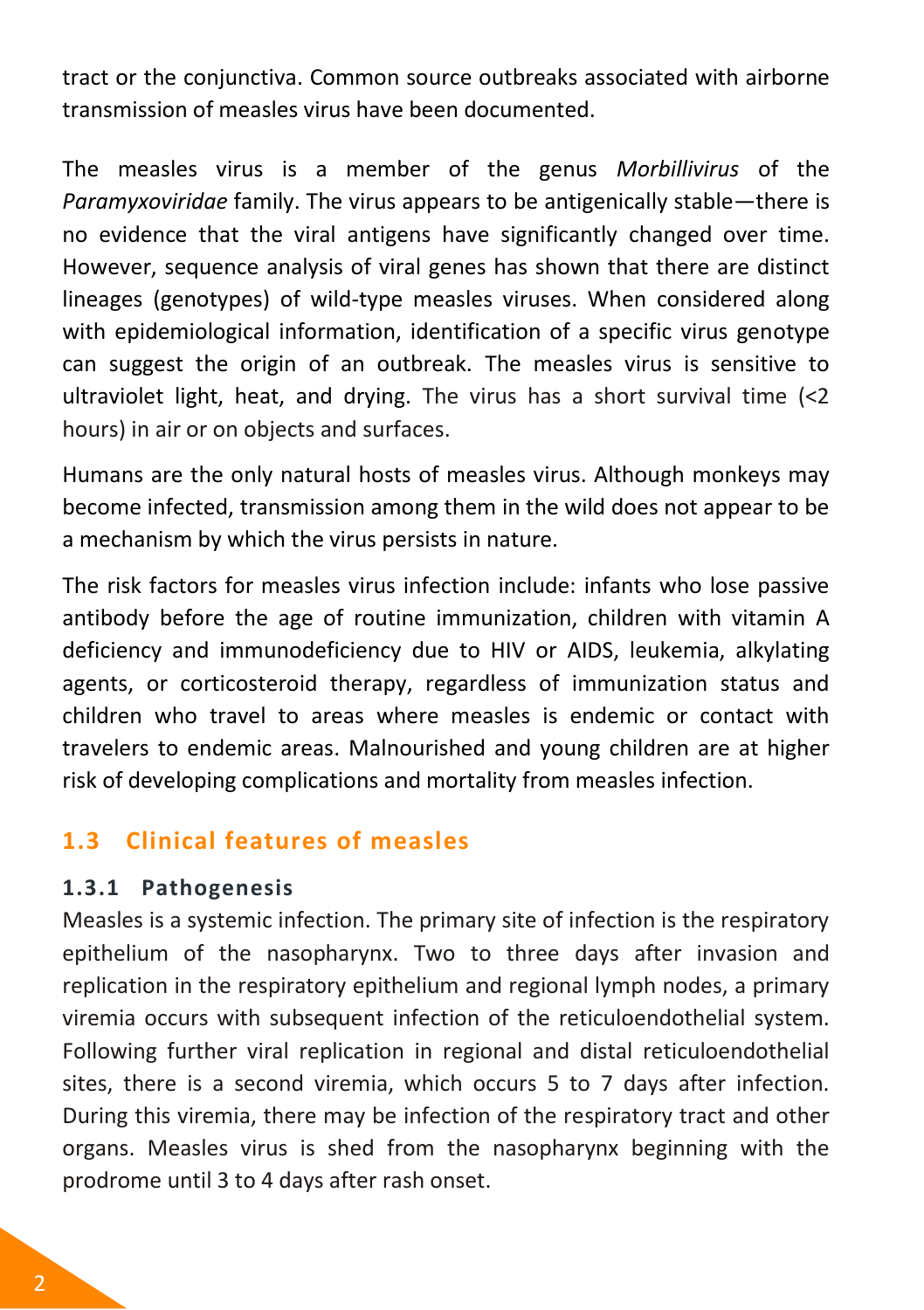# <span id="page-14-0"></span>**1.3.2 Incubation period and period of infectivity**

The incubation period is approximately 10–12 days from exposure to the onset of fever and other nonspecific symptoms and 14 days (with a range of 7–18 days),from exposure to the onset of rash.

Measles can be transmitted from four days before rash onset (i.e., one to two days before fever onset) to four days after rash onset. Infectivity is greatest three days before rash onset. Measles is highly contagious. Secondary attack rates among susceptible household contacts have been reported to be 75%– 90%. Due to the high transmission efficiency of measles, outbreaks have been reported in populations where only 3% to 7% of the individuals were susceptible. Whereas vaccination can result in respiratory excretion of the attenuated measles virus, person-to-person transmission has never been shown.

Prior to the availability of measles vaccine, measles infection was virtually universal. Infants born to mothers who have either had measles or been vaccinated are protected by trans-placental transferred antibody and Infants are generally protected until 5 to 9 months of age, this is passive immunity. Immunity following natural infection is believed to be life-long. Persons who have taken measles vaccine and have formed antibodies in response to the vaccine are also immune.

# <span id="page-14-1"></span>**1.3.3 Symptoms and signs**

Prodrome and general symptoms: measles infection presents with a two to four day prodrome of fever, malaise, cough, and runny nose (coryza) prior to rash onset. Conjunctivitis and bronchitis are commonly present. Although there is no rash at disease onset, the patient is shedding virus and is highly contagious. A harsh, non-productive cough is present throughout the febrile period, persists for one to two weeks in uncomplicated cases, and is often the last symptom to disappear. Generalized lymphadenopathy commonly occurs in young children. Older children may complain of photophobia and, occasionally, of arthralgia.

Koplik's spots may be seen on the buccal mucosa in over 80% of cases, if careful daily examinations are performed before rash onset. The lesions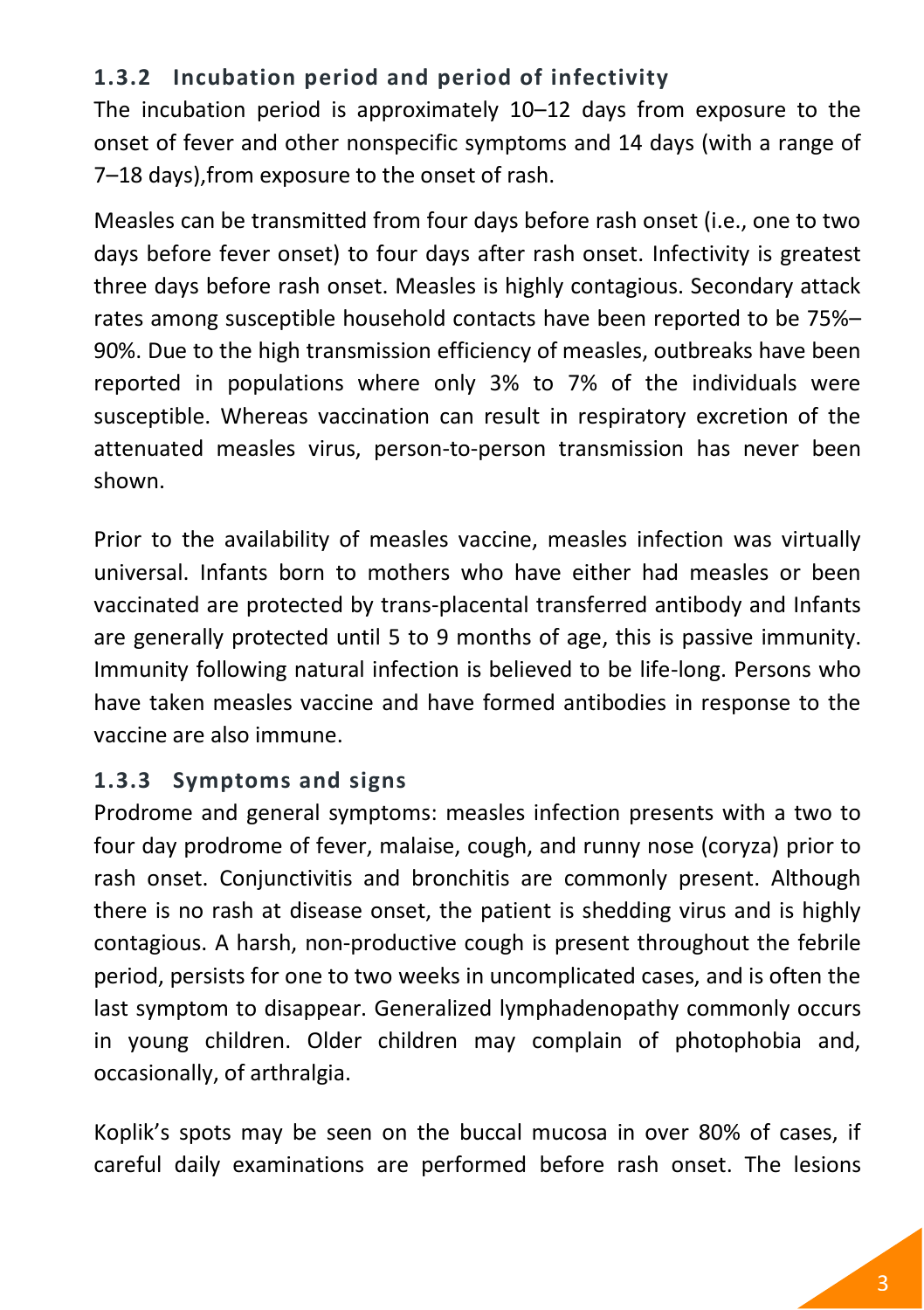appear one to two days before rash onset and persist for two or three days before disappearing soon after rash onset. Rash appear two to four days after the prodrome symptoms begin, a characteristic rash made up of large, blotchy red areas initially appears behind the ears and on the face. At the same time a high fever develops. The rash peaks in two to three days and becomes most concentrated on the trunk and upper extremities. The density of the rash can vary. The rash typically lasts from three to seven days and then fades in the same pattern as it appeared and may be followed by a fine desquamation. Whereas rash may be less evident in children with dark skin, desquamation generally is apparent. Some children develop severe exfoliation, especially if they are malnourished.



**Figure 1.The clinical course of measles and its relation to exposure and infectious period for active case finding**

#### <span id="page-15-0"></span>**1.3.4 Differential diagnosis**

Laboratory support is essential for definitive diagnosis, especially during periods of low measles incidence. Many illnesses are accompanied by fever, rash, and a variety of non-specific symptoms. In examining for measles, it is important to consider rubella, scarlet fever, exanthema subitum (roseola), dengue fever, and the early stages of chickenpox in the differential diagnosis. Moreover, there are other conditions that may present in a similar form, including erythema infectiosum (fifth disease), enterovirus or adenovirus infections, toxic shock syndrome, rickettsial diseases, and drug hypersensitivity reactions. Modified forms of measles, with generally mild symptoms, may occur in infants who still have partial protection from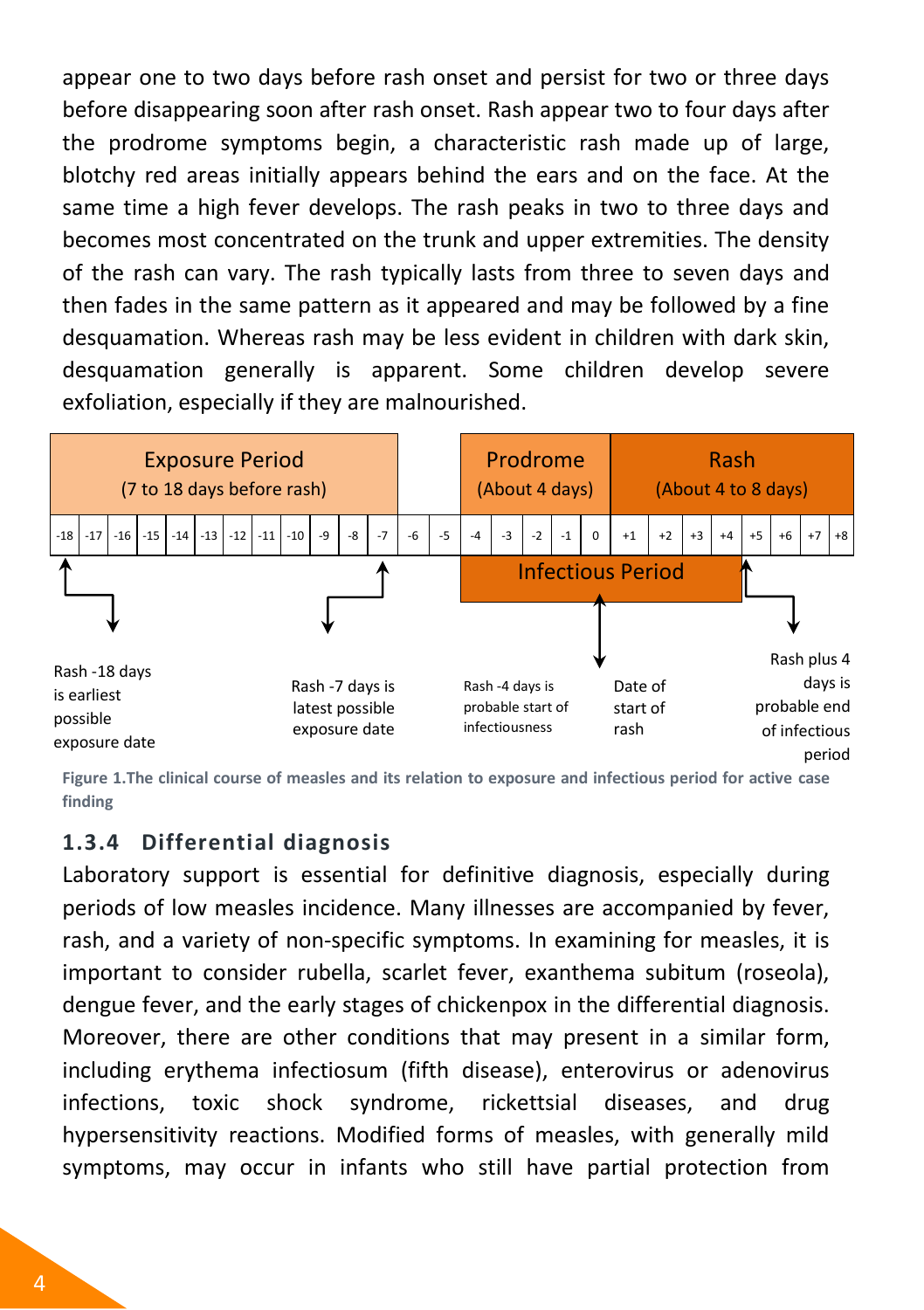maternal antibody, and occasionally in persons who only received partial protection from the vaccine.

# <span id="page-16-0"></span>**1.3.5 Complications**

Many children experience uncomplicated measles. However, in about a third of the cases, measles is followed by at least one complication caused by disruption of epithelial surfaces and immunosuppression. These include pneumonia, ear and sinus infections, mouth ulcers, persistent diarrhea, and upper airway obstruction from croup (laryngo-tracheo-bronchitis). Less common complications include corneal drying that could progress to ulceration (keratomalacia) and blindness, protein energy malnutrition, convulsions and brain damage. Complications are more common in young children below 5 years of age and complication rates are increased in persons with immune deficiency disorders, malnutrition, vitamin A deficiency, and inadequate vaccination. Immuno-compromised children and adults are at increased risk for severe infections and super infections. Unless managed early and aggressively, these complications may lead to death within the first month after the onset of rash. The case fatality from measles is estimated to be 3 – 5% in developing countries but may reach more than 10% in outbreaks especially when it is compounded by malnutrition.

# <span id="page-16-1"></span>**1.3.6 Casefatality**

In Ethiopia, the expected case-fatality rate is between 3% and 6%; the highest case-fatality rate occurs in infants 6 to 11 months of age, with malnourished infants at greatest risk. These rates may underestimate the true lethality of measles because of incomplete reporting of outcomes of measles illness. In certain high-risk populations, case-fatality rates as high as 30% have been reported in infants aged less than 1 year of age.

Malnutrition (including vitamin A deficiency), underlying immunodeficiency and lackof access to medical care are all factors leading to the high casefatality rates observed in many parts of the world.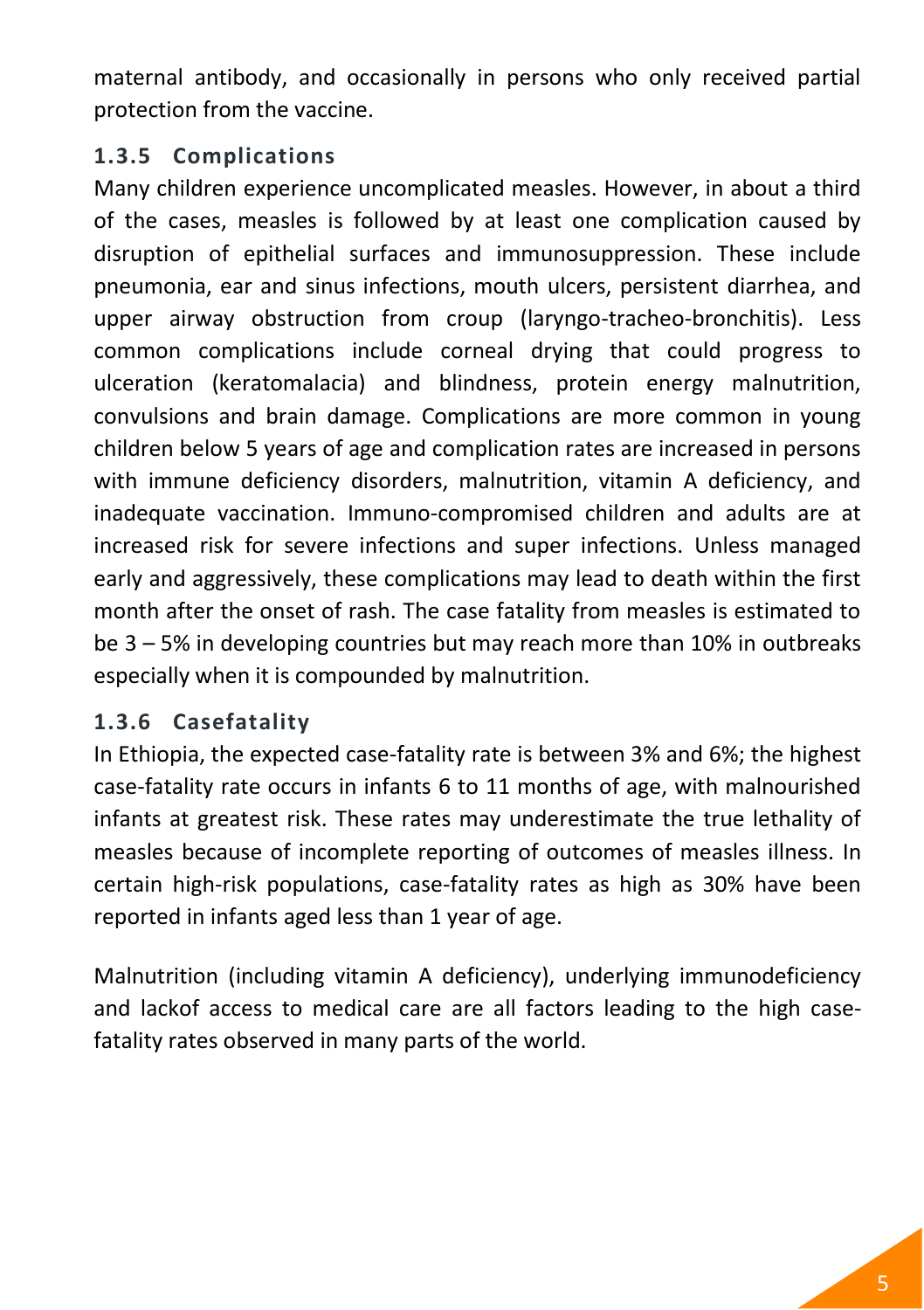# <span id="page-17-0"></span>**2 ACCELERATED MEASLES CONTROL STRATEGIES**

In 2001, countries in the World Health Organization (WHO) African Region began accelerated measles control activities to reduce measles deaths by half by 2005 compared to the estimated number of measles deaths in 1999. Implementation of the recommended strategies led to a 75% reduction in estimated measles mortality in the African Region by 2005. Following this progress, in 2006 the African Region adopted a goal to achieve 90% measles mortality reduction by 2010 compared with the estimate for 2000. By 2008 in the African Region, reported measles cases decreased 93% and estimated measles mortality decreased 92% compared with 2000.Since 2002, Ethiopia adopted these regional goals and strategies and has been taking important steps to control and ultimately to eliminate measles by 2020.

Strategies for sustained measles morbidity and mortality reduction:

- Routine immunization of > 90% of children aged 9 to 11 months;
- Provide a second opportunity for measles vaccination;
- Case-based measles surveillance;
- Improved case management including provision of vitamin A.

Periodic measles outbreaks occur when a large number of susceptible accumulate in a community. Susceptible accumulate through time even in the setting of high routine measles vaccination coverage.

#### <span id="page-17-1"></span>**2.1 Routine immunization**

Measles vaccination is one of the most cost-effective interventions available.Since measles vaccine was developed in 1958, it has saved the lives of millions of children throughout the world. Measles vaccine is made from a live attenuated virus. When children are correctly administered 0.5 ml of potent live attenuated measles vaccine subcutaneously, serologic studies have demonstrated that measles vaccines induce sero-conversion of 85% at 9 months and above 95% after 12 months of age. The peak antibody response occurs 6 to 8 weeks after infection or vaccination. Immunity conferred by vaccination against measles has been shown to persist for at least 20 years and is generally thought to be life-long for most individuals.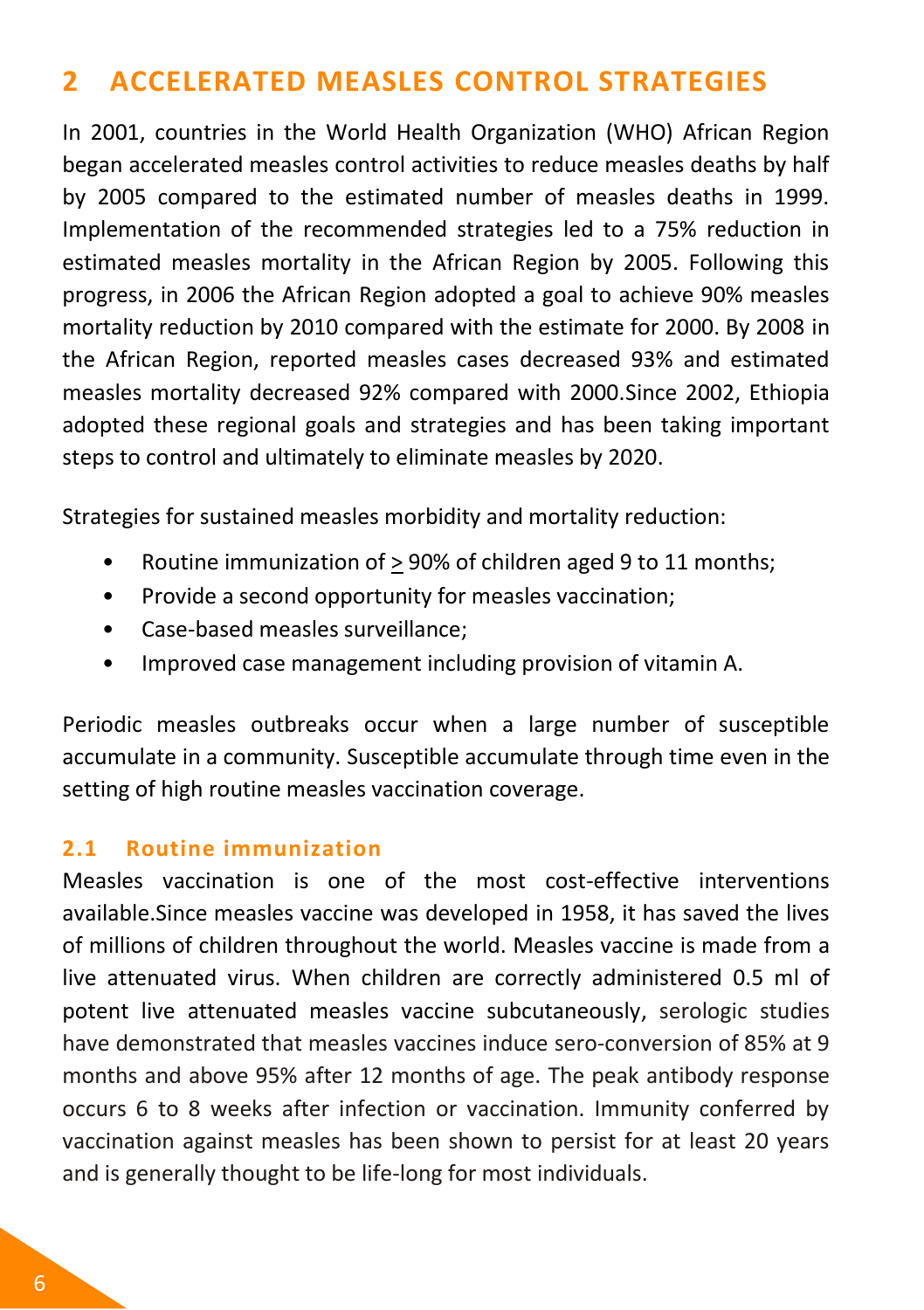The National Immunization Programme in Ethiopia was established in the 1980s, and currently delivers service through static and outreach sites nationwide. The current routine immunization schedule recommends measles vaccination at 9 months of age. The WHO/UNICEF coverage estimates for measles vaccination in Ethiopia indicate an increase from 37 % in 2000 to 82% in 2010.

Efforts should be made to strengthen routine immunization with the target of reaching more than 90% of infants 9 to 11 months of age with measles vaccine. Increasing and sustaining measles routine coverage over 90% is essential for achieving a sustainable reduction in measles mortality and achieving the 2012 pre-elimination goal set by WHO/AFRO. Activities to improve routine immunization coverage include:

- Planning and implementation of regular immunization sessions at  $\bullet$ fixed and outreach immunization sites.
- Regular analysis of routine immunization data and taking corrective  $\bullet$ action to ensure a sustained increase in the coverage of measles vaccination, concentrating on the communities / children not vaccinated.
- Special strategies for reaching the un-reached.
- Reduction of missed opportunities and dropout rates.
- Training to improve management of immunization services at all levels.
- Improving supportive supervision.
- Design and implementation of information education and  $\bullet$ communication activities and materials.

# <span id="page-18-0"></span>**2.1.1 Vaccine storage**

The current Federal Ministry of Health guidelines recommend measles vaccine to be stored at minus 20 $^{\circ}$ C at the national store and between 2 $^{\circ}$ C to 8°C at health facility level. Reconstituted measles vaccine should be kept cool and protected from direct sunlight and discarded after 6 hours, or at the end of the immunization session, whichever comes first.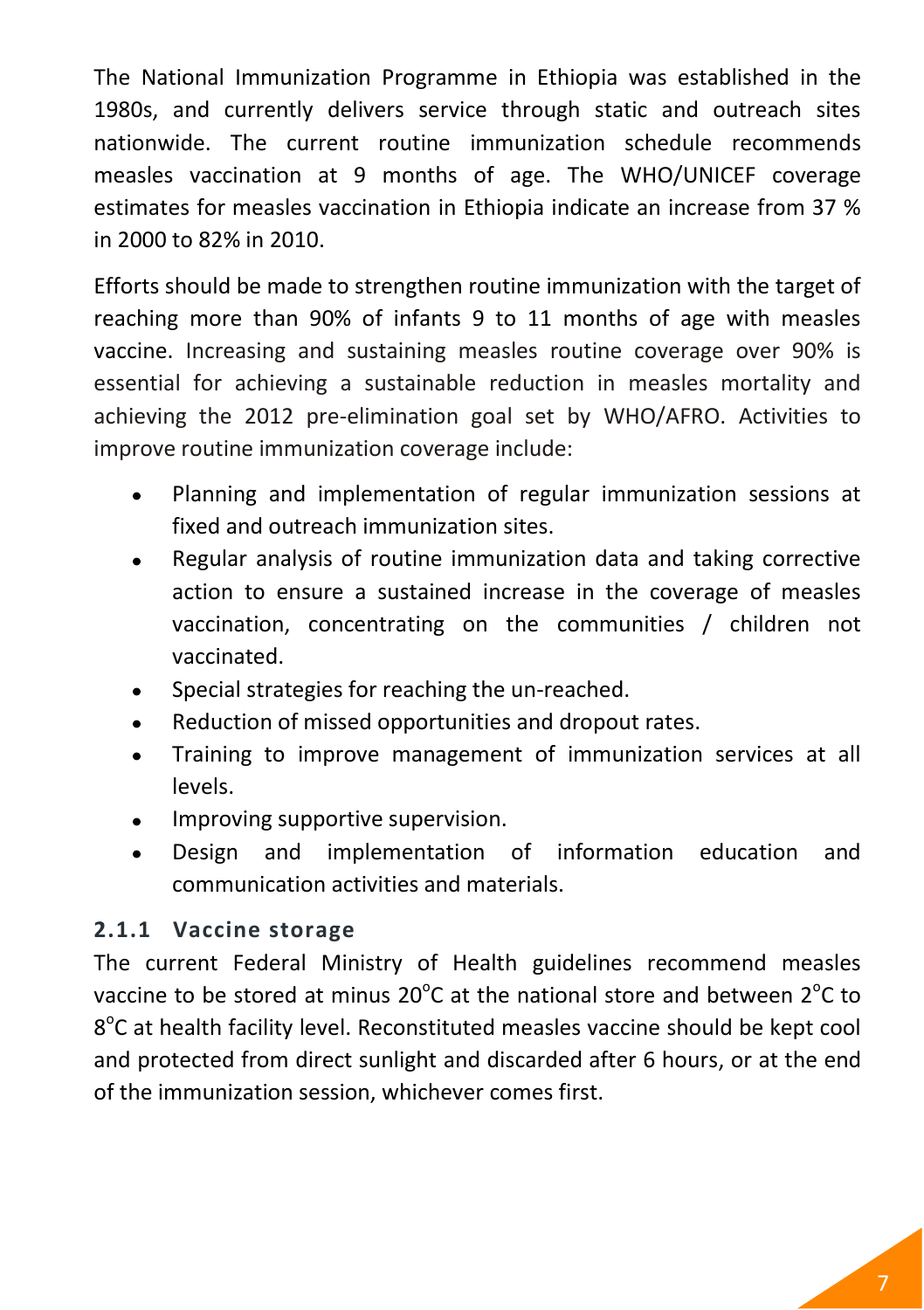# <span id="page-19-0"></span>**2.1.2 Contraindication of the vaccine**

Measles vaccine can be safely and effectively administered to children with mild acute illnesses, such as low fever, diarrhea, and upper respiratory tract infections. However, severely ill children with high fever should not be vaccinated until they have recovered.

# <span id="page-19-1"></span>**2.1.3 Adverse events following immunization**

Approximately 5% to 15% of infants vaccinated with measles vaccines may develop a low-grade fever beginning 7–12 days after vaccination and lasting for one to two days; approximately 5% develop a generalized rash beginning 7–10 days after vaccination and lasting for one to three days. These reactions are generally mild and well tolerated. Neurological complications following vaccination are reported to occur in less than 1 in 1 million vaccinations. The benefit of using the vaccine clearly outweighs the costs associated with having the disease, both in human and monetary terms. Vaccine used after 6 hours of reconstitution may result in toxic shock syndrome and death.

# <span id="page-19-2"></span>**2.2 Second opportunity for vaccination**

A second opportunity for vaccination is giving the chance for immunization of measles for the second time to children who may not have got the vaccine or failed to develop protection. Those who are not immune to measles could be identified only by testing measles specific IgG antibody levels; however since tests to detect antibody levels are much more expensive than measles vaccine and measles vaccine is a very safe vaccine, immunization activities to provide second opportunity should be given to all people in the targeted age group.

The sero-conversion rate of measles vaccine at 9 month of age is85%, accordingly, even in regions where routine immunization coverage is high, some children from each birth cohort remain susceptible to measles. When large numbers of susceptible children accumulate over time, periodic outbreaks may occur in well vaccinated woredas. The second opportunity for measles immunization is required to protect those children who have never been vaccinated and those who were vaccinated but did not develop the immunity. The second opportunity can be provided through supplementary immunization activities (SIA) or through routine immunization.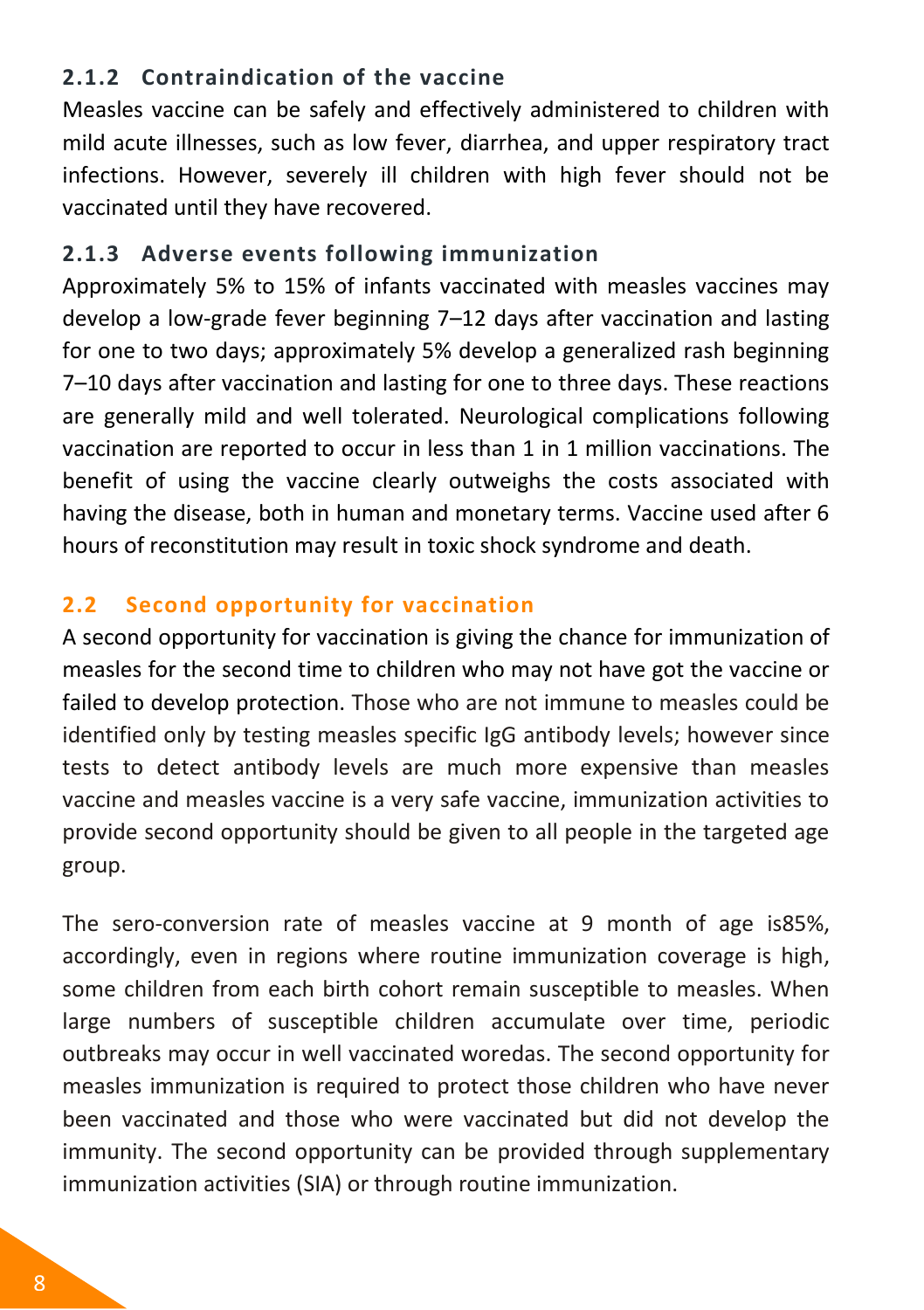As Ethiopia has not reached over 90% coverage on the first dose of measles, it is not recommended to start a routine second dose. Therefore the country is using the option of SIAs and has conducted a catch-up and several follow-up campaigns to increase measles immunity. When Ethiopia achieves over 90% routine measles vaccination coverage for 3 consecutive years, a second routine dose may be considered as an alternative to periodic campaigns.

# <span id="page-20-0"></span>**2.3 Case-based measles surveillance**

One of the four important strategies to quickly identify cases and respond to suspect outbreaks involves case-based measles surveillance. In this system, each case is reported using an individual case-report form, and a blood specimen is obtained to test for measles immunoglobulin M (IgM). Measles case-based surveillance data is collected using the standard case based investigation form (see [Annex 1,](#page-62-1) PHEM Case based Reporting form).

Measles case-based surveillance is part of the national PHEM system and a key component of the measles control program. It is a system whereby every suspected measles case should be detected, reported and undergo laboratory investigation (or the first five cases in the case of outbreaks).

Measles is an immediately reportable disease under the national PHEM system. The case should be investigated with serum specimen collection at first contact with the health worker, but within 28 days of rash onset.

The primary objectives of measles surveillance are to:

- Detect continuing measles transmission in an area;  $\bullet$
- Identify, investigate, and manage outbreaks;  $\bullet$
- Predict outbreaks by identifying geographic areas and age groups at  $\bullet$ high-risk; and
- Evaluate vaccination strategies in order to improve measles control.  $\bullet$

# <span id="page-20-1"></span>**2.3.1 Measles standard case definitions**

The surveillance system must be sensitive enough to identify circulating measles virus in the community. Use of the standard case definition for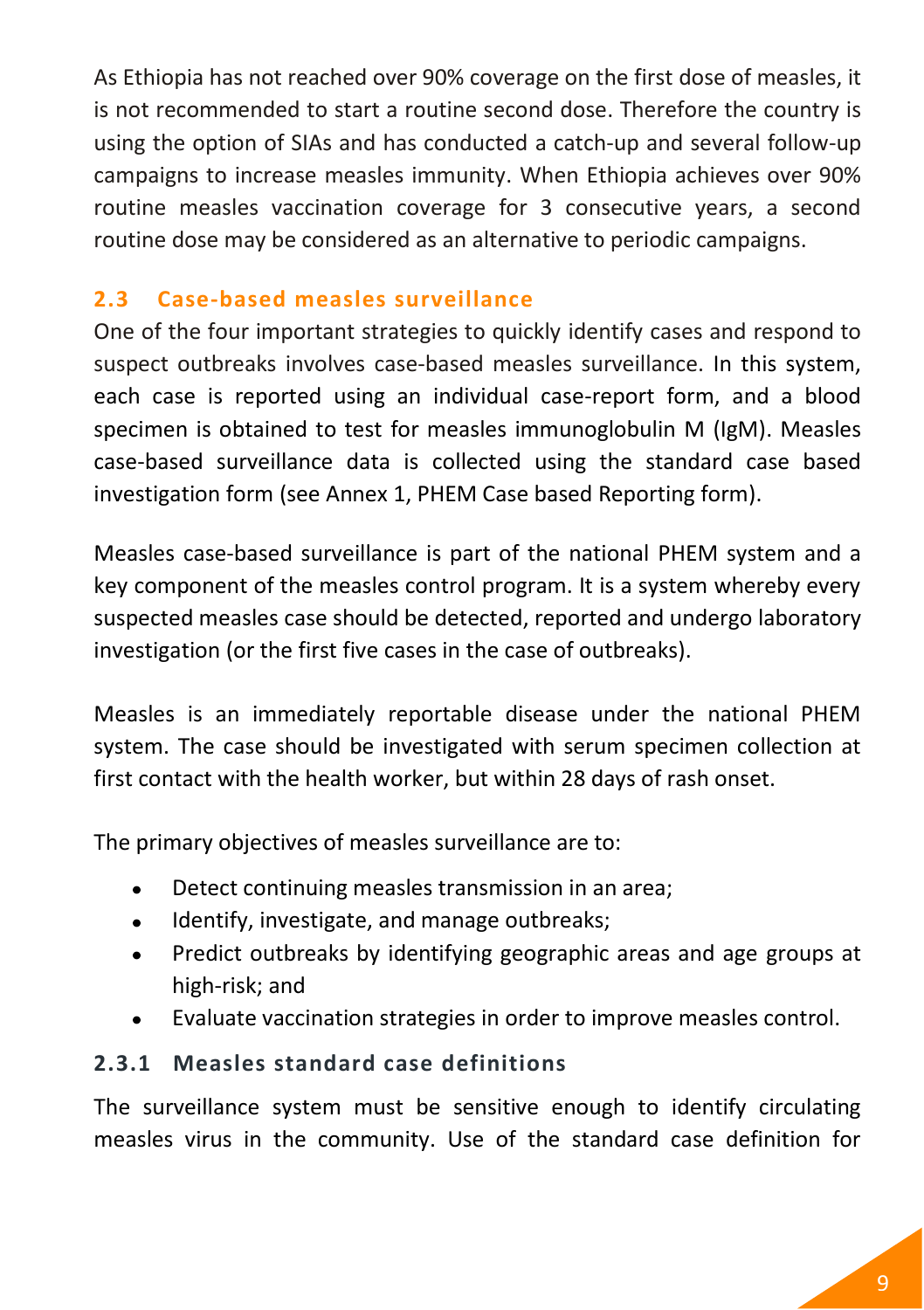suspected measles cases is the primary tool in the surveillance system to ensure early detection of any suspected cases.

**Measles suspected cases at community level:** A community member should report any person with *rash* and *fever* to a health worker and also advise the person to go to a health facility.

**Suspected measles case:** Any person with fever and maculopapular (nonvesicular) generalized rash and cough, coryza or conjunctivitis (red eyes) OR any person in whom a clinician suspects measles.



**Confirmed measles case:** A suspected case with laboratory confirmation (positive IgM antibody) or epidemiologically linked to confirmed cases in an outbreak.

> **Epidemiologically linked case:** A suspected measles case that has not had a specimen taken for serologic confirmation and is linked (in place, person and time) to a laboratory confirmed case; i.e., living in the same or in an adjacent district with a laboratory confirmed case where there is a likelihood of transmission; onset of rash of the two cases being within 30 days of each other.

*When a cluster of three or more cases from a woreda or health-facility catchment area (potentially including the neighboring woreda) is laboratory confirmed, subsequent cases from that woreda, occurring within 30 days are considered confirmed by epidemiological linkage, and further blood sample collection is not required. However, all cases should be line listed with the prepared format and submitted to the next level and stored in the database.*

**Measles death:** For surveillance purposes, a measles death is defined as any death from an illness that occurs in a confirmed case or epidemiologically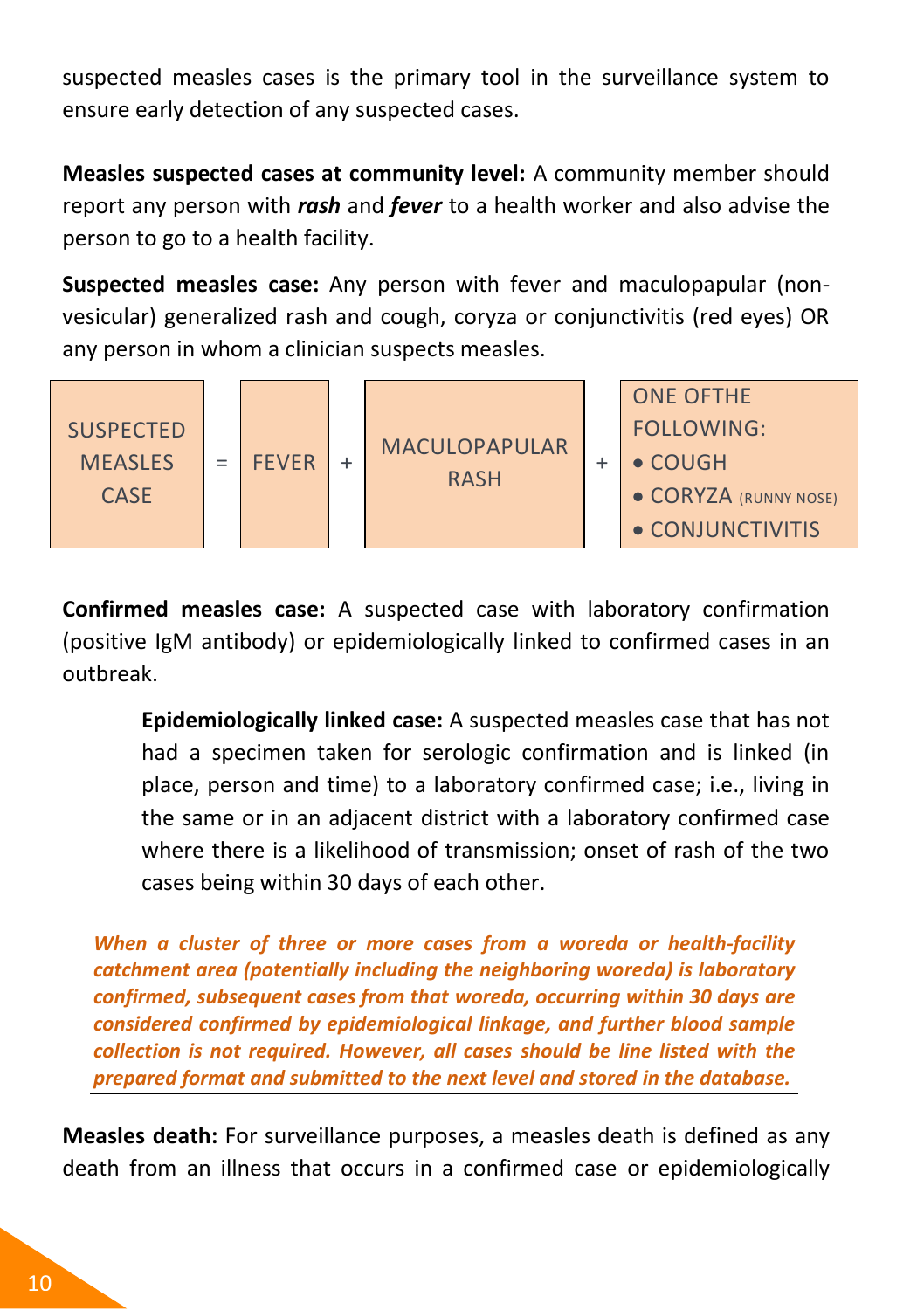linked case of measles within one month of the onset of rash. The immediate and delayed complications of measles (like pneumonia, persistent diarrhea) may manifest and lead to death much later after the disappearance of the rash. Measles deaths are usually under-reported.

It is important to ask about recent fever rash illnesses to all children being brought to health facilities with pneumonia and diarrhea to ensure appropriate case management. Equally it is important to encourage caretakers of measles to return for follow-up treatment should complications occur.

# <span id="page-22-0"></span>**2.3.2 Reporting, analyzing, and interpreting data**

Surveillance data should be analyzed on a weekly basis at each level (i.e. health facility, woreda, zone, region and national).

Surveillance data analysis is essential to:

- Describe the characteristics of measles cases in order to understand the reasons for the occurrence of the disease and develop appropriate control measures;
- Predict potential outbreaks and implementing vaccination strategies  $\bullet$ in order to prevent outbreaks;
- Detect and investigate outbreaks timely to ensure proper case  $\bullet$ management, and determine why outbreaks have occurred (e.g. failure to vaccinate, vaccine failure, accumulation of susceptible persons).
- Monitor progress towards achieving disease control and elimination goals;

Using the routine surveillance data, conduct detailed analysis looking into all cases of measles that are confirmed by laboratory or by epidemiological linkage, or are clinically compatible by person, place and time and look for trends and unusual changes.

The minimum expected data handling and analysis includes:

Monitoring of the timeliness and completeness of surveillance  $\bullet$ reporting at all levels;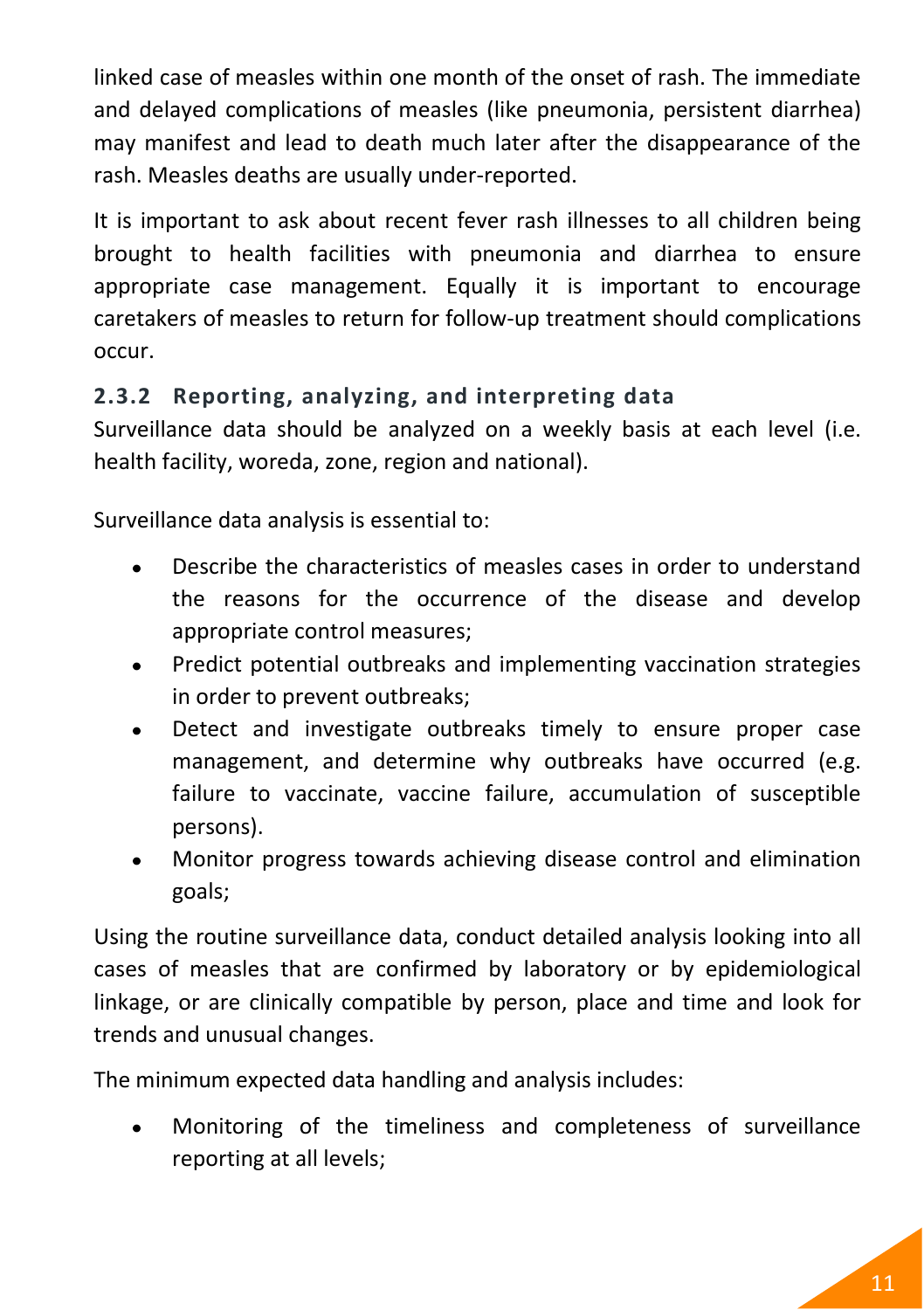- Monitoring main and supplementary surveillance performance  $\bullet$ indicators at zone, regional and national level;
- Following the trends of measles using the basic epidemiological dimensions:
	- o Time: What are the dates of rash onset among cases? Allows the creation of the epi-curve.
	- o Person: What are the characteristics of the cases (e.g. age, sex, vaccination status)?
	- o Place: Where do cases live? Where are the most affected areas/localities? Allows the mapping of the geographical extent of the outbreak (e.g. spot map or table with attack rates by district).

#### **Data completeness**

Every week start data analysis by assessing the data completeness using the following formula:

*Health facilities in your area are all theinstitutions that are required to report to you i.e. hospitals, health center and health posts. In order to get a correct epidemiological meaning completeness should be 80% or above.*

#### **Pattern of disease**

Weekly and monthly tabulation of reported suspected cases using the measles specific person analysis table; analysis of age group, vaccination status, outcome (alive/dead), IgM results of measles cases and deaths should be made at health facility woreda, zonal, regional and national levels. This helps to determine what populations are at risk for the disease according to their host characteristics (age, sex) or exposures (vaccination status, residence, etc.). Such an analysis is also used to estimate an attack rate (by age grouping, by geographic area) and the case fatality rate (as a measure of the quality of case management).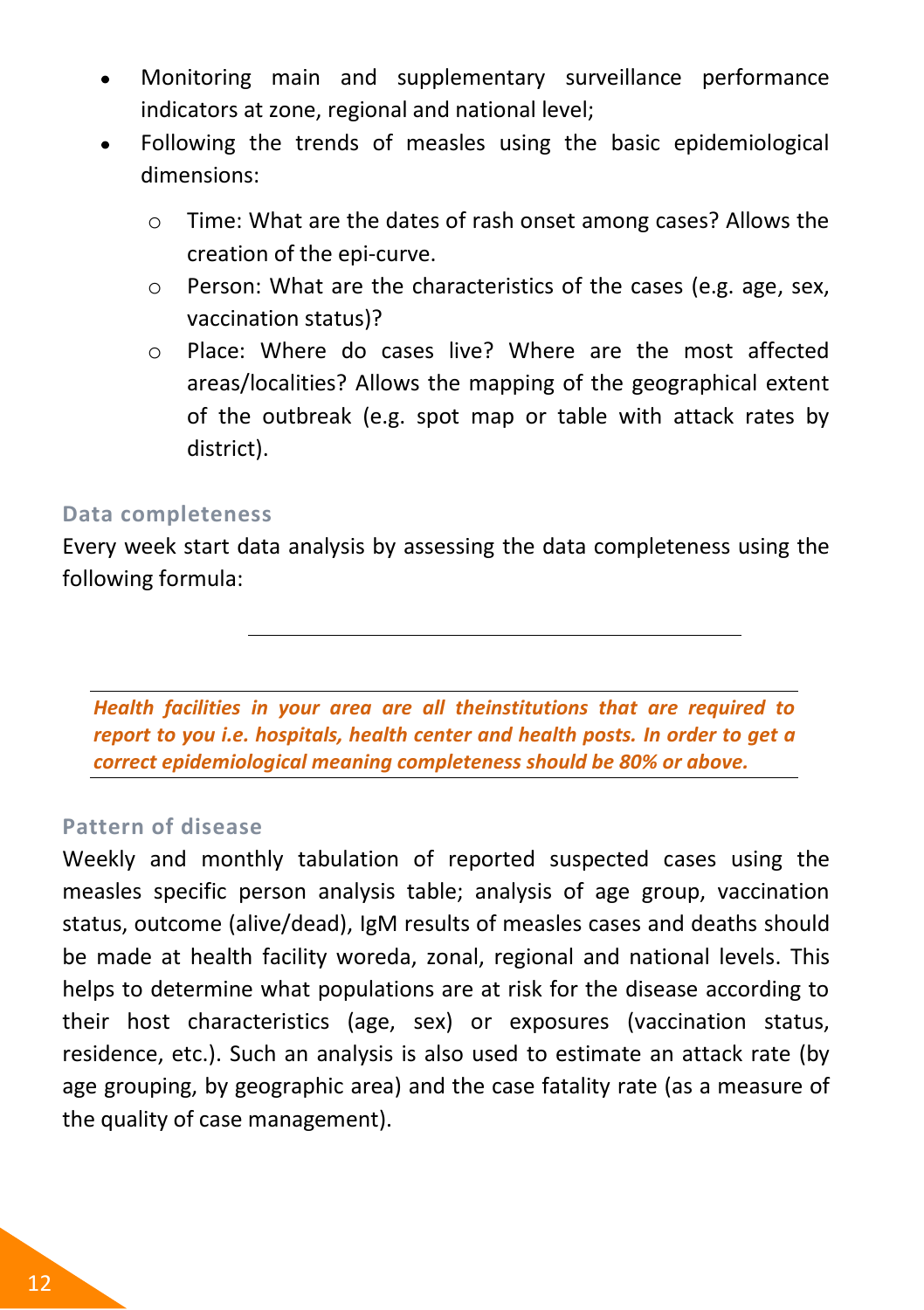#### *Spot Map*

A spot map showing those cases classified as laboratory-confirmed and epidemiologically linked according to their place of residence to be compared with vaccination coverage data and surveillance reporting sites. If the size of the population varies between the areas you are comparing, a spot map (which shows numbers of cases) can be misleading. In such an instance, areaspecific attack rates with an area shade map helps to better understand the situation.



**Figure 2.spot map showing Measles Cases Distributions in line with measles vaccination coverage**

#### **Epi-curve**

A measles epi-curve shows the number of cases by the date of rash onset. In routine surveillance, an epi-curve depicts the occurrence of cases by using a histogram of the number of cases by their week of onset. This curve provides a simple visual display of the intensity of cases over time, highlighting the burden of disease (including identification of an outbreak) and seasonality. In outbreaks, an epi-curve is also used, usually using the day of rash onset to describe the evolution of the disease in a defined geographical area.

#### **Case Fatality Rate (CFR)**

The case fatality rate is the proportion of cases resulting in death. To find the case fatality rate, divide the number of deaths by the number of cases, and multiply by 100.CFR can be calculated on weekly, monthly or yearly basis. CFRs should be estimated by age-group, if possible.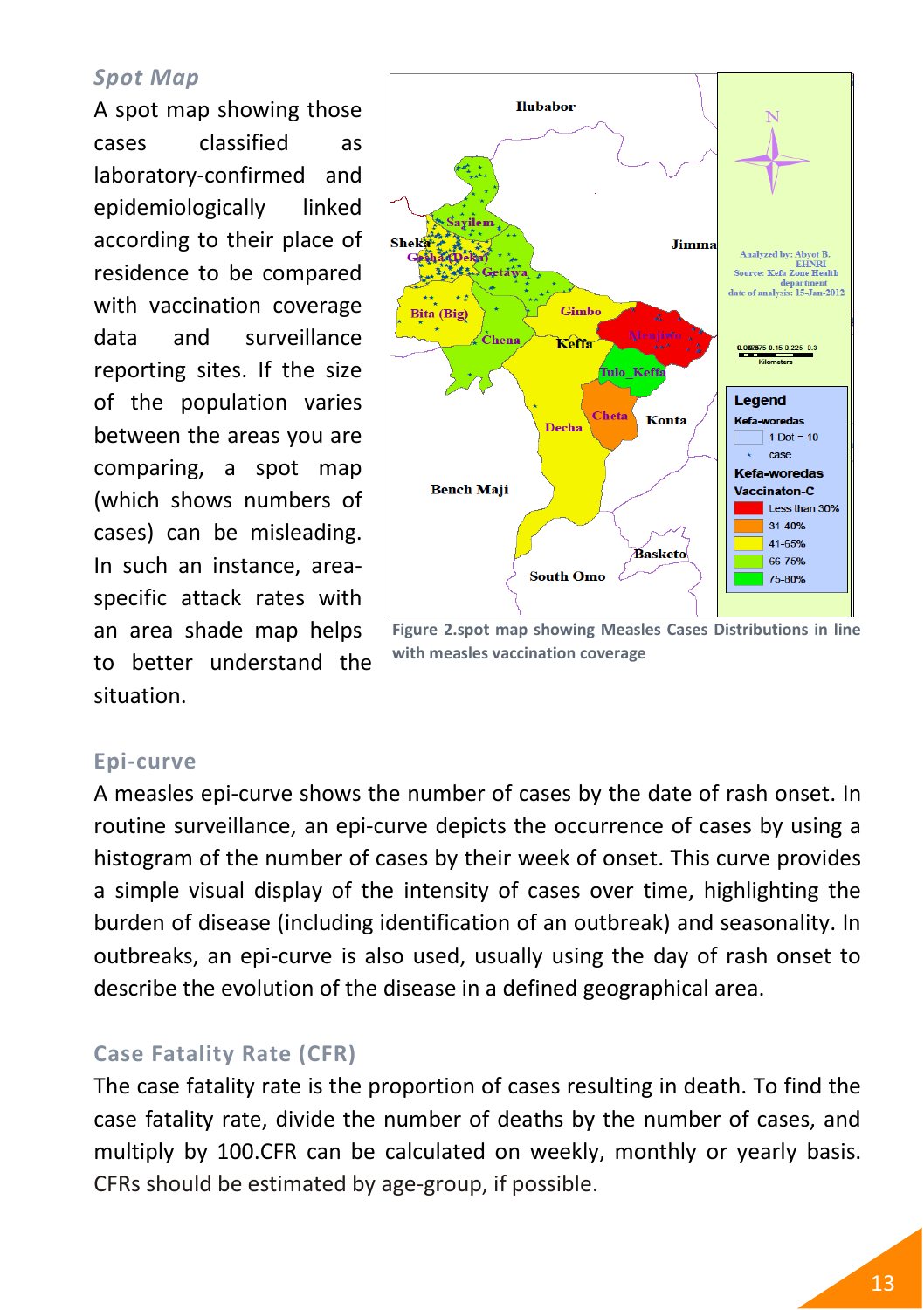Note: The total number of cases is equal to total cases alive plus total deaths.

#### **Attack Rate (AR)**

Attack rate is an incidence rate (for measles usually expressed as a percent), used predominately when the population is exposed to an increased measles risk for a limited period of time, such as during an outbreak. It relates the number of measles cases in the population at risk and reflects the extent of outbreak. An attack rate is calculated as follows:

#### **Age-specific Attack Rate (ASAR)**

If age-specific data are available for the area of the outbreak, age-specific attack rates can also be calculated as follows:

*Note: The most at risk population are children under the age of 5 years. The ASAR0-4 can be calculated using the estimated proportion of the total population under-five and subsequently compared to the risk for the whole population (crude AR). This will highlight the level of risk in under-fives compared to the total population. Age-specific attack rates also allow comparisons of measles in age groups with different population sizes (0-<5 years vs. 5-<15y)*

#### **Weekly Incidence Rate (WIR)**

A weekly incidence rate shows the rate at which new cases occur within a given period of time (usually one week). WIR can be expressed per hundred persons (percentage) or per 1,000 persons.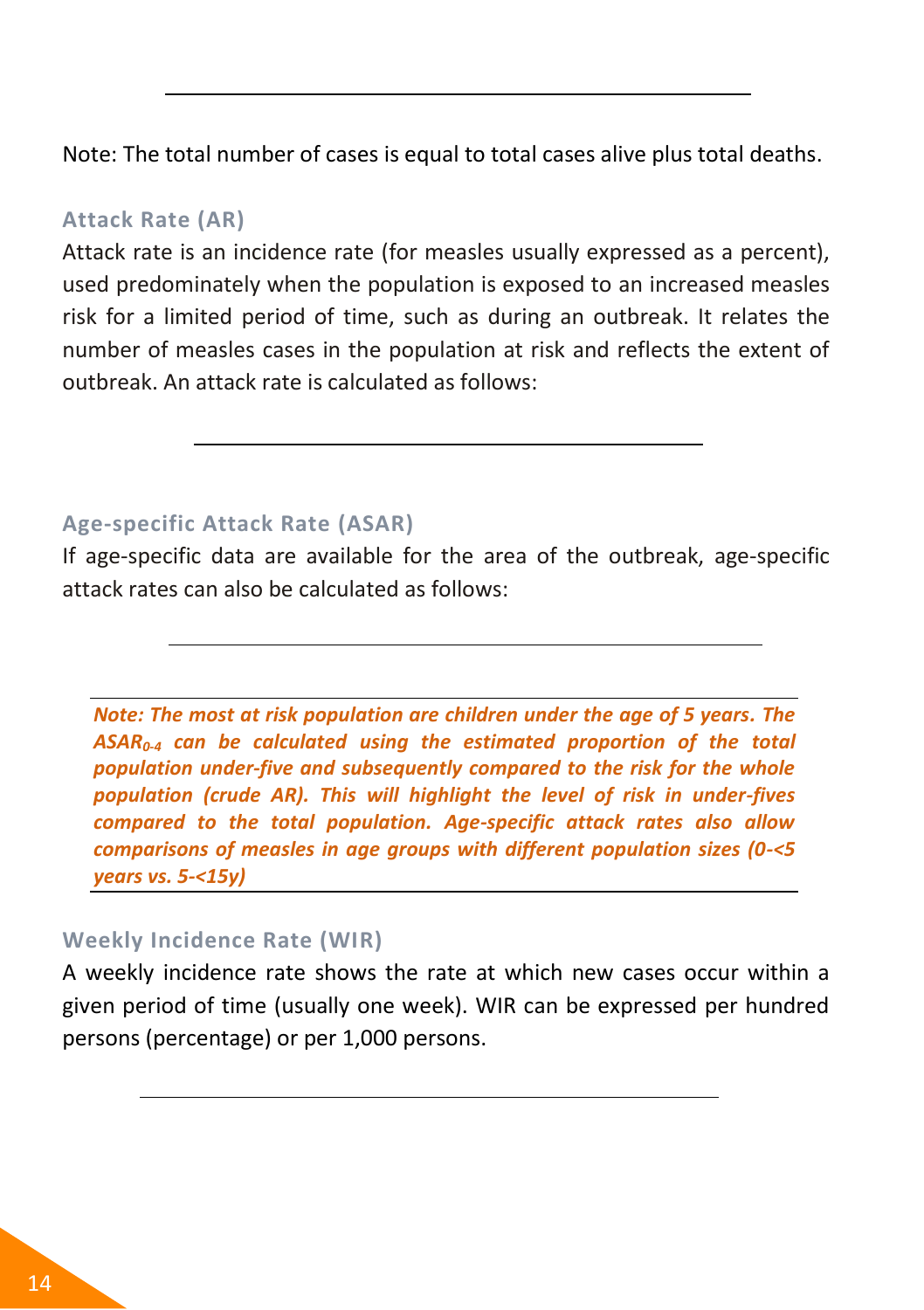# <span id="page-26-0"></span>**2.3.3 Laboratory investigation**

During the first contact made by a health worker with the suspected case, the health worker must make every effort to obtain the basic information, epidemiologic and clinical data, and a blood sample.

Internationally there are four recommended techniques for collecting specimens from suspected measles cases. In Ethiopia, currently blood sample (serum specimen) and nasopharyngeal swab samples are the two sample types collected. A blood sample is for measles-specific IgM detection and a nasopharyngeal swab sample is collected for virus isolation in order to identify the genotype of the measles virus in a particular outbreak. WHO recommends the IgM indirect ELISA method for rapid confirmation of measles cases. The test can be run in one day so that results can be returned in a timely manner. The laboratory result has to be sent to the users to the maximum within 7 days.

Filter paper method dried blood sample is another method used to test for the presence of measles-specific IgM; and sample of patient urine is used to do virus isolation for genotyping. This method is not currently used in Ethiopia.

A small proportion of samples may give indeterminate results on IgM testing. All measles laboratories are expected to re-test measles IgM indeterminate samples, and to perform rubella IgM testing on all measles IgM indeterminate and IgM negative specimens.

# **Blood sample collection**

While IgM ELISA tests are more sensitive between days 4 and 28 days after the onset of rash, a single serum sample obtained at the first contact with the health care system within 28 days after onset is considered adequate for measles surveillance. The measles specific IgM antibody starts to increase in the serum with the appearance of rash and can be detected in good titer for the first 28 days following rash onset while IgG should persist throughout the life of the previously infected person.

Measles IgM antibodies are markers of recent infection or vaccination. As both infection and vaccination stimulate an IgM response, the child's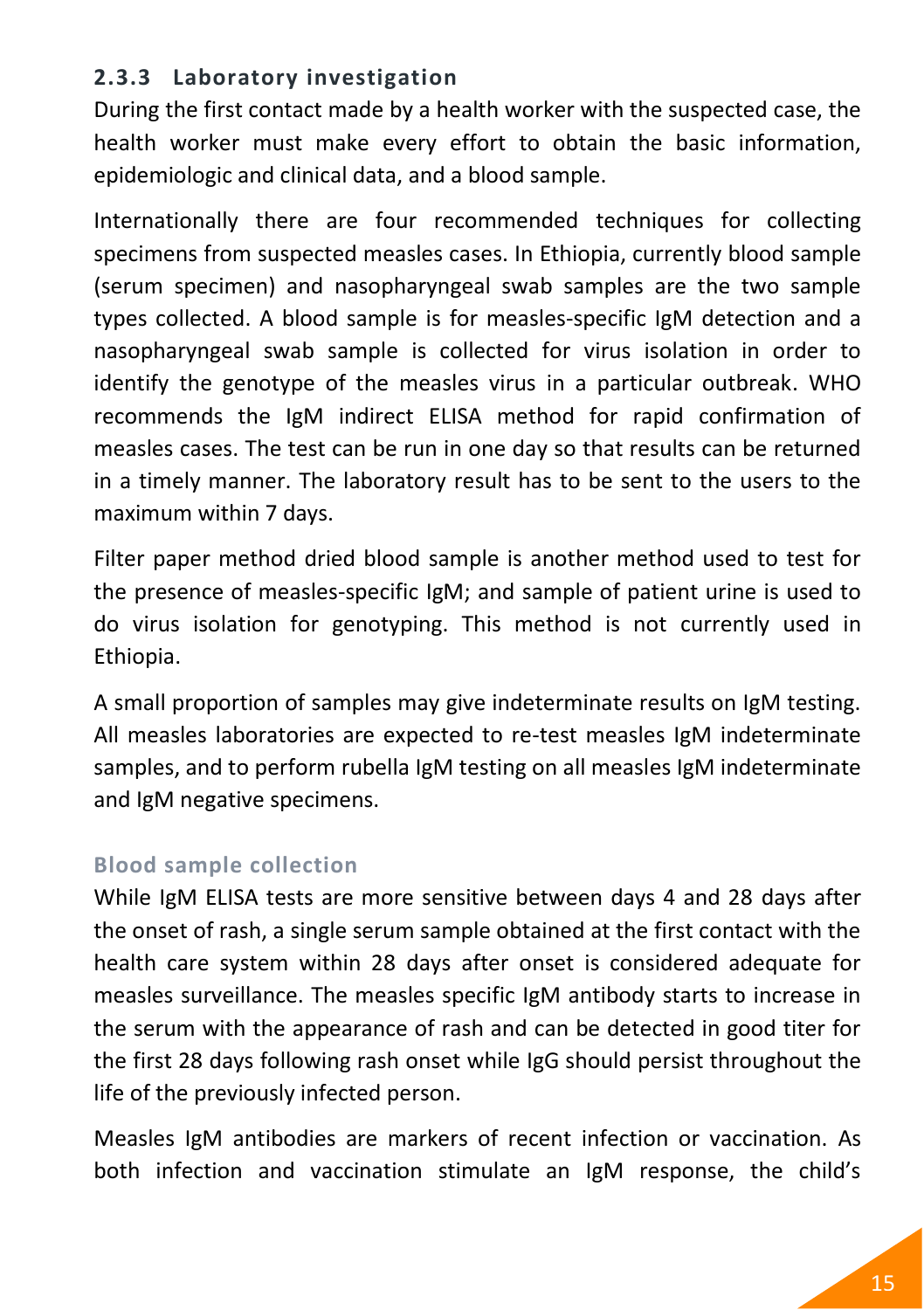vaccination history is important in the interpretation of the test result. Any person with measles IgM positive results who has had history of measles vaccination in the 30 days preceding the collection of the serum sample is not considered to be a laboratory confirmed case of natural measles infection, but IgM positive due to vaccination.

# *Procedure for Specimen Collection*

Collect 5 ml blood by veni puncture into a sterile tube labeled with patient identification and collection date. To separate the serum from red cells, one of the following three methods described below can be employed. To prevent bacterial over-growth, ensure that the serum is poured into a clean glass test tube. The test tube does not need to be sterile, just clean.

- If a centrifuge is available:  $\bullet$ 
	- o Let the blood sit for 30-60 minutes, then centrifuge the specimen at 2000 revolutions per minute (rpm) for 10-20 minutes and pour off the serum into a clean tube.
- If no centrifuge is available:
	- o Let the blood sit at an angle for at least 60 minutes (without shaking or being driven in a vehicle), then pour off the serum into a clean glass tube.
	- o If a refrigerator is available, put the sample in a refrigerator for 4-6 hours until the clot retracts, then pour off the serum the next morning. **Do not freeze the whole blood.**
- Label the serum test tube, and the label should contain patient  $\bullet$ identification (name, address), date of specimen collection.
- If there are more cases collect sample in a similar way for at least 5 of  $\bullet$ them and separate the serum, put the serum in separate, labeled test tubes.

# *Storage and transportation of the specimen*

To transport the specimen keep the serum specimen in a vaccine carrier at 4 - 8°C to prevent bacterial over-growth. If multiple samples, put each test tube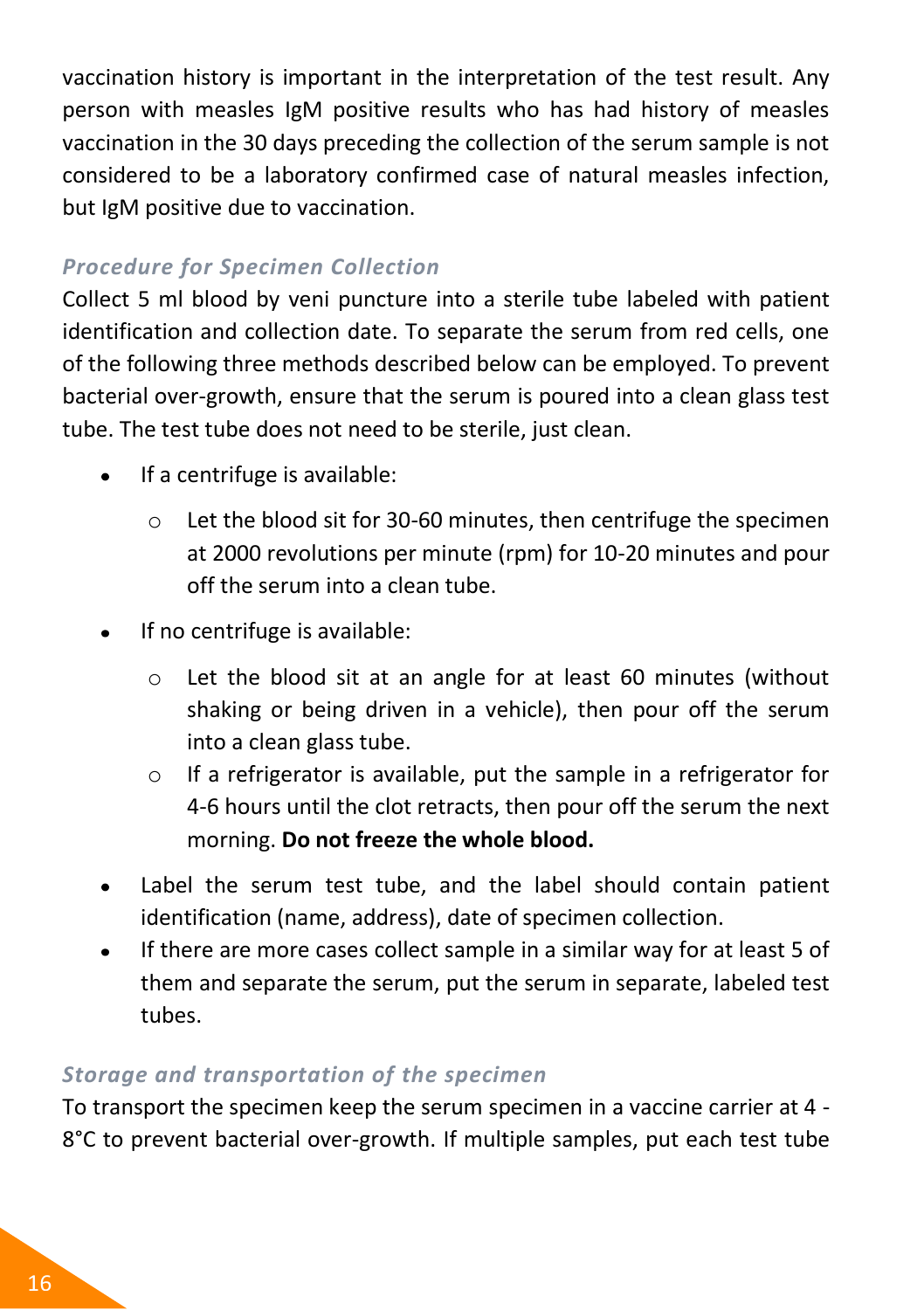in a separate plastic bag and keep them in the same vaccine carrier which has four conditioned ice packs in four of its sides.

The specimen and a copy of the completed case investigation form should arrive at the nearest designated regional or national measles laboratory within three days of collection. A case investigation reporting form should be kept in the same vaccine carrier with different plastic bag. (Currently IgM testing is being done only at EHNRI measles laboratory, but it is planned to expand it to regional laboratories.)

Before transport of serum samples to the national measles laboratory make sure that:

- The case investigation form is complete and approved by nearby  $\bullet$ health institution, woreda health office or zonal health department (four copies).
- Obtain approval or support letter from the concerned health facility,  $\bullet$ woreda health office, or zonal health office.
- The health professional transporting the sample should have an identification card.

An **adequate blood sample** is a sample collected in the first 28 days following the onset of rash (upon first contact with a suspected measles case) and in good condition.

- Adequate volume for serologic testing (at least 2ml);  $\bullet$
- No leakage;  $\bullet$
- Not turbid from possible contamination;
- Not desiccated upon arrival at the laboratory; and
- Transported in a vaccine carrier (with ice packs) at 2°C to 8°C.  $\bullet$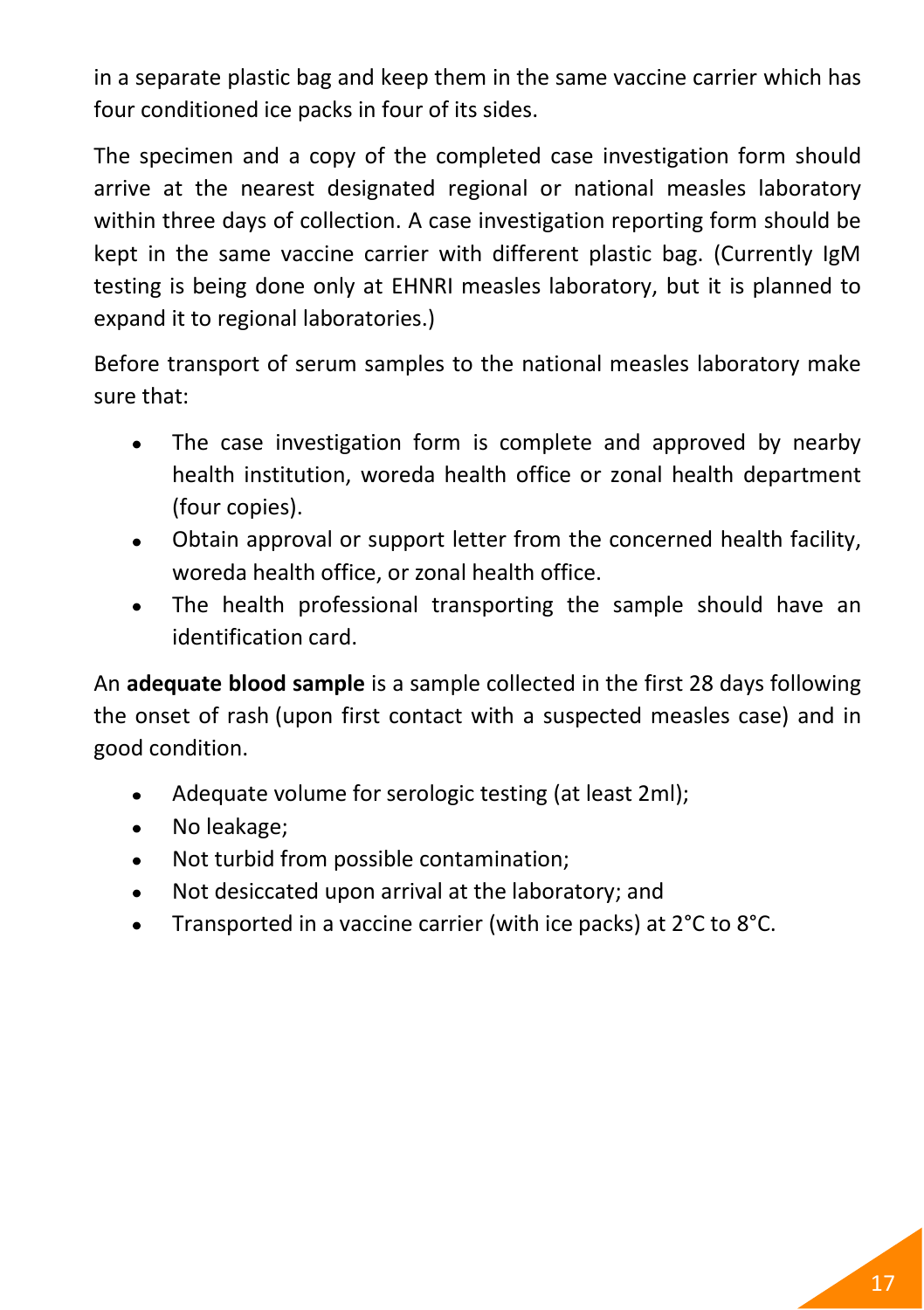

**Figure 3.Laboratory testing of serum specimen (collected <28 days)**

#### **Nasopharyngeal sample collection**

Nasopharyngeal or throat swabs are collected during measles outbreak to identify the measles genotype. The swab samples should be collected within the first five days after the onset of rash from the first five cases encountered. The purpose of nasopharyngeal sample collection is for isolation of measles virus from the specimens to genetically sequence the measles virus responsible for the outbreak. Analysis of viral nucleotide sequences allows classification of measles isolates according to probable geographic origin.

#### **Procedure**

Nasopharyngeal swabs are obtained by applying a prepared swab to the nasopharynx and firmly rubbing the nasopharyngeal passage and throat with sterile cotton swabs to dislodge epithelial cells. The swabs are then placed in sterile viral transport medium (VTM) in labeled screw capped tubes, (you may need to break the tip of the swab handle to fit the VTM tube).The VTM can be obtained from the National Measles Laboratory at EHNRI.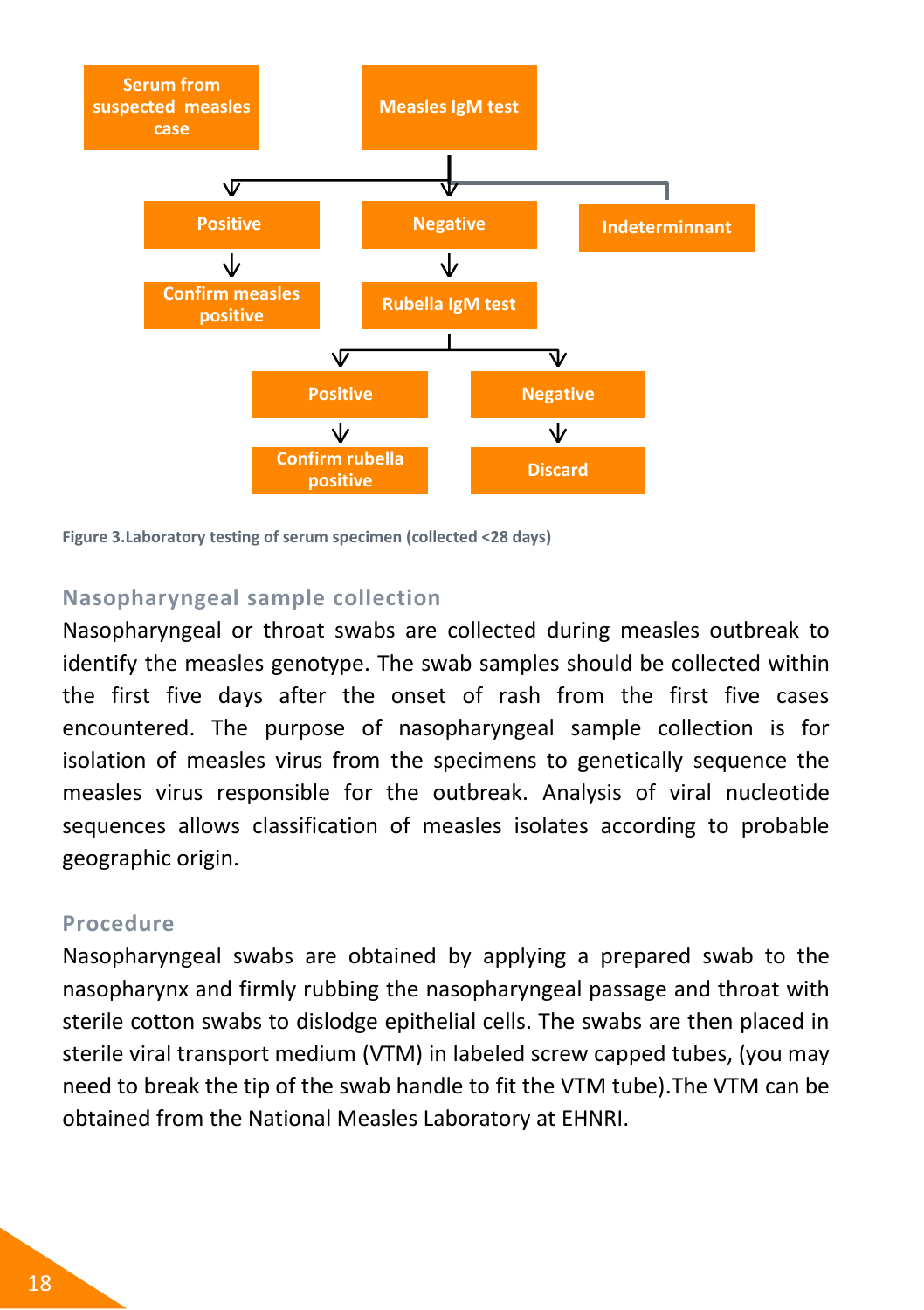## *Storage and transportation of the specimen*

Nasopharyngeal swabs are prepared with transport tubes containing viral transport media. The specimens should be refrigerated and transported to the National Measles Laboratory using conditioned ice packs (2 to 8<sup>o</sup>C) within 48 hours of specimen collection. If arrangements cannot be made for rapid shipment, swabs should be shaken in the medium. Note that the case investigation form should be completed for the cases from which nasopharyngeal swabs are collected.

# **Dried blood sample using filter paper techniques**

This sample collection method is not yet in practice in Ethiopia. The samples collected through this method are used for IgM testing. Like serum samples this should also be collected any time between the first and 28 days after the onset of rash. The dried blood sample using a filter paper method is as effective as the venous blood in terms of sensitivity. It is also more convenient for specimen collection and transportation.

#### *Procedure*

- Label the filter paper with the necessary information for identification  $\bullet$
- For finger prick, the hand should be warm and relaxed. The patient's  $\bullet$ fingers should be straight but not tense. Clean the puncture site with an alcohol swap and allow the site to dry.
- Use a clean gloved thumb to press lightly against the palmar surface  $\bullet$ of the finger moving from the top of the knuckle to the tip of the finger. With the thumb's gentle pressure at the tip of the finger, place the lancet at the side of the fingertip.
- Press the lancet firmly against the finger or heel and allow the tip to  $\bullet$ penetrate the skin by 2 mm.
- Dispose of the used lancet into a sharps container.
- Wipe away the first drop of blood with a clean piece of dry gauze.  $\bullet$
- Allow one drop to fall onto each circle of the filter paper. Fill at least three circles and four if possible. Ensure that the blood soaks completely through the paper covering the complete area of the circle.
- Do not hold the filter paper against the puncture site.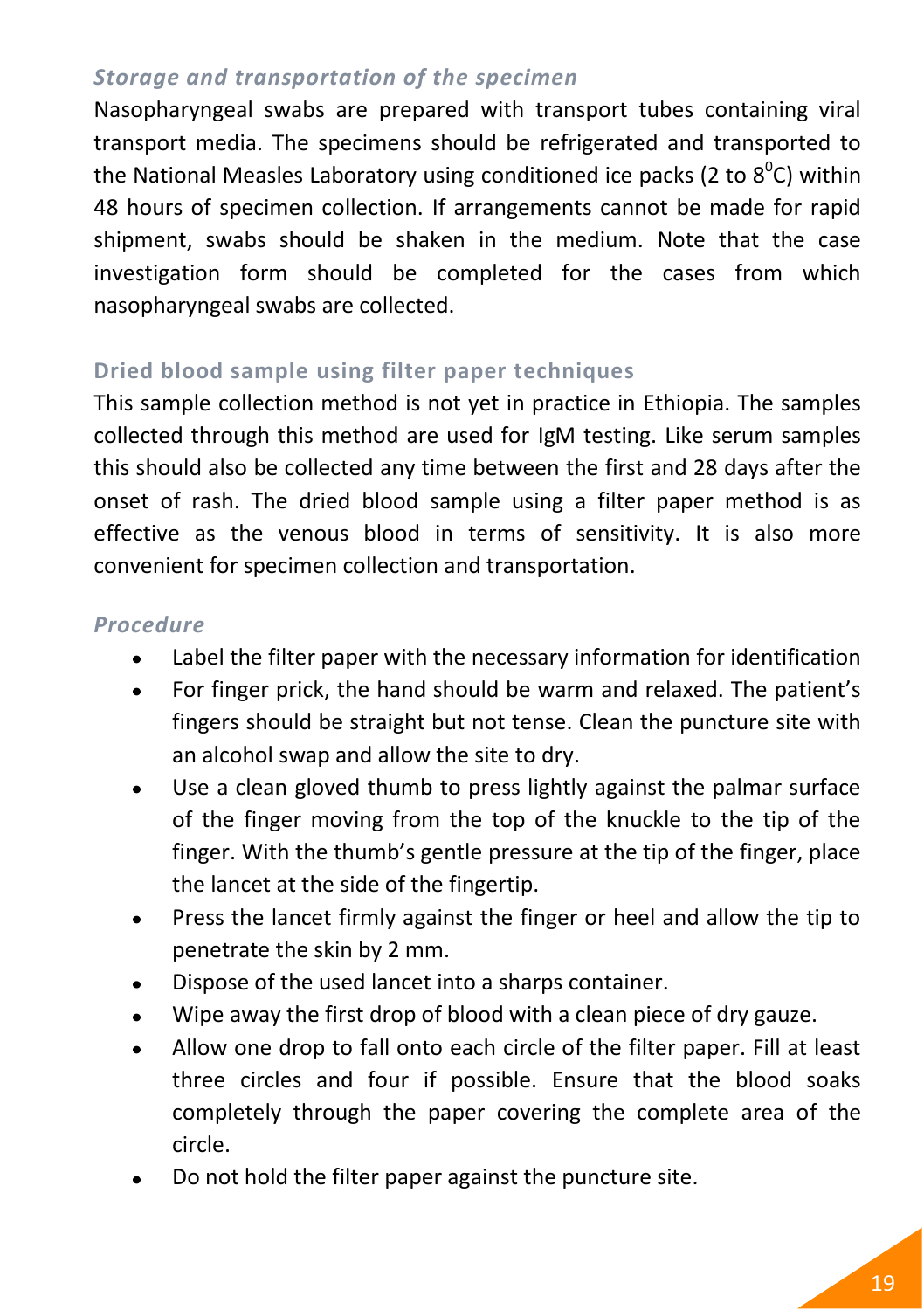## *Storage and transportation of the specimen*

Allow the filter paper to dry thoroughly (at least 15-20 minutes) before enclosing in a bag or storing. Drying stabilizes the IgM and reduces the chance of microbiological contamination.

- Wrap each dried blotting paper in paper foil, or plastic to prevent  $\bullet$ possible cross contamination.
- Store each filter paper out of the sunlight and preferably inside a  $\bullet$ plastic bag to protect it from dust and moisture.
- Store if possible in a cool place and transport to the laboratory as  $\bullet$ quickly as possible under reverse cold chain.

# **Urine for virus isolation**

Urine sample collection method is also not yet in practice in Ethiopia. Samples may be collected from 5 cases of an outbreak within 5 days of onset of rash. Ten to fifty milliliters of urine is adequate. First passed morning specimens are preferable.

#### *Procedure*

- Mid-stream urine sample should be collected in sterile urine bottles.  $\bullet$
- Label the container with name, address, and date of collection
- Complete the case investigation form  $\bullet$

# *Storage and transportation of the specimen*

- Urine sample should be kept at 4 to  $8^{\circ}$ C before shipment;  $\bullet$
- If centrifuge is available, centrifuge at 500g (approximately 1500 rpm)  $\bullet$ for 5 minutes;
- Supernatant should be discarded and sediment re-suspended in 1ml of virus transport medium;
- Do not freeze the sediment if it can be shipped within 48 hours;  $\bullet$
- Urine should not be frozen before centrifugation and separation of  $\bullet$ cells;
- Place the urine bottles in zip lock bags and secure (use separate bags  $\bullet$ for individual samples);
- Place the plastic bags in the vaccine carrier with ice pack;  $\bullet$
- Transport the urine sample at the earliest (within 24 hrs); $\bullet$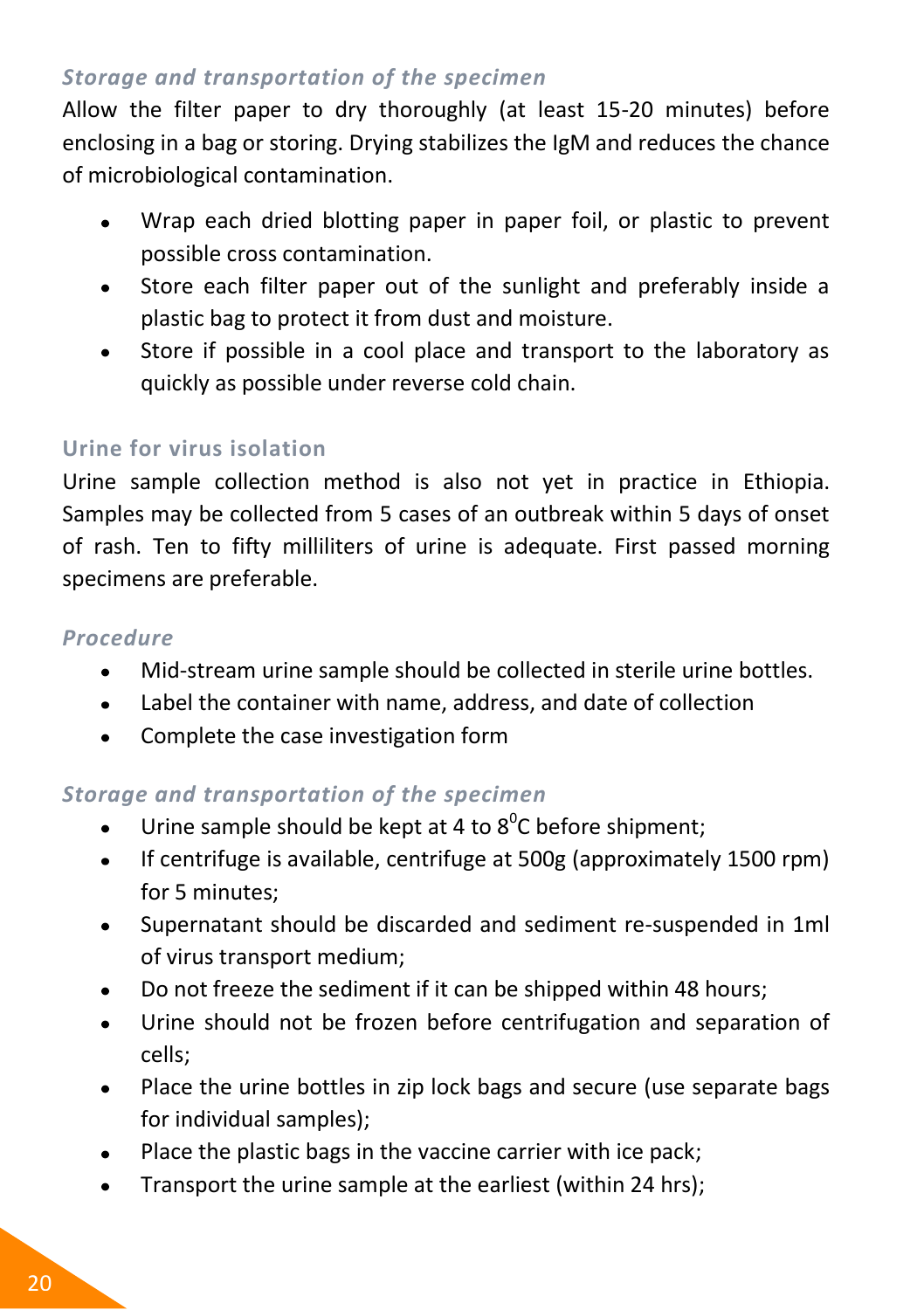Follow the same procedure that is followed for shipping blood.

# <span id="page-32-0"></span>**2.3.4 Measles case classification**

Upon investigation, all suspected measles cases should be classified into one of the three mutually exclusive categories, i.e., laboratory confirmed cases, epidemiologically confirmed (linked) cases, or compatible. Measles IgM antibody negative cases are classified as discarded cases.

**Laboratory-confirmed case** is a suspected case which has laboratory results indicating infection (measles IgM positive or isolation of a measles virus).

**Epidemiologically-linked case** is a suspected case, which has contact with laboratory confirmed case or another epidemiologically-confirmed case.

**Compatible case** is a suspected case which has not been adequately investigated.

**Discarded case** is a suspected case which, upon adequate investigation that includes a blood specimen collected in the appropriate time frame, lacks serologic evidence of a measles virus infection.



**Figure 4.Measles case classification flow chart**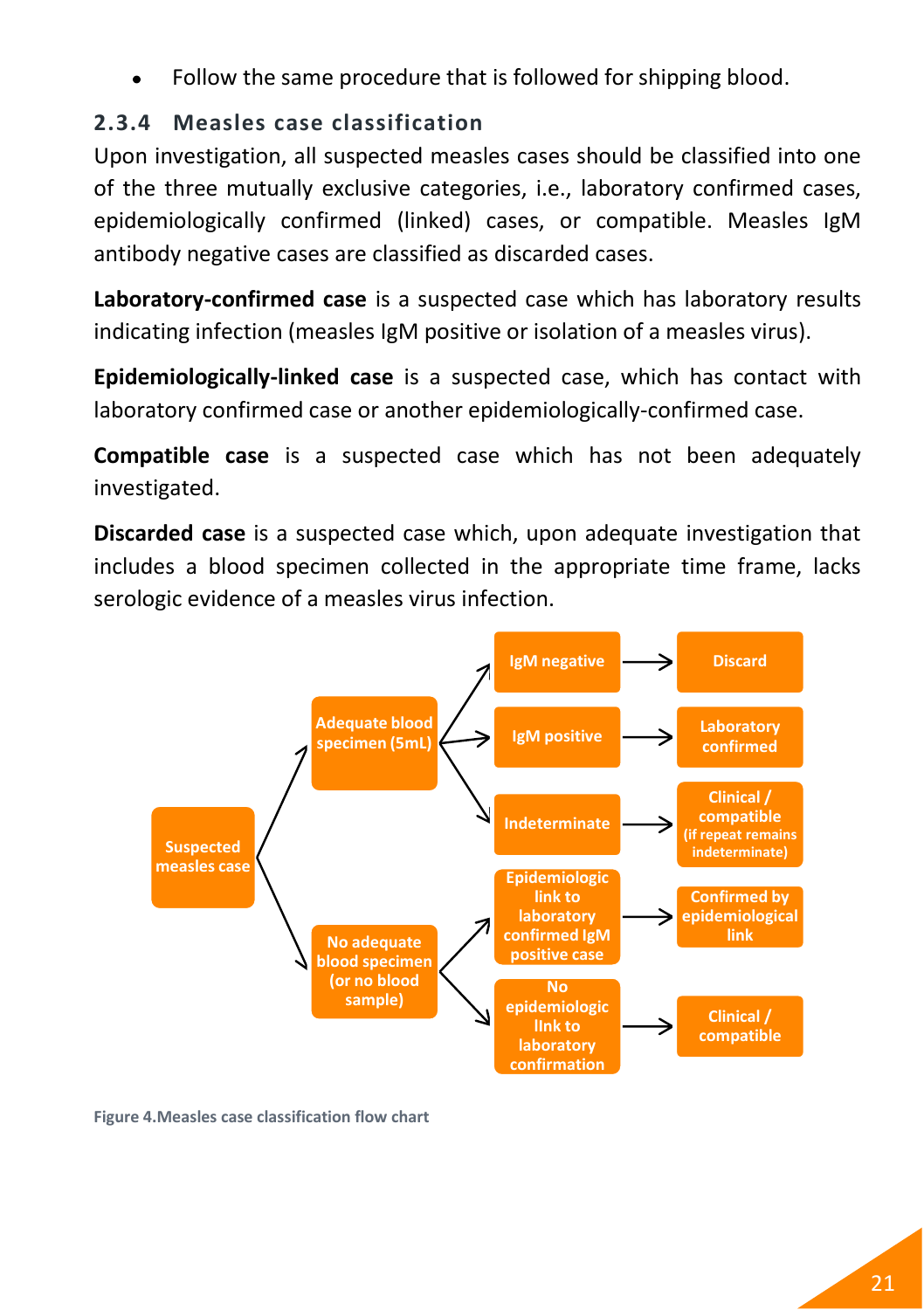#### <span id="page-33-0"></span>**2.4 Measles case management and contact tracing**

### <span id="page-33-1"></span>**2.4.1 First contact with cases**

The activities at the first contact should occur as follows:

- 1. As soon as a healthcare worker suspects measles infection, the patient or his/her parents should be informed and convinced to give information about the patient and provide informed consent for taking of blood specimen
- 2. Immediately notify and take case investigation forms and fill it accurately and completely.
- 3. Get specimen collection kits to take blood for laboratory investigation take blood specimen or find someone who can draw blood specimen from the patient and collect blood sample.
- 4. Ask about additional suspected cases in the home, adjacent homes, or in the neighborhood. Remember that some cases may be in either the incubation period or early stages of the illness.
- 5. It is important that the families know whom to contact if a rash should occur. In addition, a visit/call should be made after a few days to ask if any new suspected cases have occurred in the household.
- 6. All families should be advised to keep the patient at home and to allow only indispensable visitors until the rash disappears to minimize the number of people exposed to infection.
- 7. Ask the family if they know when/where the patient got the illness. It will be necessary to explain the incubation period to them, and that after exposure occurs it takes about 7-18 days for symptoms to start. It may be necessary to remind them that they have been exposed to someone who did not have a rash, as measles is highly contagious before the rash appears.
- 8. Visit adjacent homes (for example, within a radius of 300 to 500 meters around the case or in the same block or village and ask, in person, whether any case of fever and rash has occurred during the previous month.
- 9. Investigate any reports of rash illness. It may be necessary to visit clinics, homes, or other possible places of exposure to see if there has been a rash illness and to fully investigate the case.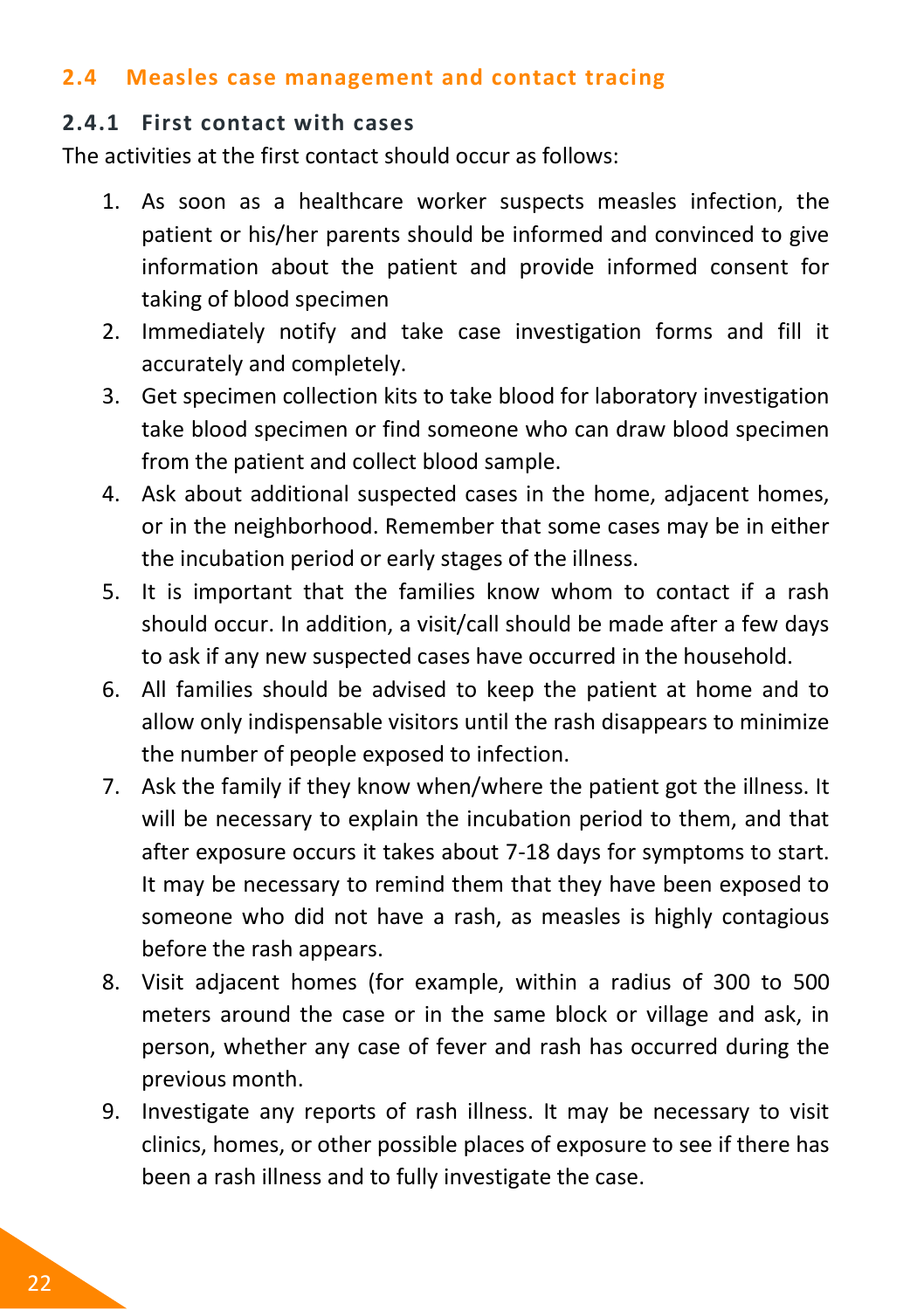- 10. Preschools, nurseries, schools, church groups, etc., in the area should be visited to find out if any fever and rash illnesses have been occurring.
- 11. Send pamphlets and/or verbally notify the neighborhood, preschools and schools, and local leaders that there is a suspected case in the area, and that anyone aged between 9 months and 1 year who has not been vaccinated needs to be vaccinated as soon as possible.

# <span id="page-34-0"></span>**2.4.2 Clinical assessment**

To ensure that cases with severe complications is properly treated,

Ask if the person has had:

- A change in the level of consciousness, feeding or drinking;  $\bullet$
- Cough, convulsions, diarrhea, ear pain;
- Discharge from eyes or loss of vision.  $\bullet$

Examine the person for:

- Rapid pulse, wasting, sore red mouth;  $\bullet$
- Dehydration (thirst, sunken eyes, skin pinch goes back slowly);  $\bullet$
- Pneumonia (rapid breathing, chest in drawing);  $\bullet$
- Ear infection (draining pus, red/immobile eardrum);  $\bullet$
- Eye disease (pus; corneal ulcer, perforation, clouding).  $\bullet$

Classify the severity of the measles case:

- **Uncomplicated measles:** a person with none of the signs or  $\bullet$ symptoms of complicated disease.
- **Complicated measles:** a person with measles and at least one of the  $\bullet$ sign or symptom of complicated disease listed below.
	- o Acute complications: diarrhea, pneumonia, laryngotracheobronchitis, otitis media, malnutrition, corneal ulceration and blindness (due to vitamin A deficiency), stomatitis, acute encephalitis
	- o Long-term complications: increased susceptibility to other infections, blindness, or sub-acute sclerosing pan encephalitis.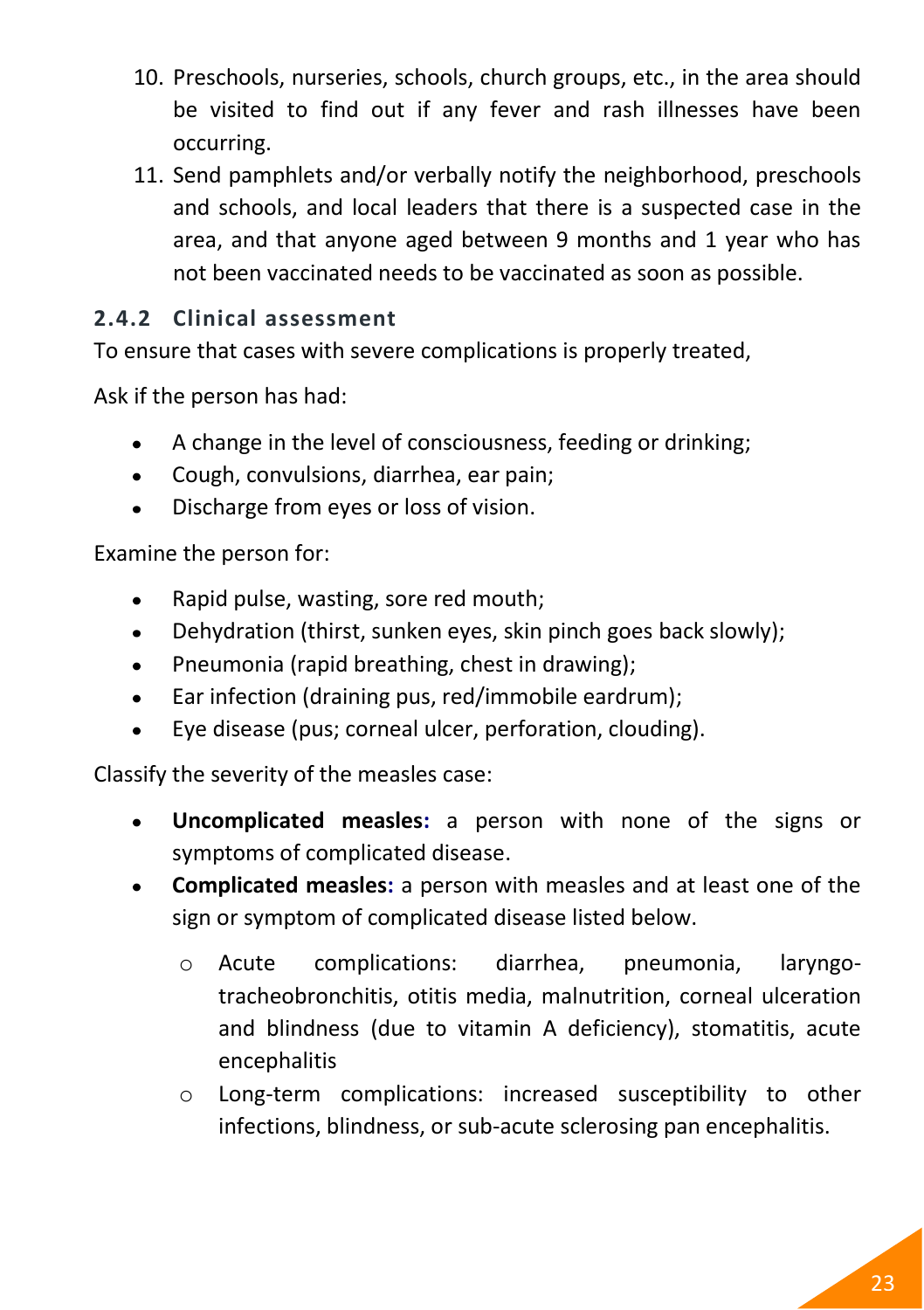# <span id="page-35-0"></span>**2.4.3 Treating uncomplicated measles**

- Generally vitamin A should be given to all measles cases, irrespective  $\bullet$ of whether it has previously been administered for prophylaxis or given during routine immunization activities. There is no specific antiviral drug against measles. Therefore, manage all cases symptomatically with supportive measures.
- Provide 2 doses of Vitamin A over 2 days as indicated in [Table](#page-35-2)   $\bullet$ [1b](#page-35-2)elow.

| <b>Age in Months</b> | Dose to be Given           |                 |  |
|----------------------|----------------------------|-----------------|--|
|                      | (Immediately on Diagnosis) | <b>Next Day</b> |  |
| $0 - 6$ months       | 50,000 IU                  | 50,000 IU       |  |
| $6 - 11$ months      | 100,000 IU                 | 100,000 IU      |  |
| $\geq$ 12 months     | 200,000 IU                 | 200,000 IU      |  |

<span id="page-35-2"></span>**Table 1.Recommended vitamin A doses and schedule for treatment of measles cases**

- Control fever by keeping the child cool and giving antipyretics, as  $\bullet$ required.
- Advise mothers to treat the child at home as long as no complications develop. Discourage visitors.
- Advice mothers to provide nutritional support: continue breast feeding or give weaning foods and fluids at frequent intervals and treat mouth ulcers.
- Instruct mothers to return for further treatment if the child's general condition worsens or any of the danger signs develop and explain to mothers that there is an increased risk of diarrhea, acute respiratory infections and other infections in the weeks following measles and encourage them to seek medical advice early.

# <span id="page-35-1"></span>**2.4.4 Treating complicated measles**

Refer and/or hospitalize case for further management according to  $\bullet$ Integrated Community Case Management (ICCM) or Integrated Management of Neonatal and Childhood Illness (IMNCI) protocols.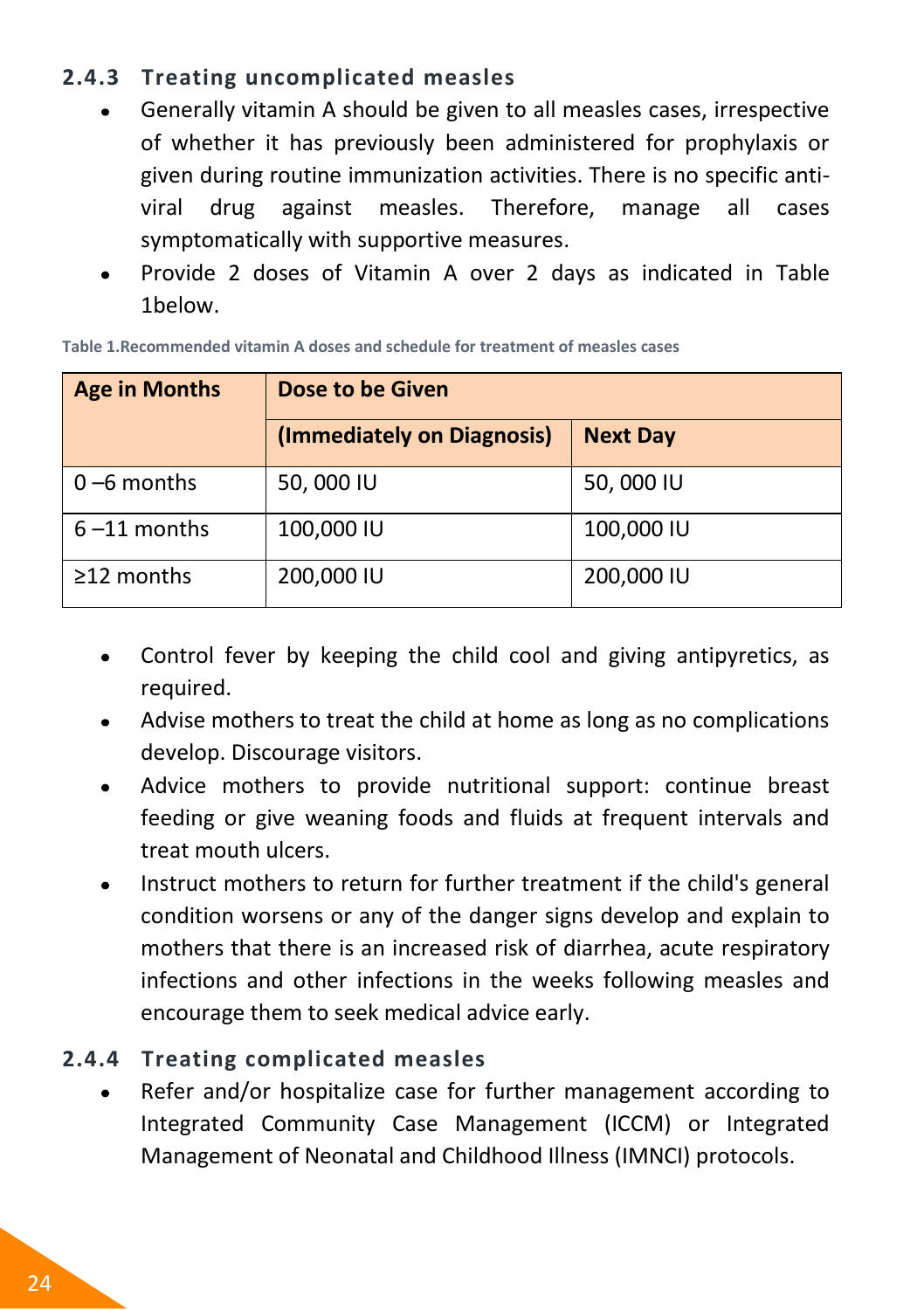- Follow the above recommendations for case management of uncomplicated measles, ensure 2 doses of vitamin A are given.
- Vitamin A administration is particularly important to minimize the risk of potentially blinding eye lesions**:** in this situation, a third dose of vitamin a should be given 2-4 weeks after the second dose using the same dosage and age as i[n Table 1above.](#page-35-0)
- Clean eye lesions and treat with tetracycline eye ointment (for  $\bullet$ corneal lesions, cover the eye with a patch).
- Clean ear discharge and treat with antibiotics.
- Assess and treat if there is malnutrition and diarrhea with sufficient fluids and a high quality diet.
- Treat pneumonia with appropriate antibiotics.
- Refer suspected encephalitis to hospital.  $\bullet$

Try to isolate admitted cases as much as possible. Make sure that all other children aged 6 to 59 months have had 2 doses of measles vaccine, at least one month apart, if they are in the hospital at the same time as the suspect measles case.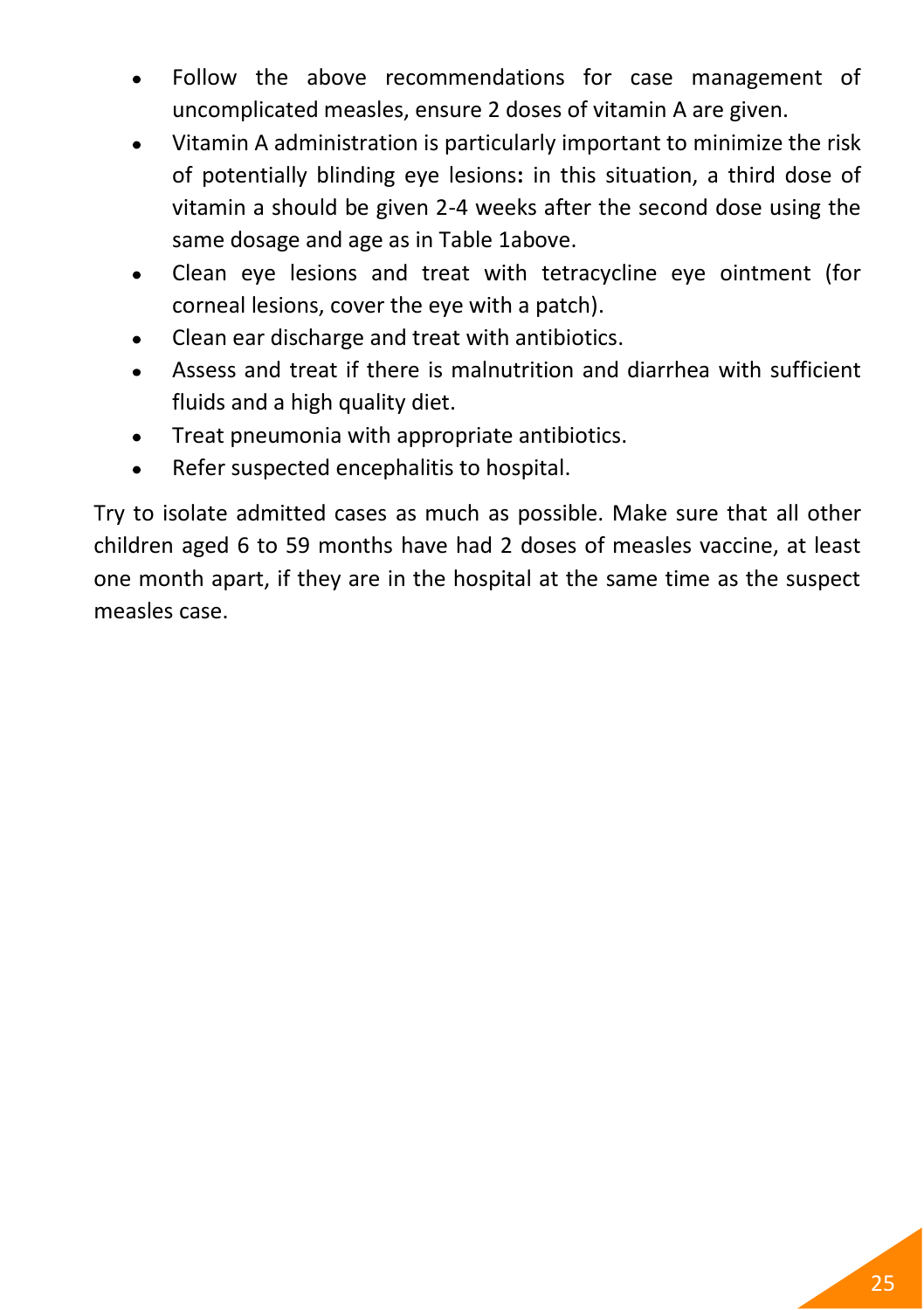# **3 MEASLES OUTBREAK INVESTIGATION**

For timely measles outbreak investigation, it is imperative that routine measles data is collected, collated and analyzed regularly. Outbreaks occur when the accumulated number of susceptible individuals is greater than the critical number of susceptible individuals for a given population to sustain transmission. Approximately 15% of children vaccinated at nine months of age and 5%of those vaccinated at 12 months of age fail to seroconvert, and are thus not protected after vaccination. In addition, cases may be identified from multiple health facilities in the same woreda within 30 days, if regular analysis is not done, outbreak detection may be delayed.

All suspected outbreaks should be investigated and confirmed by collecting blood specimens from the first five reported cases. You also need to take nasopharyngeal swabs from 5 cases to isolate viruses and document strains. The remaining suspected measles cases (epidemiologically linked) should be line-listed (see [Annex 1\)](#page-62-0) and sent to the next higher level.

A measles outbreak is defined as follows:

**Suspected measles outbreak:** Occurrence of five or more reported suspected measles cases in one month in a defined geographic area such as a kebele, woreda or health facility catchment area.

**Confirmed measles outbreak:** Occurrence of three or more laboratory confirmed measles cases in one month in a defined geographic area such as a kebele, woreda or health facility catchment area.

A measles outbreak can be suspected when:

- A health facility reports an increase in the number of cases;
- An unusual increase in the number of cases is noted during data  $\bullet$ analysis;
- Five suspected measles cases or three confirmed measles cases  $\bullet$ reported;
- Communities report an unusual number of cases or deaths;  $\bullet$

When you detect an outbreak, conducted further investigation in order to: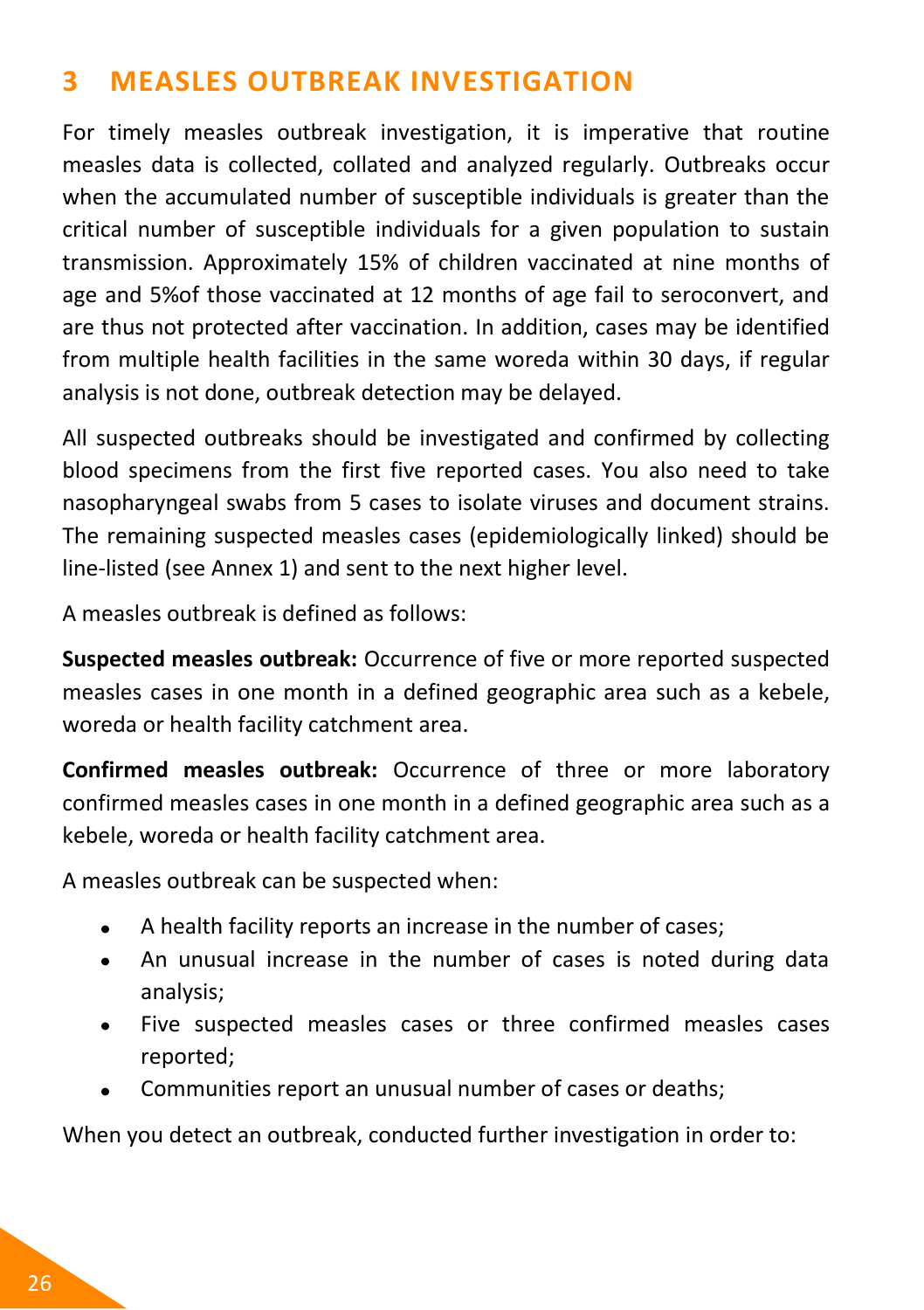- Identify and manage additional cases that have not yet been reported;
- Identify the source or the cause of the outbreak;
- Control and prevent further spread of the outbreak;
- Identify gaps in the immunization program that need to be addressed to prevent further spread of the disease.



**Figure 5.Diagrammatic presentation of measles outbreak**

In order to guide appropriate response measures to a suspected measles outbreak, an outbreak investigation should be conducted. In investigating an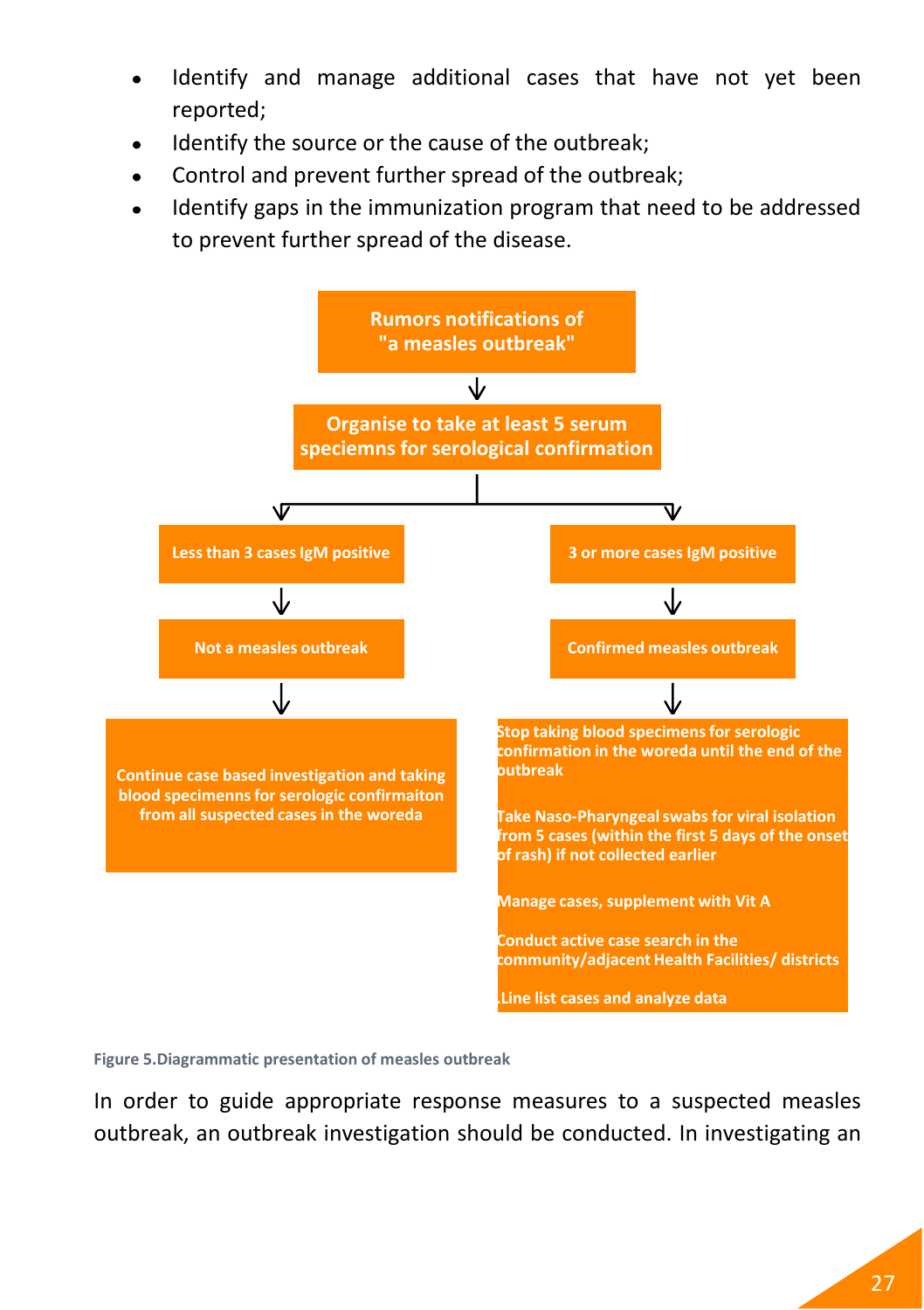outbreak, both speed of the investigation and getting the correct answers are essential. To satisfy both requirements follow the following 10 steps:

- 1. Prepare for field work
- 2. Establish the existence of an outbreak
- 3. Verify the diagnosis
- 4. Define and identify cases
- 5. Analyze data collected in terms of time, place and person
- 6. Develop hypotheses
- 7. Evaluate hypotheses
- 8. Refine hypotheses and carry out additional studies
- 9. Implement control and prevention measures
- 10. Communicate findings

The steps are presented here in conceptual order. In practice, however, several may be done at the same time, or they may be done in a different order. For example, control measures should be implemented as soon as the source and mode of transmission are known, which may be early or late in any particular outbreak investigation.

# **3.1 Prepare for field work**

In order to enhance the capacity to respond to measles outbreaks the Public Health Emergency Management taskforce or an outbreak coordination committee at woreda level should immediately get together to agree on the need to investigate the suspected outbreak. Upon receipt of a report of a suspected outbreak, activate the multidisciplinary outbreak investigation team (rapid response team) and initiate outbreak investigation within 3 hours.

The role of the committee is to mobilize the resources needed and to coordinate the measles outbreak assessment, implementation and evaluation of the response. The committee should also ensure that the following actions are carried out:

- Laboratory confirmation of the outbreak;
- Ensure adequate clinical management of cases;  $\bullet$
- Intensify surveillance and notification of suspected cases; $\bullet$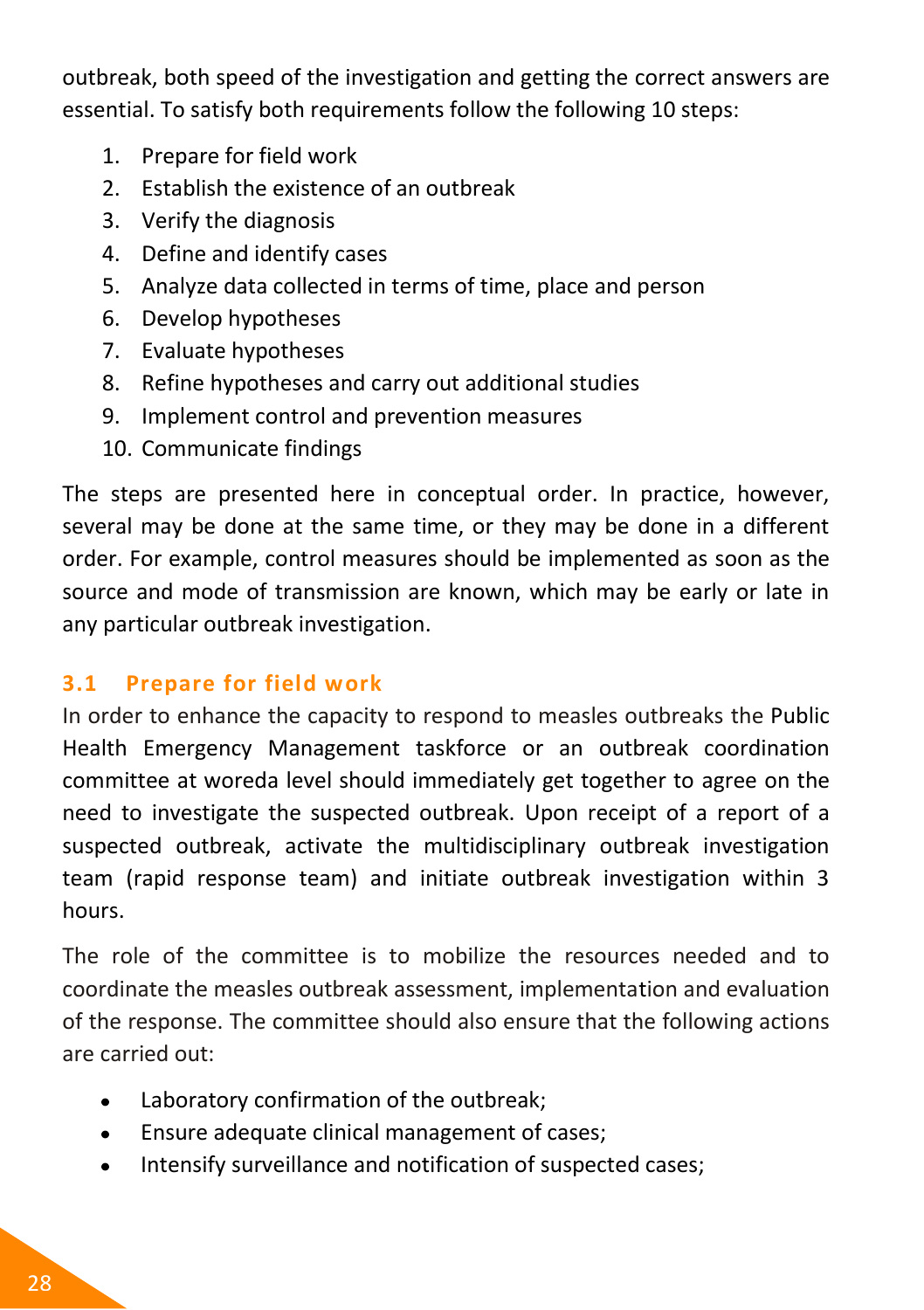- Assess the risk of a large outbreak with high morbidity and mortality;  $\bullet$
- Investigate a confirmed measles outbreak;  $\bullet$
- Implement recommended control and preventive measures  $\bullet$ (including vaccination activities);
- Ensure effective community involvement and public awareness.

The rapid response team might consist of:

- A clinician who will both verify patients' clinical symptoms and train  $\bullet$ health care workers in good case management;
- A lab technician who will take serum sample and train healthcare  $\bullet$ workers in correct sampling procedures;
- An expert in information, education and communication who will  $\bullet$ assess how the community reacts to the disease and define and disseminate key health education messages; and
- An epidemiologist who will initiate data collection and assess  $\bullet$ surveillance procedures.

Before leaving for the field, the team should:

- Read and know about the suspected disease
- Gather the supplies and equipment that are needed:
	- o Required formats(PHEM case based form, Measles line list, House to House rapid monitoring of measles vaccine coverage, Measles risk assessment tool, Daily Epidemic Reporting Format for woreda and Region)
	- o This guideline and other reading materials
	- o PHEM guideline
	- o Laboratory equipment needed to take samples
	- o Communication equipment
	- o Drugs for initial response like vitamin A, tetracycline eye ointment, anti-pyretic, and oral antibiotics)
	- o Data analysis tools (laptop)
- Make necessary administrative and personal arrangements for travel,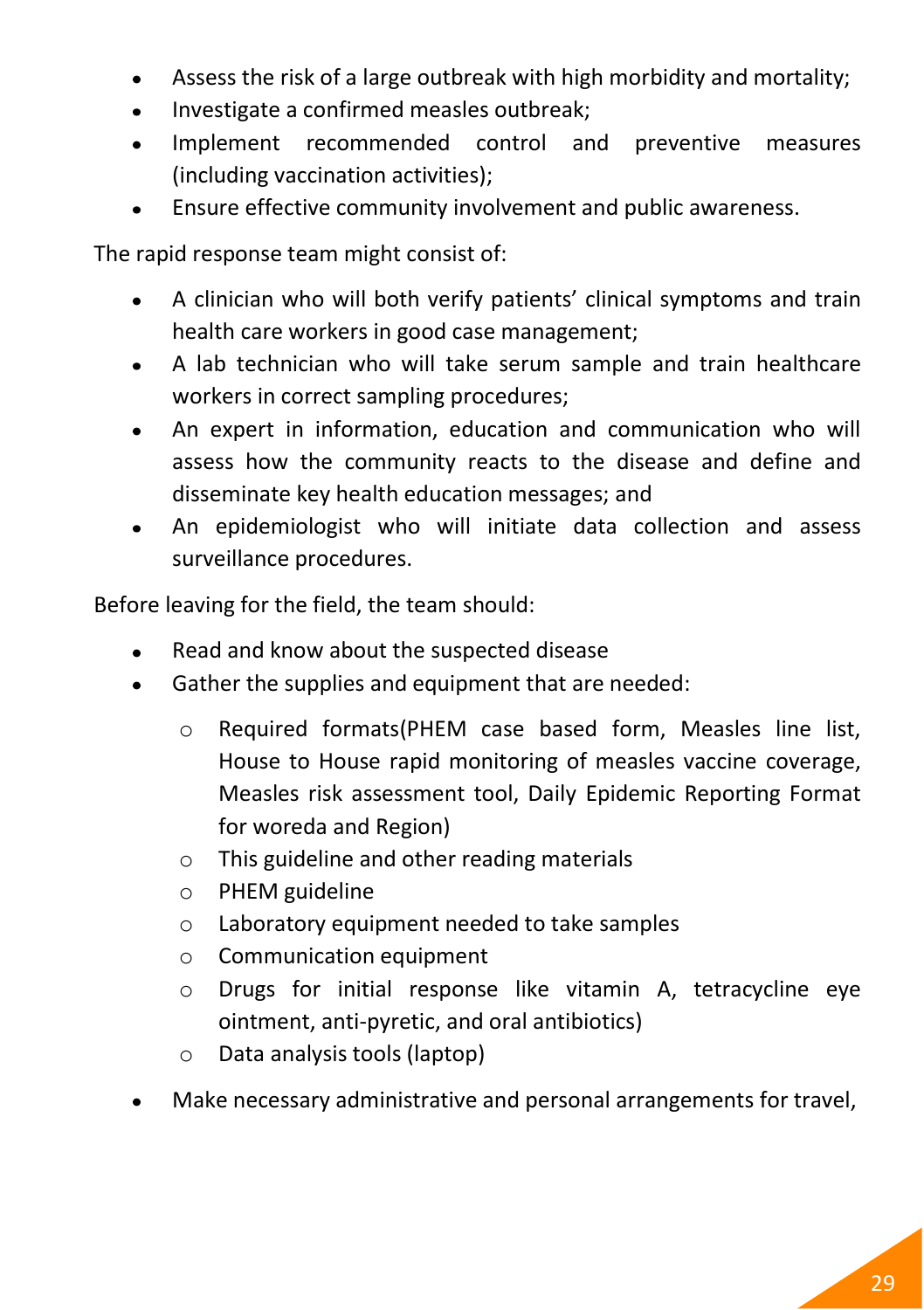Consult with all parties to determine each team members' role in the investigation and who your local contacts will be once you arrive on the scene.

#### **3.2 Establish the existence of outbreak**

Existence of an outbreak is established if the outbreak definition described above is fulfilled. If a health facility suspects a measles outbreak, according to the PHEM guideline the health facility should notify the woreda within 30 minutes. The woreda should notify the zone within another 30 minutes. The zone should notify the region within another 30 minutes. And the region should notify the Federal PHEM level within another 30 minutes. The total time to report to the federal level should be within 2 hours.

# **3.3 Verify the diagnosis**

The goals in verifying the diagnosis are:

- Ensure that the problem has been properly diagnosed and  $\bullet$
- Rule out laboratory error as the basis for the increase in diagnosed cases.

When verifying the existence of an outbreak early in the investigation, you must also identify as accurately as possible the specific nature of the disease. Examine patients at the health facility and review records to confirm that the signs and symptoms meet the standard case definition. Review laboratory results for the people who are affected. If you are at all uncertain about the laboratory findings, a laboratory technician should review the techniques being used. Collect sample to isolate the organism or identify the evidence for infection.

# **3.4 Identifyadditional cases**

Conduct active searches for unreported cases collect data on additional cases using the line list form. Collect information on suspected cases using the line listing form and make sure that the first five cases have PHEM case-based reporting forms completed and blood specimens collected. Contact tracing should be conducted in the communities where cases are identified to determine if there are additional symptomatic individuals.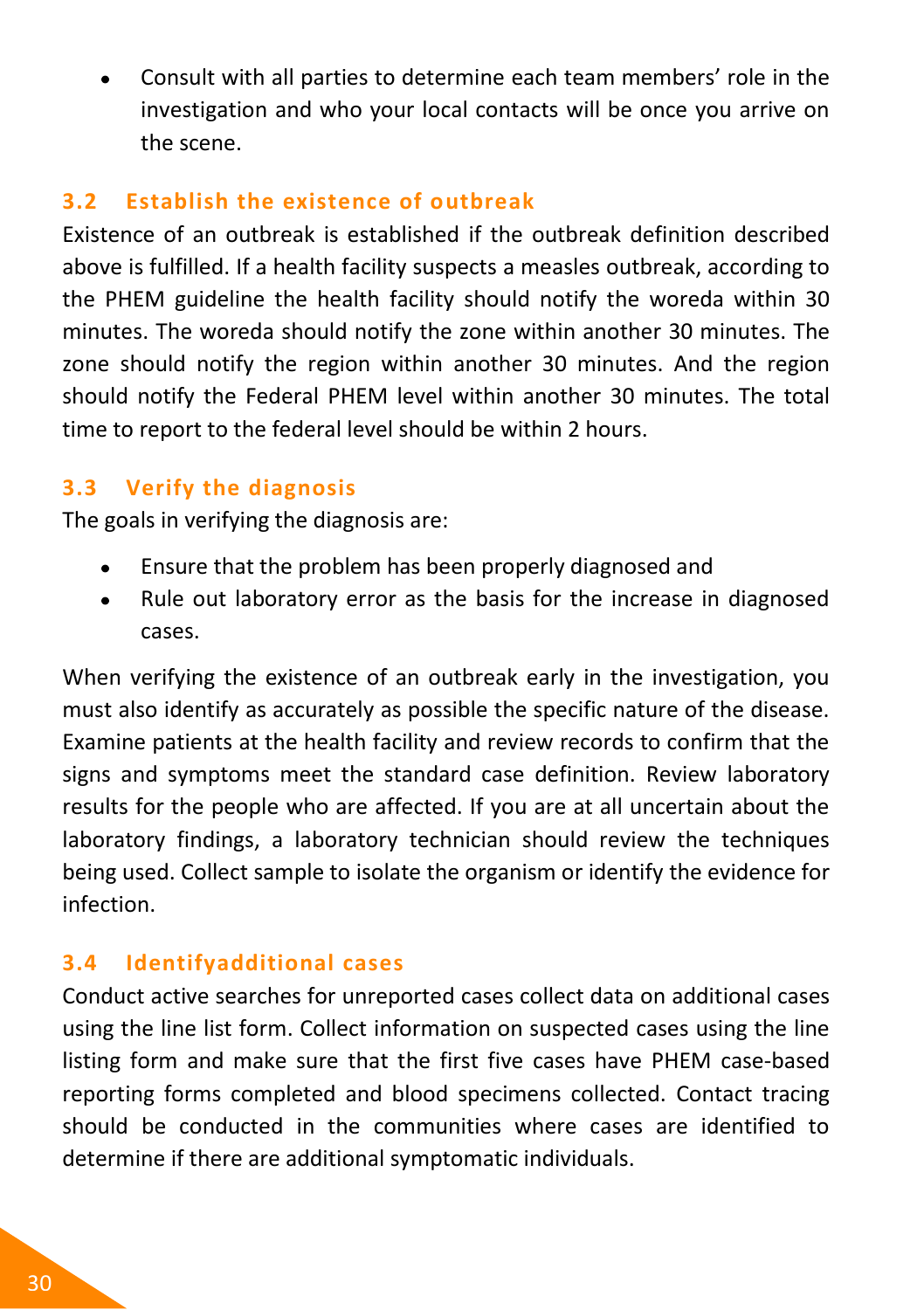#### **3.5 Analyze data collected in terms of person, place and time**

Once you have collected some data, you can begin to characterize an outbreak by time, place, and person. In fact, you may perform this step several times during the course of an outbreak. Characterizing an outbreak by these variables is called descriptive epidemiology. The data collected during an investigation should be analyzed to determine why the outbreak occurred. The data will help to identify in which group the susceptible individuals have accumulated. This will allow corrective measures to be taken. Although a measles outbreak may occur despite high levels of immunization, it is usually due to a failure to vaccinate. A high proportion of vaccine preventable cases (PVPC) in an outbreak would suggest that a failure to vaccinate children is a significant factor. Spot maps, demographic information and age-specific attack rates can help to identify reasons for a failure to vaccinate.

Data analysis at this step will help you:

- Learn what information is reliable and informative (e.g., the same unusual exposure reported by many of the people affected) and what may not be as reliable (e.g., many missing or "don't know" responses to a particular question).
- Provide a comprehensive description of an outbreak by showing its trend over time, its geographic extent (place), and the populations (people) affected by the disease. This description lets you begin to assess the outbreak in light of what is known about the disease (e.g., the usual source, mode of transmission, risk factors, and populations affected) and to develop causal hypotheses.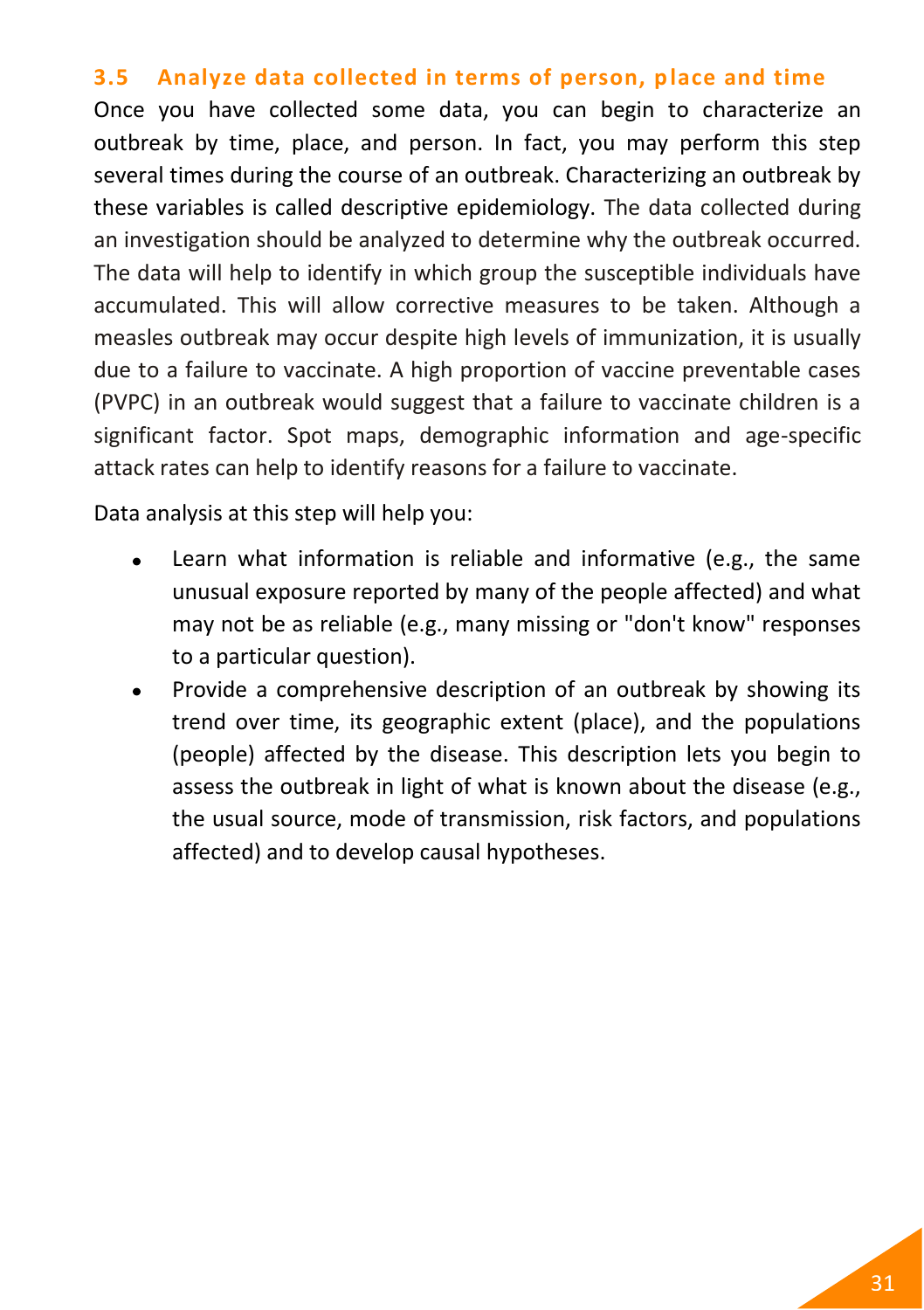**Table 2.Example of analysis of measles cases distribution by Woreda (place) and age group (person), zone X, 15-Jan-2012**

|                   |                | Case(Percent) by age group |              |                   |                | <b>Age Specific AR</b> |          | Crude       |             |             |
|-------------------|----------------|----------------------------|--------------|-------------------|----------------|------------------------|----------|-------------|-------------|-------------|
| Woreda<br>/kebele | <5             | 5 14                       | 15-44        | 45+               | Total          | <5                     | $5 - 14$ | 15-<br>44   | 45+         | AR          |
| $\mathbf{1}$      | 116<br>(53.2)  | 66<br>(30.3)               | 32<br>(14.7) | 4<br>(1.8)        | 218<br>(9.0)   | 0.6                    | 0.17     | 0.06        | 0           | 0.18        |
| $\overline{2}$    | 51<br>(47.7)   | 48<br>(44.9)               | 8(7.5)       | $\Omega$<br>(0.0) | 107<br>(4.4)   | 0.4                    | 0.18     | 0.02        | 0           | 0.12        |
| 3                 | 42<br>(65.6)   | 21<br>(32.8)               | 1(1.6)       | 0<br>(0.0)        | 64<br>(2.6)    | 0.2                    | 0.04     | 0           | 0           | 0.03        |
| 4                 | 0(0.0)         | 2(40.0)                    | 3<br>(60.0)  | $\Omega$<br>(0.0) | 5(0.2)         | $\mathbf 0$            | $\Omega$ | $\mathbf 0$ | $\mathbf 0$ | $\mathbf 0$ |
| 5                 | 497<br>(36.5)  | 785<br>(57.7)              | 78<br>(5.7)  | $\Omega$<br>(0.0) | 1360<br>(55.9) | 3.5                    | 2.63     | 0.18        | 0           | 1.39        |
| 6                 | 197<br>(55.2)  | 144<br>(40.3)              | 16<br>(4.5)  | 0<br>(0.0)        | 357<br>(14.7)  | 1.6                    | 0.56     | 0.04        | 0           | 0.42        |
| $\overline{7}$    | 132<br>(41.1)  | 153<br>(47.7)              | 35<br>(10.9) | 1<br>(0.3)        | 321<br>(13.2)  | 1.9                    | 1.07     | 0.17        | $\mathbf 0$ | 0.68        |
| Total             | 1035<br>(42.6) | 1219<br>(50.1)             | 173<br>(7.1) | 5<br>(0.2)        | 2432<br>(100)  | 0.9                    | 0.52     | 0.05        | 0           | 0.31        |

**Characterizing by time** traditionally, the time course of an outbreak is shown by drawing a graph of the number of cases by date of rash onset. This graph, called an **epi-curve** gives a simple visual display of the outbreak's magnitude and time trend.

An outbreak curve provides a great deal of information.

- You will usually be able to tell where you are in the course of the  $\bullet$ outbreak, and possibly, to project its future course.
- You have identified the disease and know its usual incubation period;  $\bullet$ you may be able to estimate a probable time period of exposure and can then develop a questionnaire focusing on that time period.

To draw an epi-curve, you first must know the time of onset of illness for each person. The number of cases is plotted on the *y*-axis of an epi-curve; the unit of time, on the *x*-axis.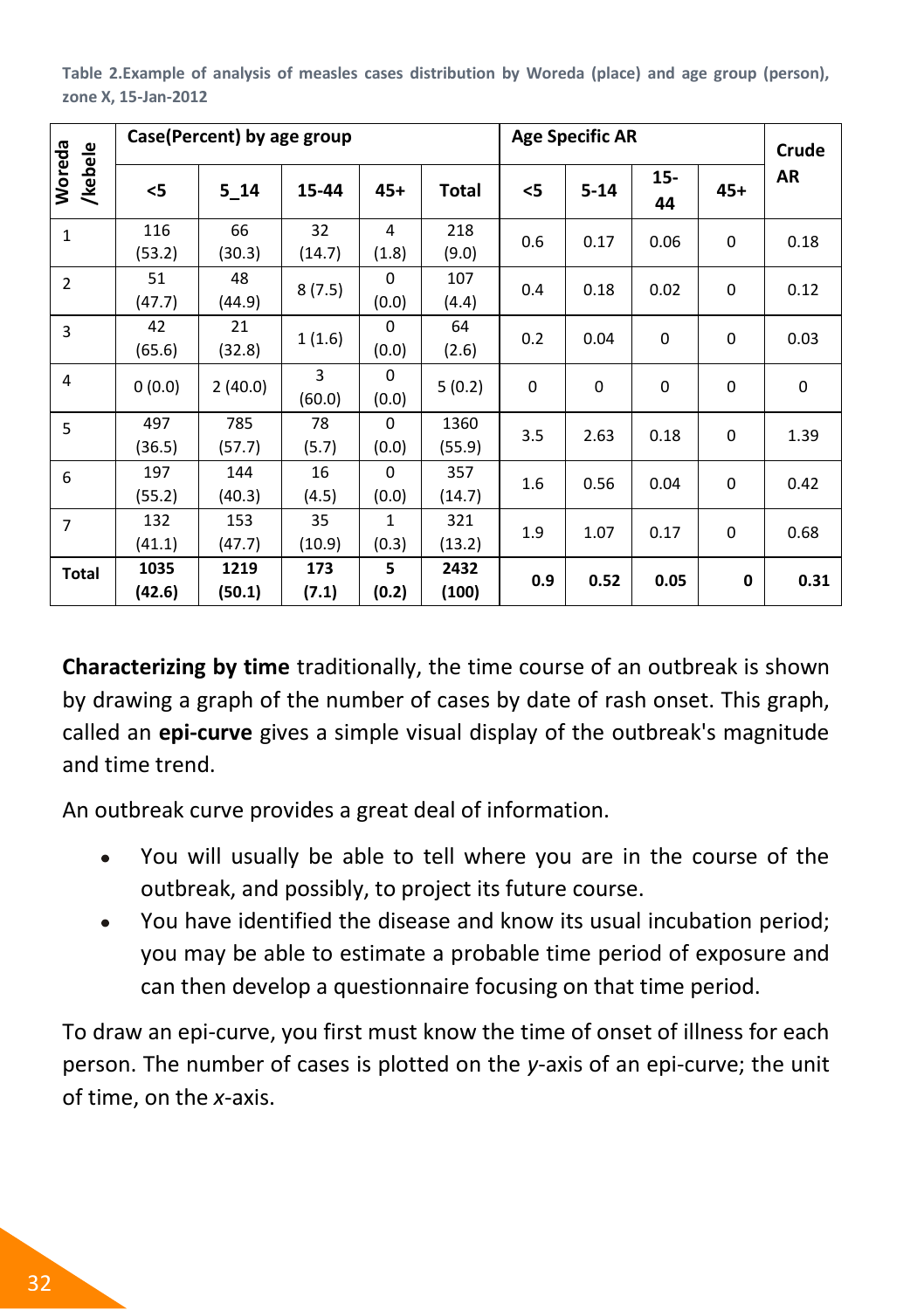

**Figure 6.Example of an epi-curve of measles cases**

Data collection, reporting, and analysis are done on daily and weekly basis. Consistently use reporting weeks that is the same as the surveillance week (i.e. Monday to Sunday) for all data collected during the outbreak.

Indicate with arrows the following dates on the epi-curve (dates that match those in the district logbook of suspected outbreaks and rumors.

- Probable date of first case (found retrospectively as a result of the investigation)
- Date first case was seen at a health facility
- Date woreda was notified of the outbreak
- Date woreda investigated the outbreak
- Date woreda notified /zone region national level of the outbreak.
- Date intervention started

Also do the following calculations and their interpretations: Case fatality rate (CFR), attack rate (AR), age specific attack rate(ASAR) and weekly incidence rate (WIR).The quality and reliability of the data is an important element to consider when interpreting the information.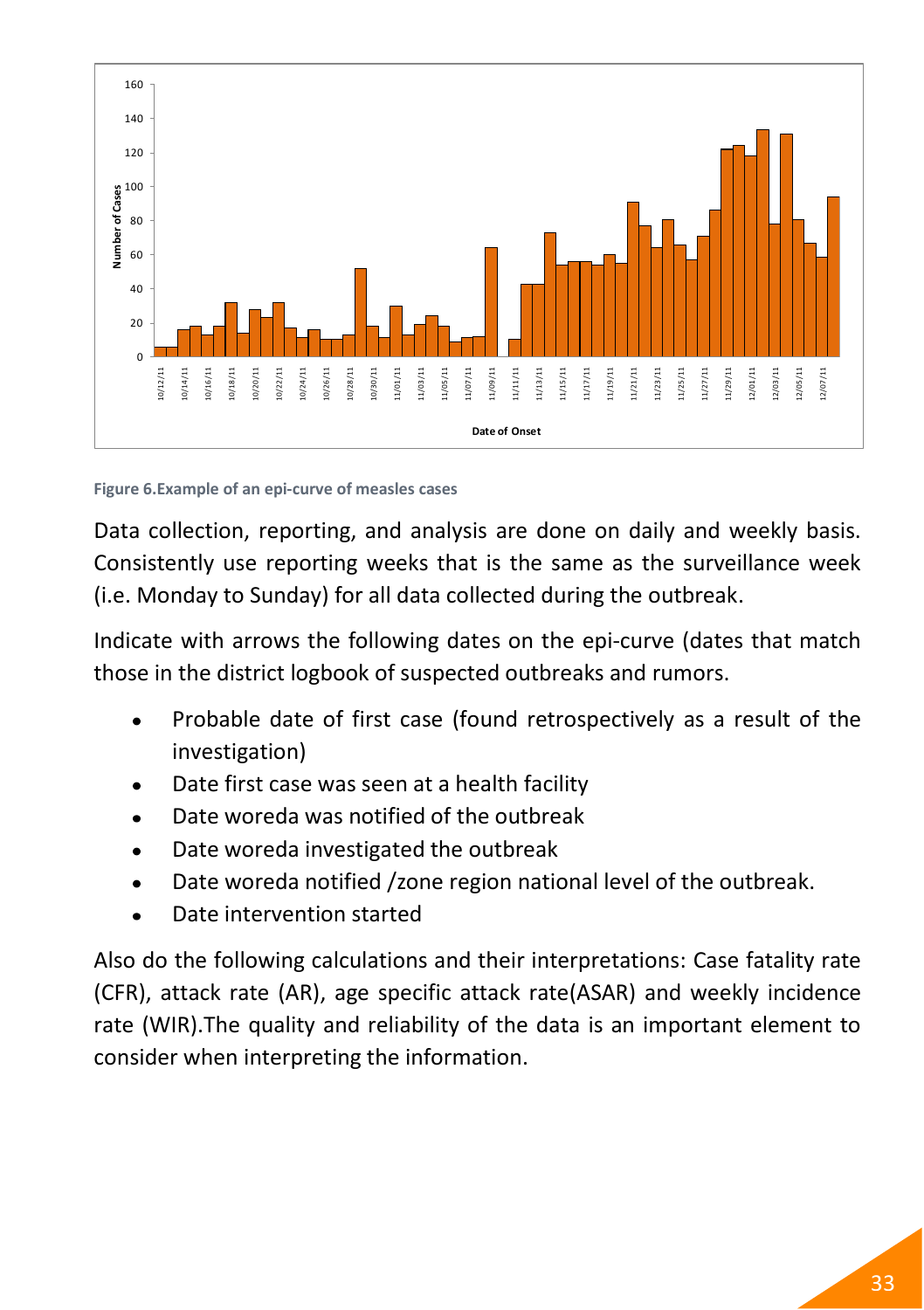#### **3.6 Develop hypothesis**

In real life, we usually begin to generate hypotheses to explain why and how the outbreak occurred when we first learn about the problem. But at this point in an investigation, after you have interviewed some affected people, spoken with other health officials in the community, and characterized the outbreak by time, place, and person, your hypotheses will be sharpened and more accurately focused. The hypotheses should address the source of the agent, the exposures that caused the disease.

*When there is measles outbreak the hypothesis is on the cause of the outbreak, either because of failure of vaccination or vaccine failure.*

#### **3.7 Evaluate hypothesis**

The next step is to evaluate the credibility of your hypotheses. There are two approaches you can use, depending on the nature of your data: 1) comparison of the hypotheses with the established facts and 2) analytic epidemiology, which allows you to test your hypotheses.

You would use the first method when your evidence is so strong that the hypothesis does not need to be tested. The second method, analytic epidemiology, is used when the cause is less clear. With this method, you test your hypotheses by using a comparison group to quantify relationships between various exposures (usually vaccination status) and the disease. There are two types of analytic studies: cohort studies and case-control studies. Cohort studies compare groups of people who have been exposed to suspected risk factors with groups who have not been exposed. Case-control studies compare people with a disease (case-patients) with a group of people without the disease (controls). The nature of the outbreak determines which of these studies you will use.

*In most measles outbreaks, descriptive epidemiology combined with laboratory results are sufficient to adequately evaluate a hypothesis that a measles outbreak has occurred.*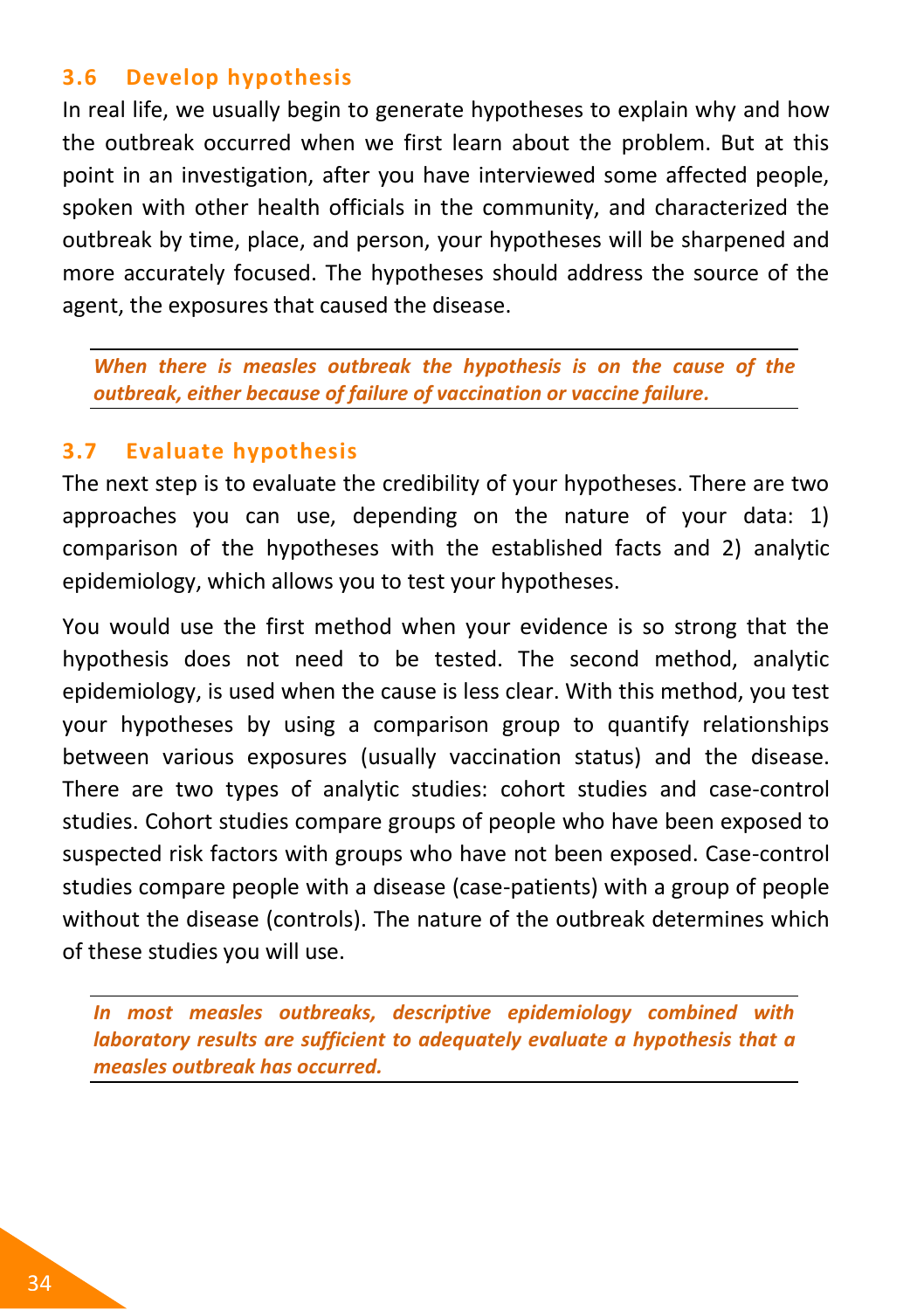#### **3.8 Refine hypothesis and carry out additional measures**

When analytic epidemiological studies in steps above do not confirm the hypotheses, reconsider your hypotheses and look for new vehicles or modes of transmission.

Even when your analytic study identifies an association between an exposure and a disease, you often will need to refine your hypotheses. Sometimes you will need to obtain more specific exposure histories or a more specific control group.

When an outbreak occurs, whether it is routine or unusual, you should consider what questions remain unanswered about the disease and what kind of study you might use in the particular setting to answer some of these questions. The circumstances may allow you to learn more about the disease, its modes of transmission, the characteristics of the agent, and host factors. While epidemiology can implicate vehicles and guide appropriate public health action, laboratory evidence can confirm the findings.

#### **3.9 Implement control and prevention measures**

Even though implementing control and prevention measures are listed at this step, in real outbreaks, prevention and control measures should begin as soon as possible. In all measles outbreaks, the activities of strengthening routine immunization, raising awareness of vaccination and effective case management should be a top priority.

The following actions should be taken immediately:

- Manage cases effectively to prevent complications: Case management depends on the severity of the disease. Suspected measles cases should be kept away from young unvaccinated children for the duration of communicability.
- Inform the general public about the outbreak and the outbreak  $\bullet$ response: Health messages should include the importance of case management and encourage parents to get their unvaccinated under five children vaccinated.
- Enhance surveillance to identify additional suspect cases.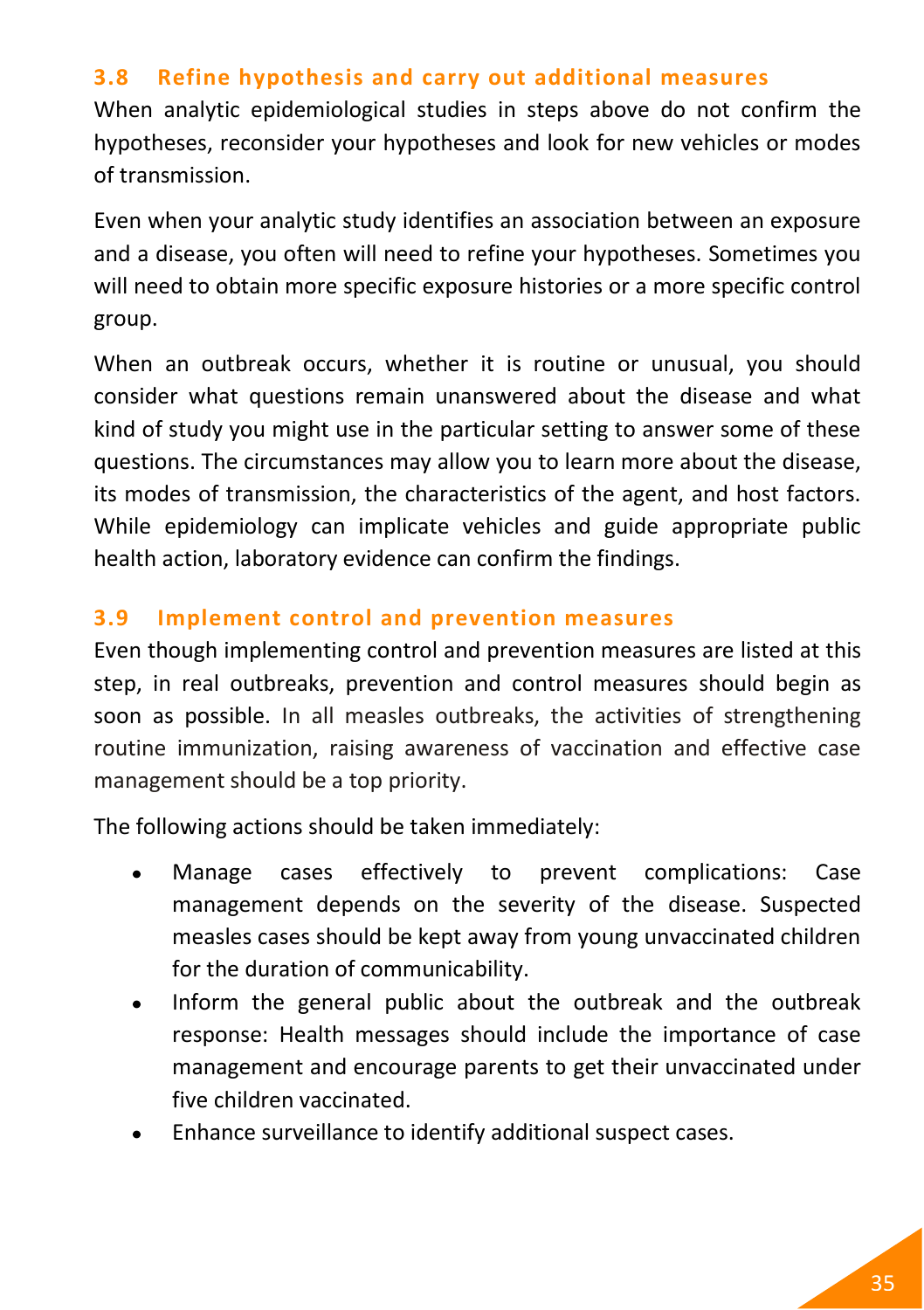- Alert all health facilities neighboring woredas/zones about the suspected measles outbreak. Local physicians and traditional healers, and schools should also be visited to detect possible cases.
- Strengthen routine immunization in areas at high risk for infection (e.g., in areas with low routine measles coverage, and crowded areas).
- Assess the risk of extensive outbreak and based on the assessment result conduct outbreak response immunization (either selective or nonselective).

#### **3.9.1 Implement case management**

Make the necessary arrangements to provide appropriate and adequate case management to all measles cases. This includes the provision of vitamin A, the provision of supportive treatment, and the specific treatment of measles complications. Complicated and severe measles cases will need to be hospitalized for the purpose of intensive case management and require isolation from other patients as much as possible. (For the details of case management see part 2.4 above).

### **3.9.2 Reinforce routine vaccination**

A measles outbreak provides the opportunity to identify program weaknesses causing the outbreak and a chance to correct them. *As soon as a measles outbreak is suspected*, and before laboratory confirmation of the suspected measles cases, the following steps should be taken to reinforce routine vaccination:

- District staff, health-facility staff and partners should rapidly identify  $\bullet$ priority areas within the affected district (e.g. communities with low vaccination coverage and at high risk of morbidity and mortality).
- Jointly work on strengthening the available district immunization  $\bullet$ work plans.
- Locate health centers conducting immunization sessions that may  $\bullet$ need additional staff or vaccine supplies.
- Organize corrective measures such as additional outreach services to  $\bullet$ communities with a high proportion of unreached children.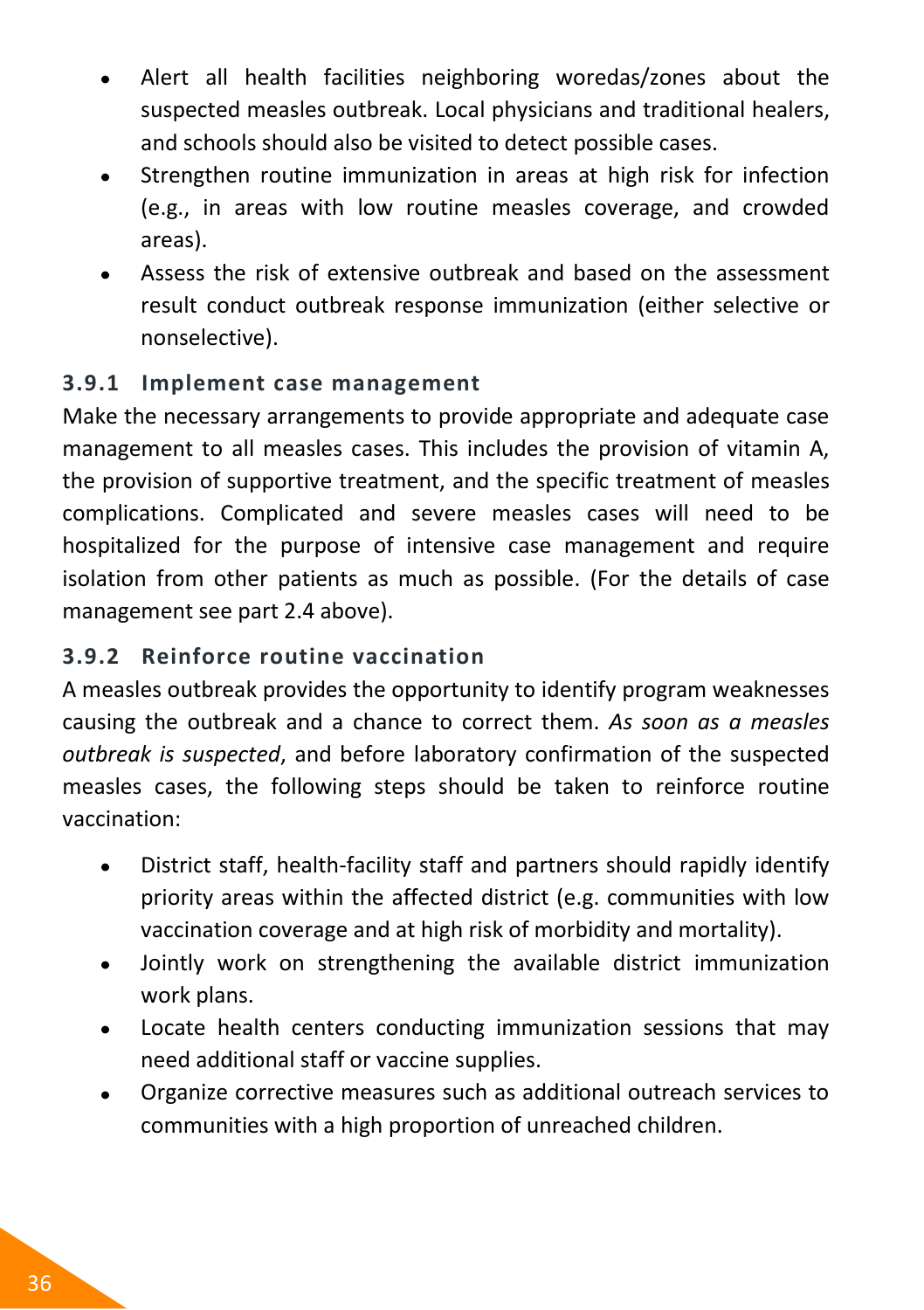# **3.9.3 Implement Selective or Nonselective Vaccination**

**Selective vaccination** aims to increase population immunity by focusing upon quickly increasing measles coverage for *unvaccinated* children.

**Nonselective vaccination** aims to increase population immunity by y focusing upon quickly increasing measles coverage for all children regardless of vaccination status.

As part of the outbreak investigation, a risk assessment should be provided to guide the choice between selective and nonselective vaccination.

# **Assess risk of a large outbreak with high morbidity and mortality**

As soon as the outbreak is suspected, the risk of a large outbreak with high morbidity and mortality must be assessed. This assessment is needed to determine what type of vaccination response (selective or nonselective) is most appropriate to control the outbreak.

- Evaluate the susceptibility of the population and potential for spread  $\bullet$ both in the affected woreda and neighboring woredas (use table of calculating the accumulated susceptible i[n Annex 1.](#page-62-0))
- Evaluate the risk factors for further transmission, morbidity and  $\bullet$ mortality in the areas (other than accumulated susceptible the risk factors are: a high level of malnutrition in the woreda, presence displaced population, measles surveillance gaps, measles outbreak season, adjacent woreda affected by measles all increase the risk factors for measles transmission and measles mortality.

If the assessment result is a low risk of an extended outbreak – use a selective vaccination strategy, but if the risk assessment result is high, use non selective vaccination strategy.

**Table 3. Risk factors to consider in choosing nonselective rather than selective vaccination in a confirmed measles outbreak**

#### **Factor Explanation**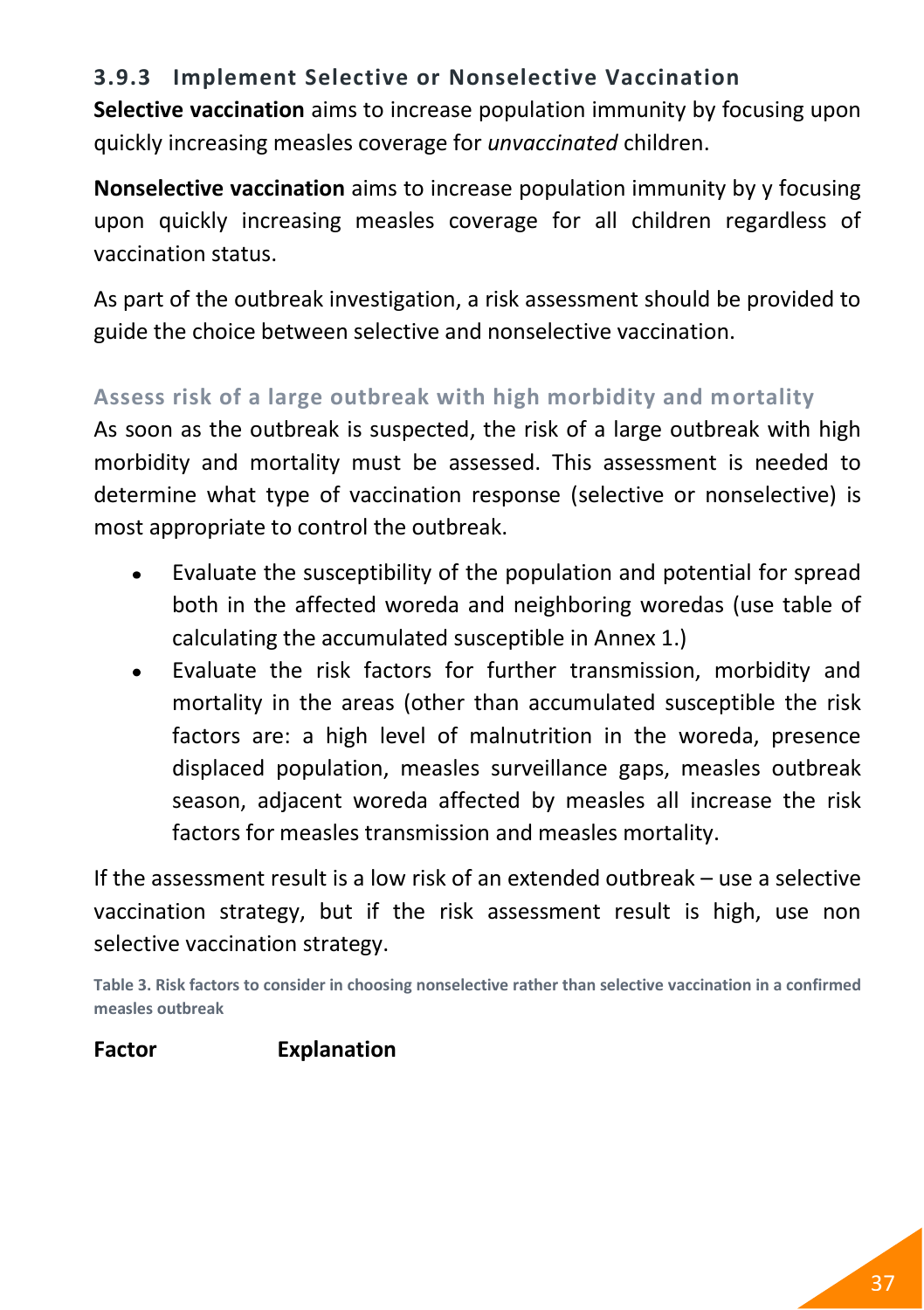Large pool of susceptibles The pool of susceptibles (all ages) is greater than 2/3rd of the annual birth cohort of children. Use Annex 1, Measles Risk Assessment Tool for the last 5 years calculation of susceptiables.

Vulnerability Emergency levels of severe acute malnutrition

- Outbreak in neighboring woreda
- Population movements into an area where prior vaccination status is uncertain (displacements)
- No. of confirmed cases • In the absence of the above risk factors (possibly due to lack of accurate assessment data), in an intense measles outbreak with over 100 cases within 3 months (within a woreda) and/or prolonged >3 months duration, non selective measles outbreak response immunization should be considered on a case by case basis.

*Where there is a large pool of susceptible individuals, a small number of confirmed measles cases may forecast a large outbreak that may be interrupted by a timely nonselective vaccination intervention.* 

*In some cases, due to high population vulnerability, a small number of cases may be associated with increase case fatality or complication rates that may be prevented by a timely nonselective vaccination intervention.*

*Even with a low risk assessment, an intense or prolonged outbreak with a significant number of cases point to the need to increase immunity through vaccination.* 

#### **Selective vaccination**

This is used when the risk for an extended outbreak is relatively low and/or the capacity to conduct a wider vaccination campaign is low. As soon as a measles outbreak is confirmed, the following steps should be taken.

Enhance social mobilization activities to inform the affected  $\bullet$ communities about the suspected outbreak, inform the age group of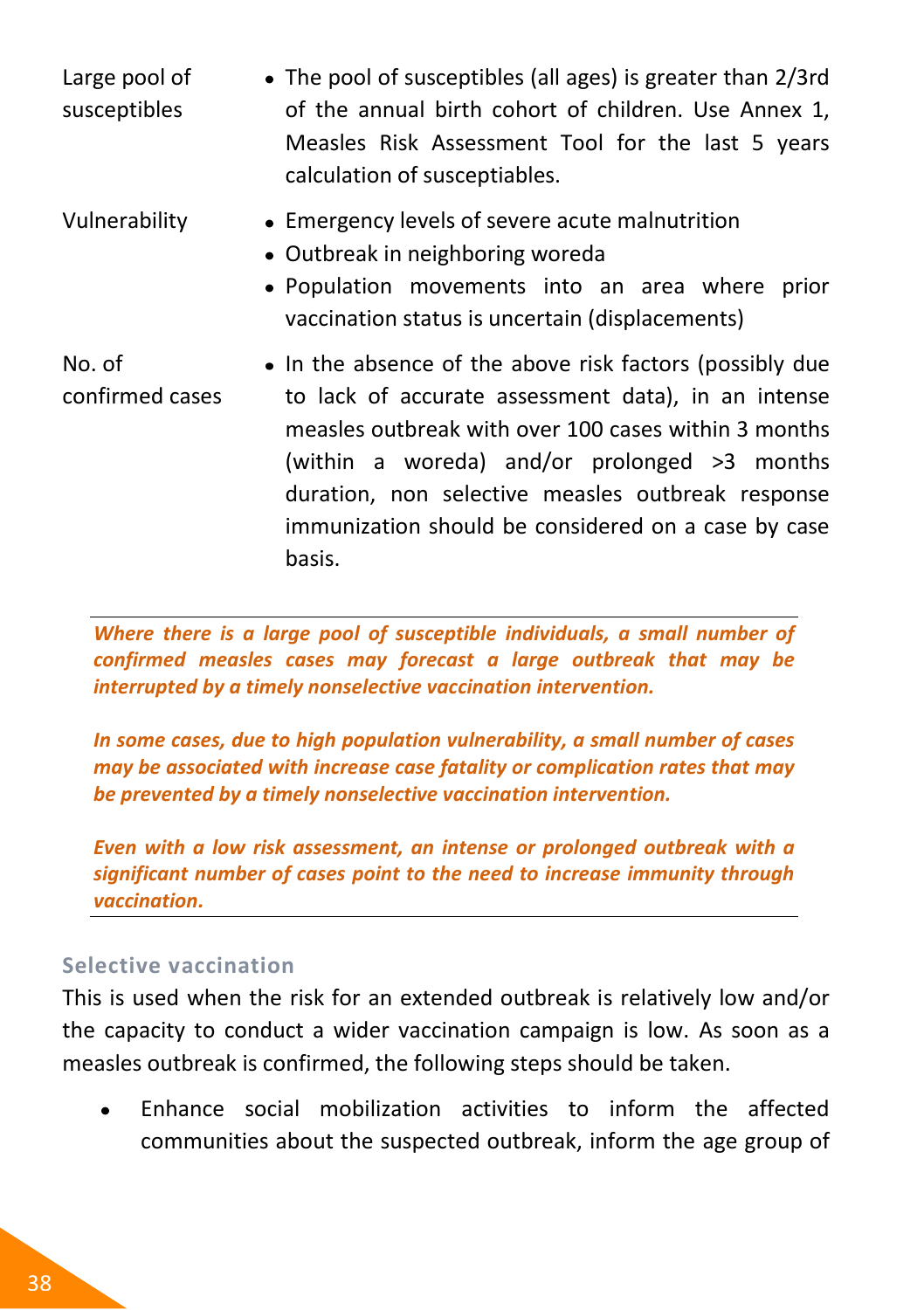previously unvaccinated children being targeted for selective measles vaccination, and where parents should bring their at-risk children for vaccination.

- Vaccinate all children (6 to 59 months of age) presenting to a health facility or a vaccination site without a written history of measles vaccination. Children receiving measles vaccine before the age of nine months must be revaccinated after the age of nine months (with at least a one-month interval between the doses).
- Vaccinate hospitalized children.
- Ensure availability of sufficient supplies. Use stock management records to determine available quantity and location of vaccine, autodisable syringes and other supplies (e.g. diluents, mixing syringes, cold-chain equipment, antibiotics and vitamin A) that are available immediately for use. Estimate and request the additional supplies needed so that activities are not interrupted due to supply stock outs.

*Typically selective vaccination targets children aged 6 months to 59 months with no history (verbal or written) of prior vaccination. However should the outbreak investigation indicate a different target group, e.g. evidence of most cases being under 4 years or a significant number of cases being up to 10 years of age, a different age group should be considered.*

#### **Nonselective mass vaccination**

As soon as the outbreak is confirmed, and if the risk assessment results indicate that there is a high risk of a large measles outbreak, then nonselective vaccination should be planned. Zonal, regional, and/or national authorities (in case of bordering woredas) should coordinate the scale of a nonselective campaign based on a wider risk assessment.

For additional resource mobilization beyond local capacity, the Regional Health Bureau should communicate its plan to national level PHEM by sending the findings of risk assessment and line listing data. At national level, mobilization of vaccines and injection materials will be coordinated through PHEM-TTF. The PHEM-TTF will evaluate the ability to mobilize external resources for the operational and logistical aspects of the campaign; and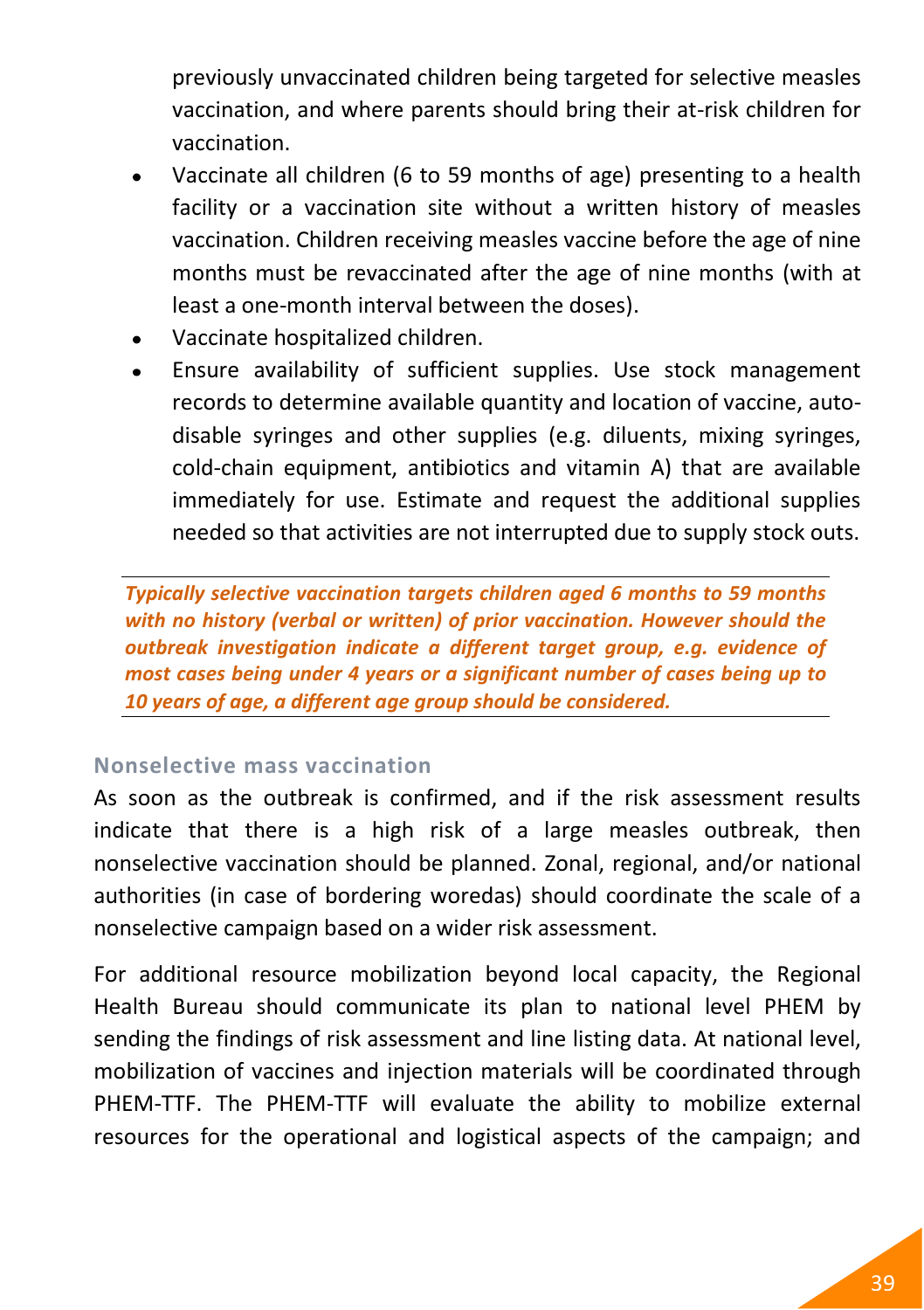determine if the vaccine and other supplies can be made available at the time needed based.

If there are sufficient resources to carry out a safe and timely vaccination campaign, then a mass vaccination campaign should be carried out in the targeted areas (affected and neighboring areas as determined by the risk assessment). If routine vaccination stocks are used, the plan should include replenishment stocks.

For the nonselective mass vaccination response, the timing, target age group and area for vaccination should be defined as outlined below.

- Routine vaccination coverage and coverage during SIAs in each birth cohort;
- Age specific attack rates; or the distribution of cases by age;
- Absolute number of cases;
- Geographical distribution of the disease.

Once the decision to intervene with nonselective vaccination is made, using the SIA micro planning guideline, a micro-planning exercise should be performed to determine the vaccine, logistics, staffing and communication needs for location to be targeted for the campaign. The response should target both outbreak-affected areas and adjacent areas in which the risk assessment shows a high risk of spread.

*Children receiving measles vaccine before the age of nine months during a campaign must be revaccinated after the age of nine months (with at least a one-month interval between the doses), since the efficacy of vaccine administered before nine months of age is likely to be low.*

**3.9.4 Measles prevention and control measures in emergencies** Humanitarian emergencies, such as a flood leading to large population displacement, increase the health needs of children and adolescents and must be addressed quickly to prevent in unnecessary mortality. Measles, specifically, is too often one of the major causes of child deaths in humanitarian emergencies and further contributes to excess morbidity and mortality by reducing immunity, exacerbating malnutrition, and increasing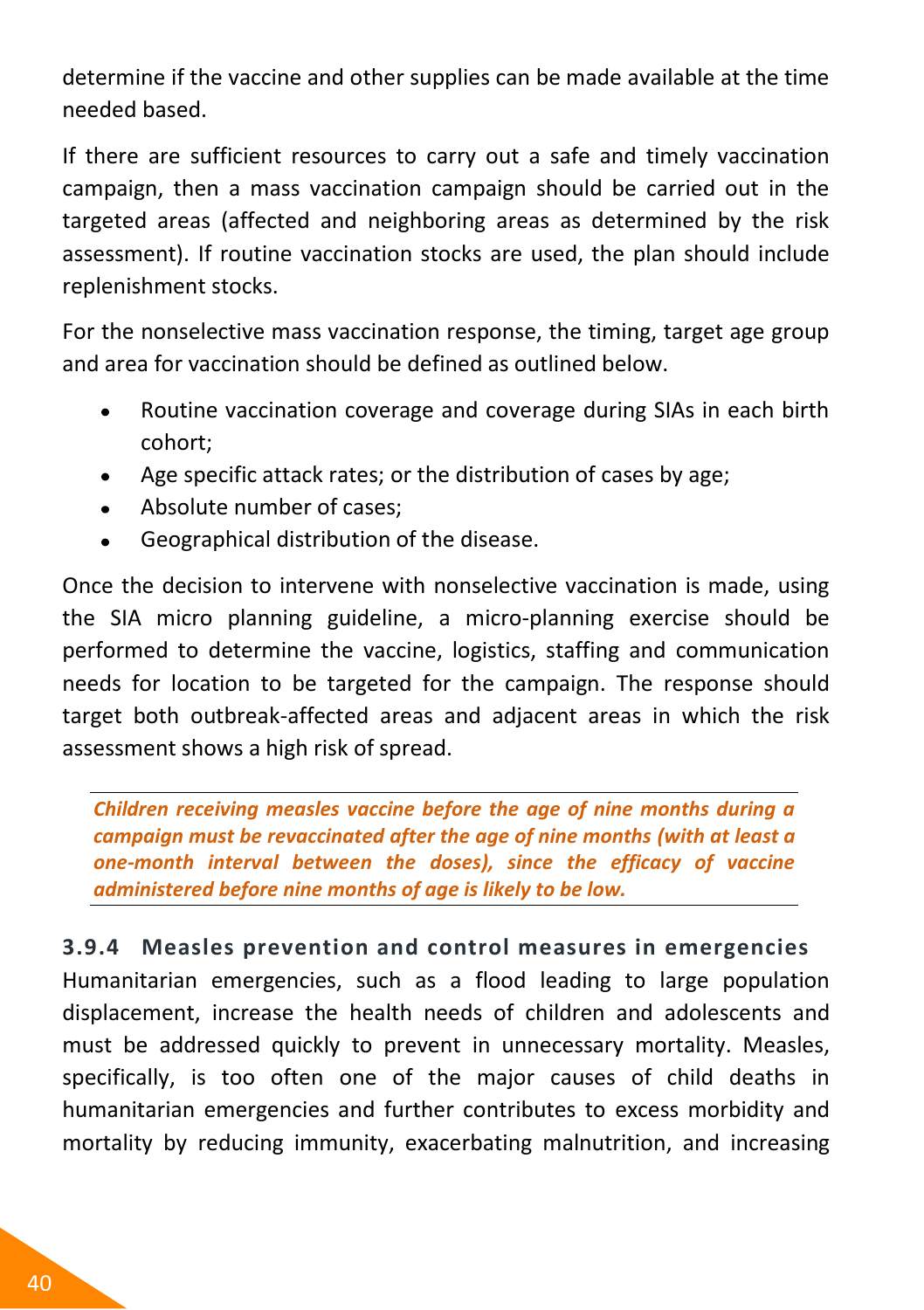vitamin A deficiency. Vaccinating children against measles during emergencies is among the most cost-effective preventive public health measures and a priority health intervention.

Measles immunization, together with vitamin A supplementation, is recommended by WHO and UNICEF as a primary response intervention following an emergency. Immunization should include all children from 6months through 14 years of age. If scarce resources make this impossible, all children aged between six months and five years must be immunized as a minimum. The scope of any outbreak response immunization activity should be based on local epidemiological data available to identify the age-group affected and geographic extent of the outbreak, vaccine availability and funding In Ethiopia, due to the risk of polio importation, if the emergency includes persons entering the country, polio (OPV) vaccination is also strongly recommended for children up to 5 years of age.

#### **3.10 Communicate the findings**

The data should be analyzed rapidly to determine the extent and severity of the outbreak, vaccine effectiveness, potential risk factors for measles infection, and possible causes of the outbreak. Communicate the findings of the assessment immediately to those who needs to know either orally or in written report.

You should present your findings in scientifically objective fashion, and you should be able to defend your conclusions and recommendations.

You should also provide a written report that follows the usual scientific format of introduction, background, methods, results, discussion, and recommendations. By formally presenting recommendations, the report provides a blueprint for action. It also serves as a record of performance, a document for potential legal issues, and a reference if the health department encounters a similar situation in the future. Finally, a report that finds its way into the public health literature serves the broader purpose of contributing to the scientific knowledge base of epidemiology and public health.

Whenever outbreaks of measles are controlled, woreda health managers should ensure that the PHEM outbreak investigation report is completed and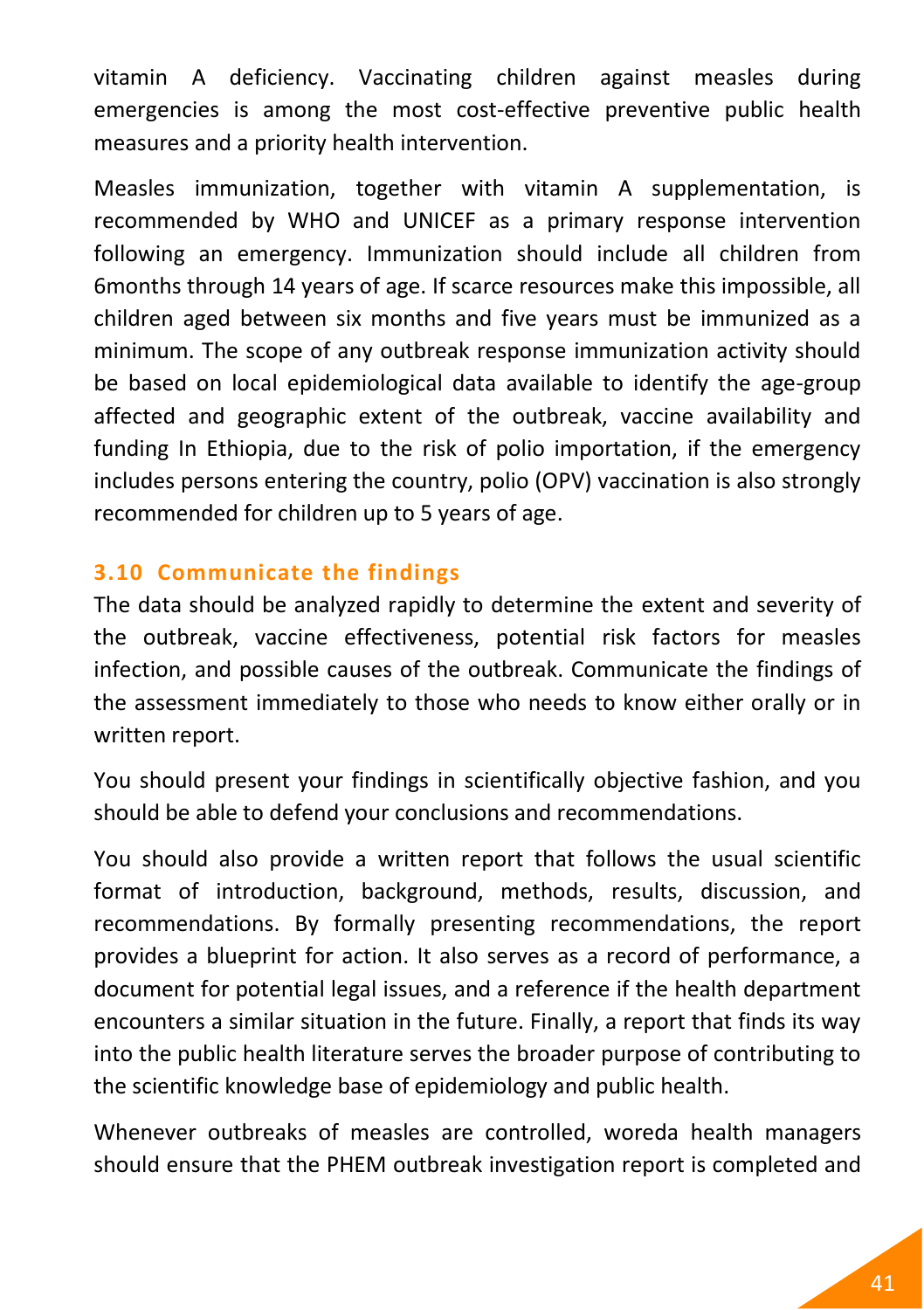the process of outbreak investigation and response is properly documented and analyzed at country level.

The woreda rapid response team is expected to write and submit a report within 24 hours of investigation while the summary of the outbreak should be submitted within 2 weeks of the investigation. Since the outbreak may be protracted, data collection and regular updates will have to continue weekly until the outbreak is over. An outbreak investigation report helps to summarize and document the process and results of the investigation. Such reports are crucial for evaluation of the response and to give feedback to concerned bodies.

The outbreak is declared over when there are no additional cases reported during 2 incubation periods (or approximately 4 weeks).

The feedback process and mechanisms in measles surveillance are identical to the AFP surveillance model. Feedback concerning surveillance performance and results should be given in written form on-site supervisory visits and during the periodic surveillance review meetings.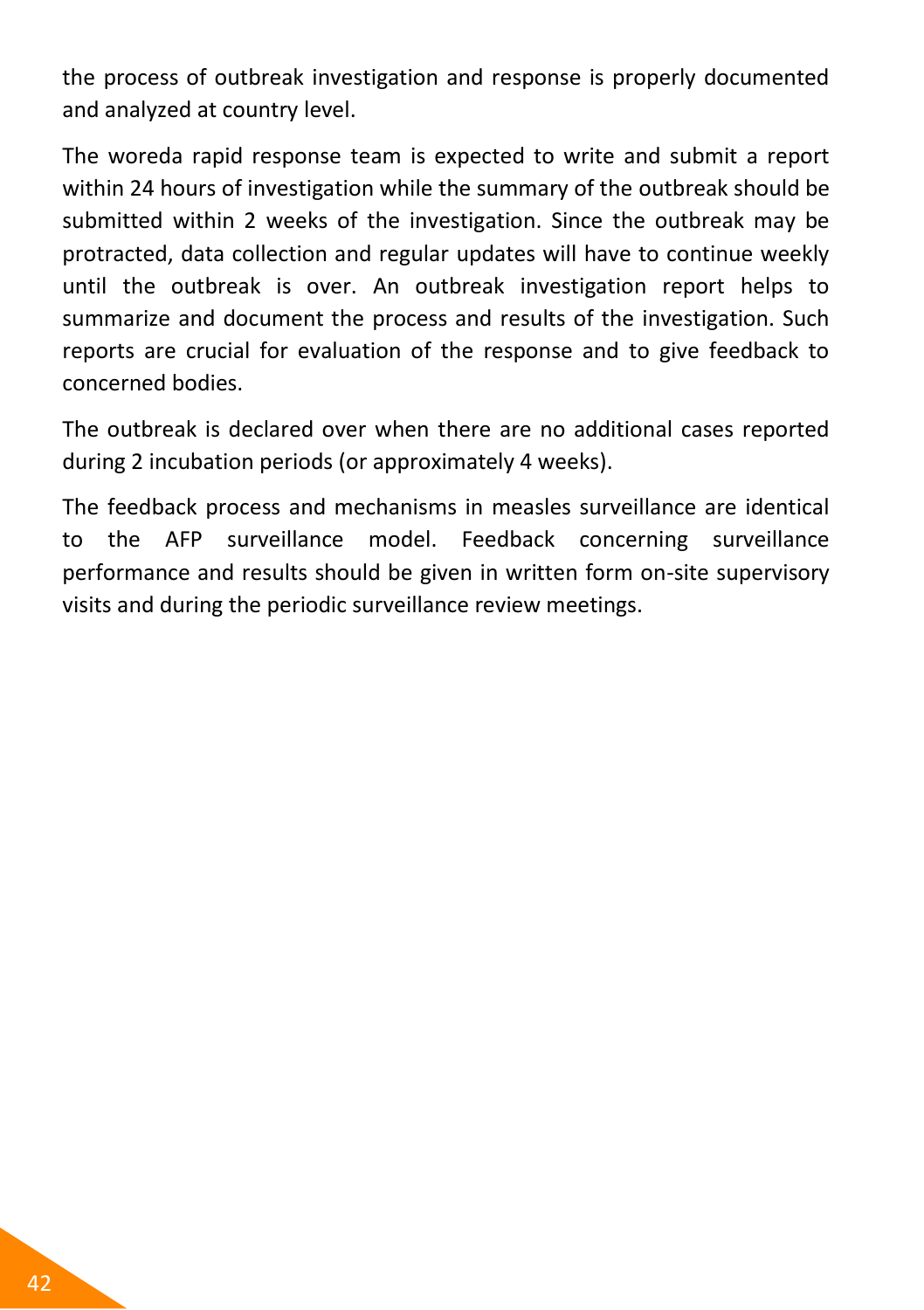# **4 EFFECTIVE COMMUNICATION FOR BEHAVIOR CHANGE**

In measles surveillance changing social and individual attitude and behavior by providing the community with relevant information, education and motivation through appropriate channels including interpersonal and participatory methods is crucial. As health workers and communities learn about measles the information should result in behavior change characterized by the following:

Unaware $\rightarrow$  aware  $\rightarrow$  concerned  $\rightarrow$  knowledgeable  $\rightarrow$  motivated to change  $\rightarrow$ practicing a trial of behavior  $\rightarrow$  practicing sustained behavior change.

This continuum shows that it is a long process and requires sufficient time. Enabling factors such as providing friendly discussion is important.

Behavioral change communication involve the following

- An interactive process with communities, and health professionals;  $\bullet$
- Integrated into an overall program;  $\bullet$
- Designed to develop tailored messages and approaches using a  $\bullet$ variety of communication channels;
- A process that helps to develop positive behaviors; and
- To promote and sustain behavior change.

When interacting with health professionals and communities, two-way participatory communication is advisable. Make sure that the information to be conveyed is at their level of understanding. Provide regular feedback in the form of supervision and written reports. Encourage health workers to read guidelines and other materials to increase their awareness.

- Make sure behavior will improve health;
- Provide necessary enabling factors;  $\bullet$
- Identify beliefs that might influence the person's attitude;
- Find out whether the influences operate on the individual, family,  $\bullet$ community or higher levels;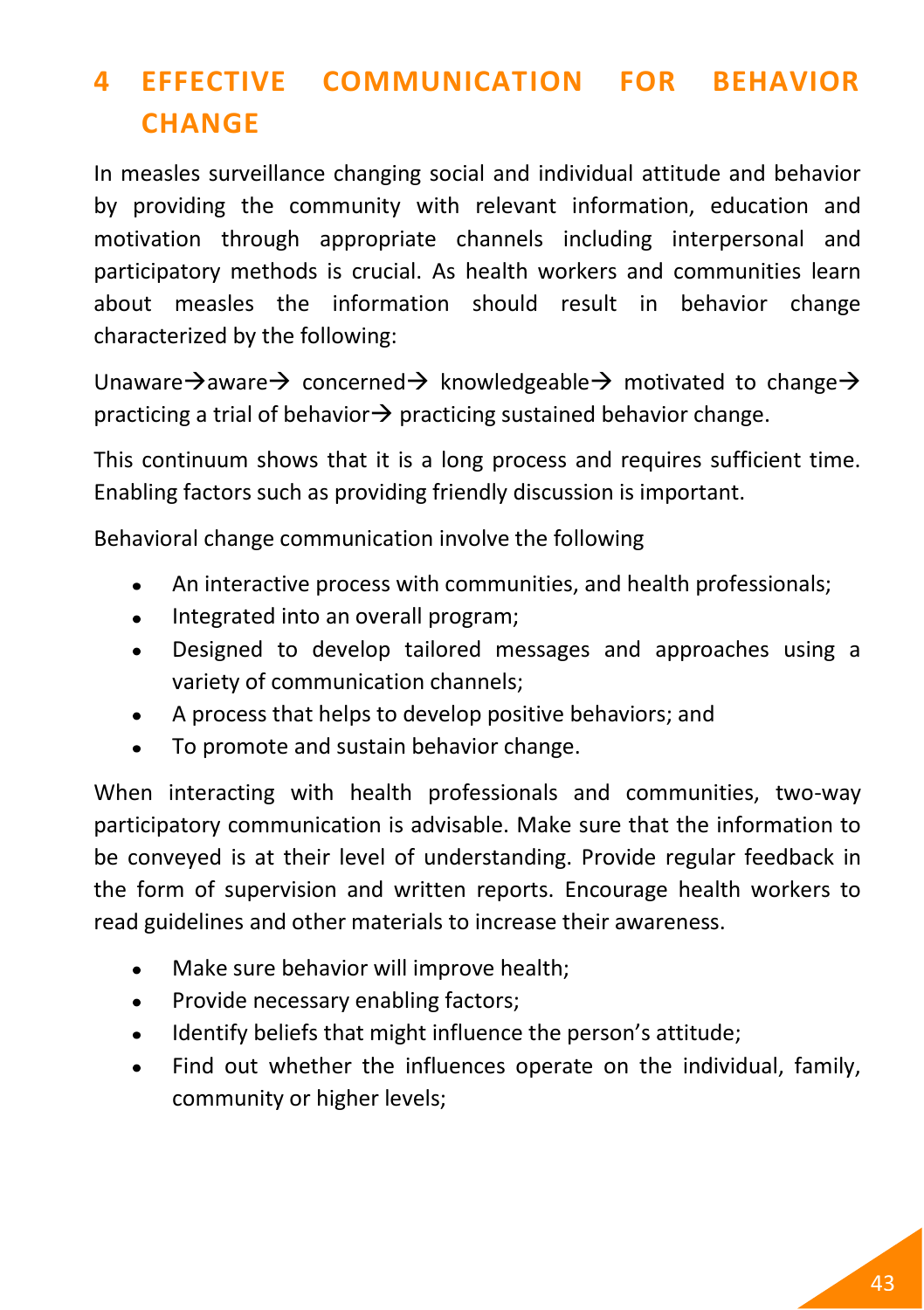Key messages for the community are the following:

- Among the vaccine-preventable diseases, measles is a leading cause  $\bullet$ of mortality.
- Measles can lead to blindness, deafness, brain damage, and death.  $\bullet$
- Measles vaccine is safe and effective.
- Take children who develop measles symptoms to the nearest health  $\bullet$ facility for treatment to prevent complications.
- Report immediately any person with rash and fever to the nearest  $\bullet$ health facility.
- Routine measles vaccination at nine months of age and a second dose  $\bullet$ of measles vaccine during campaigns are necessary to prevent measles outbreaks.
- Children have the right to be protected against measles by  $\bullet$ vaccination.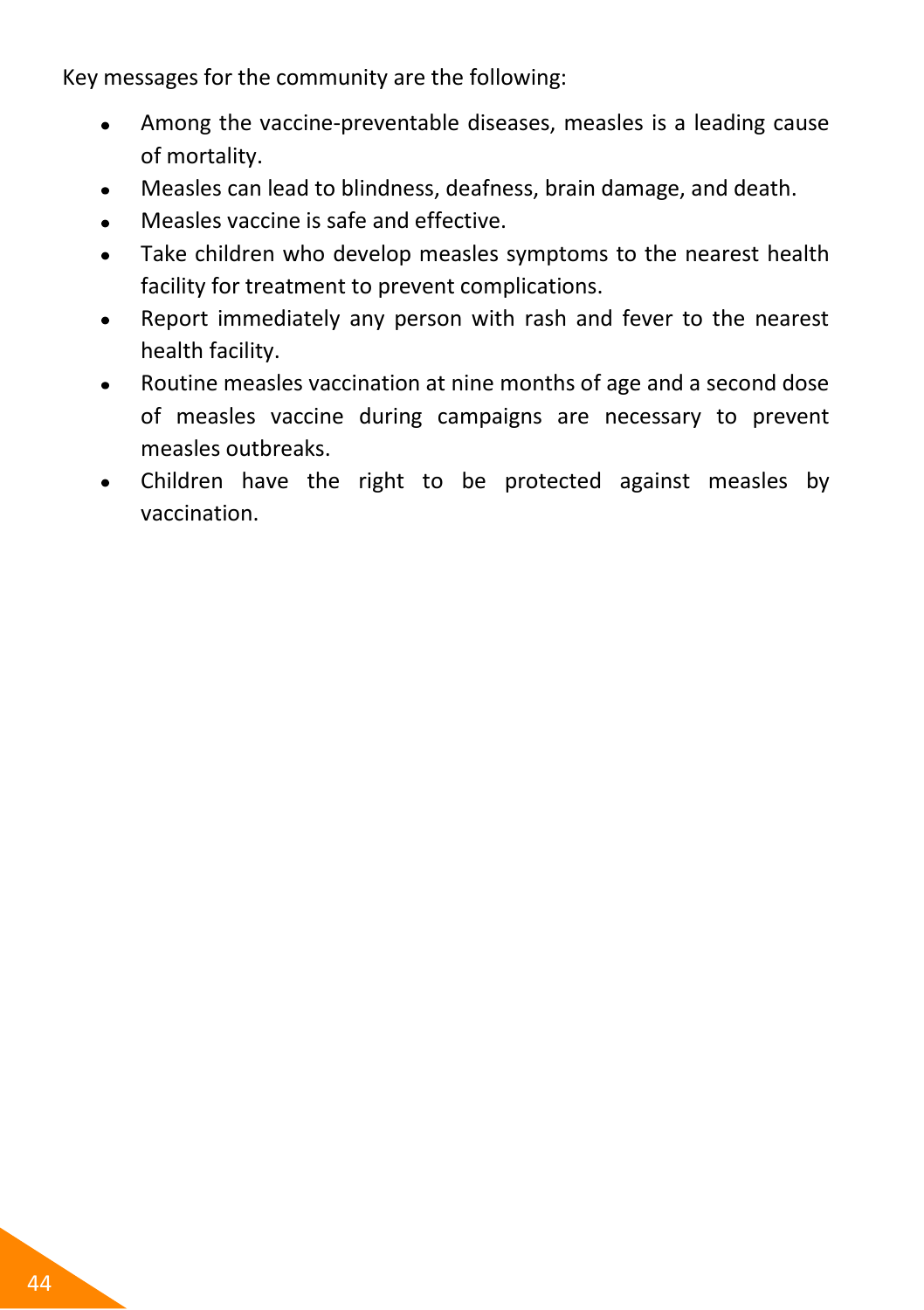# **5 MONITORING AND EVALUATION**

Monitoring and evaluation is needed to assess the outcome and impact of measles control activities. The following aspects need to be monitored

- Routine immunization program indicators
- Surveillance indicators  $\bullet$
- Laboratory proficiency  $\bullet$
- Outbreak investigation reporting and follow-up  $\bullet$
- Laboratory confirmation of outbreaks  $\bullet$

#### **5.1 Immunization coverage survey**

Coverage levels of successive birth cohorts can be monitored regularly from the reported data. Reported data are at times unreliable; hence there is a need for independent coverage evaluation surveys to validate reported coverage levels. Correct estimates of measles coverage levels are essential to determine community immunity levels and plan for SIAs (to provide second opportunity) in an attempt to reduce susceptible populations.

#### **5.2 Surveillance indicators**

To assure high-quality surveillance, the surveillance system must be monitored regularly and systematically, using a set of formal indicators. Regular feedback to everyone involved in the surveillance system using monitoring indicators is important to assure sustainability and refinements to the system

#### **Primary indictors**

- Annualized detection rate of non-measles febrile rash illness (Target  $\bullet$ >2 case non-measles febrile rash cases per 100,000 populations per year).
- Proportion of woredas that have reported at least one case of measles (or >1 reported case per 100,000 population) with a blood specimen per year (Target >80%).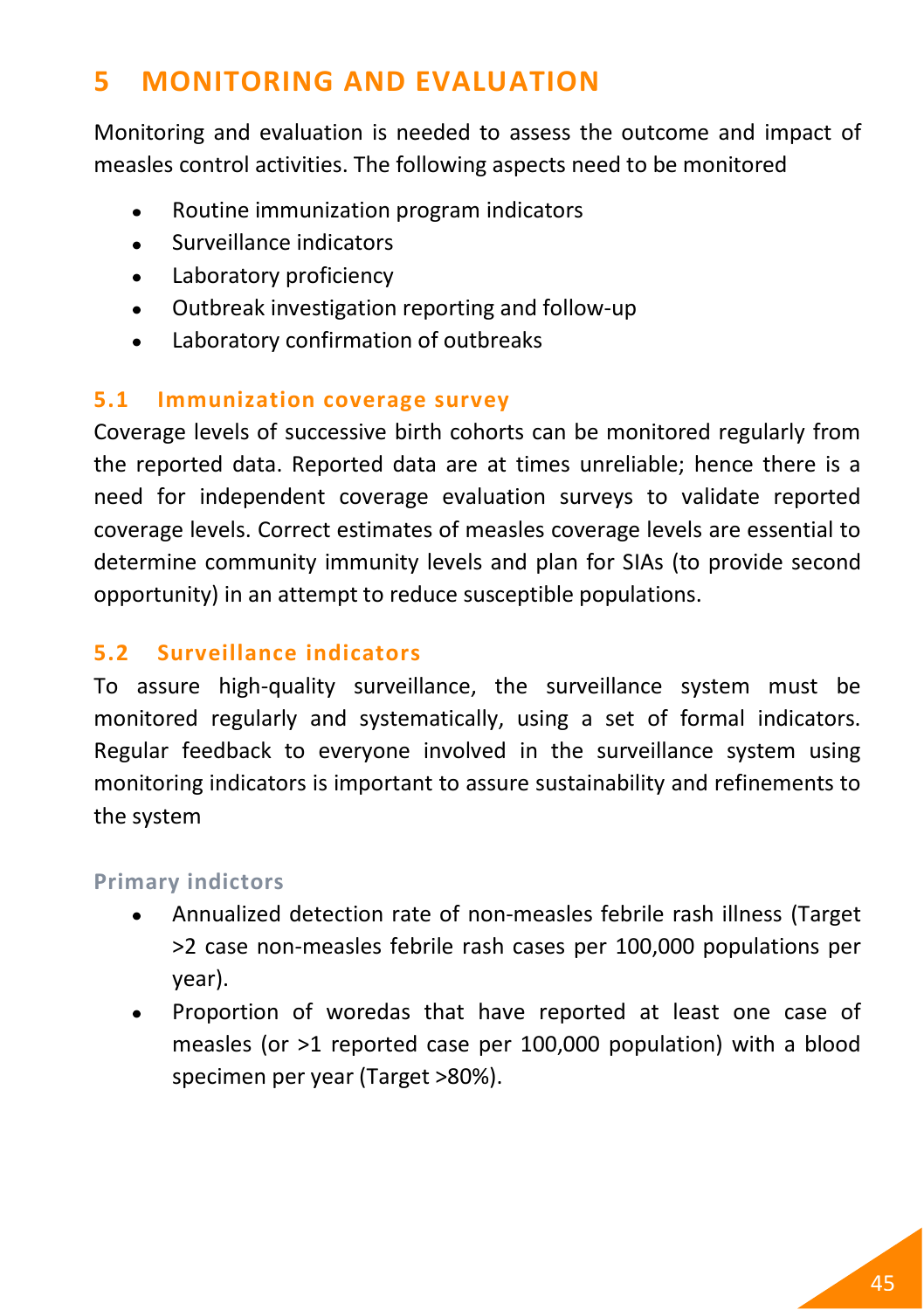#### **Supplementary indicators**

- Proportion of reported measles cases with a blood specimen  $\bullet$ collected within 28 days of rash onset (Target >80%) [*Exclude* epidemiologically linked cases from the denominator].
- Annualized rate of investigation (with blood specimens) of suspected measles cases (Target >2 case investigated with blood specimen per 100,000 populations per year).
- Timeliness of health facility weekly reporting to the woreda level  $\bullet$ within the specified time period. (Target: at least 80% of reports received within the specified period).
- Proportion of measles outbreaks investigated with a blood specimen from the first five cases (Target: at least 80% of measles outbreaks investigated with blood specimen collection).
- Timeliness of suspected measles case investigation (Target: at least  $\bullet$ 80% of suspected cases investigated within three days following notification).
- Proportion of outbreaks for which Nasopharyngeal specimen is collected (Target at least 80% of outbreaks)

# **Specimen collection and shipment**

Specimen collection and shipment require careful monitoring to ensure proper testing of samples in the laboratory.

- $\bullet$ Proportion of cases with adequate specimen (One blood specimen collected within 28 days of onset of rash). Target: >80%
- Proportion of specimens arriving at the laboratory in "good  $\bullet$ condition" ("good condition" means that upon arrival there are frozen ice packs or ice, or a temperature indicator (showing <8°C) in the container, the specimen volume is adequate (at least 2 ml of serum), there is no evidence of leakage, and appropriate documentation (laboratory request/reporting form) is completed). Target: 90%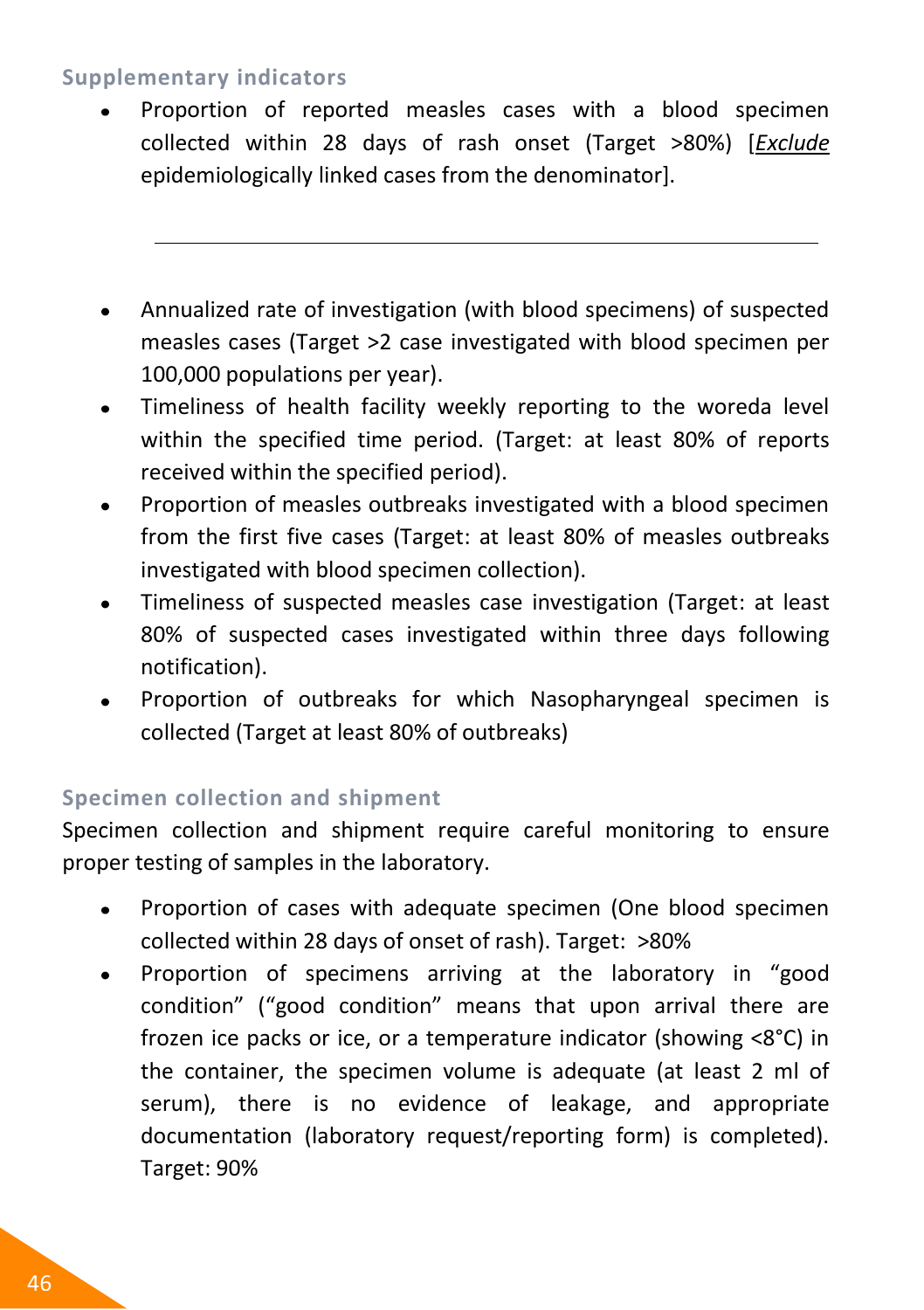Timeliness of serum/ dried blood specimens arriving at laboratory (Target: at least 80% of specimens arriving at the laboratory within three days of specimen collection).

#### **Program indicator**

Proportion of laboratory confirmed measles cases (Target: <10% of investigated suspected measles cases confirmed to be measles by serological testing).

### **5.3 Laboratory indicators**

- Timeliness of feedback of serology results from the laboratory to the national level (Target: at least 80% of results sent out by the laboratory to the national level within 7 days of receipt of specimens at the lab).
- Proficiency testing of laboratories Periodic proficiency testing requires ensuring working of measles laboratory as per WHO accreditation standards.
- Proportion of representative serum specimens sent quarterly by the national laboratory to the WHO AFRO regional reference labs for reconfirmation as part of quality assurance measures (Target: at least 10% of specimens tested at national lab shared with the regional reference laboratory).
- Proportion of concordance of measles IgM results between the national measles lab and the regional reference lab (Target: at least 90% concordance of results of shared specimens between the national and the regional reference laboratories).
- Timeliness of feedback of serology results from the WHO AFRO regional reference laboratory (RRL) to the national measles laboratory (Target: at least 80% results sent to the national measles lab within 14 days of receipt of specimens at the RRL).

# **5.4 Outbreak monitoring &evaluation**

**Attack rate (AR):** Attack rate is an incidence rate (usually expressed as a percent), used only when the population is exposed to measles risk for a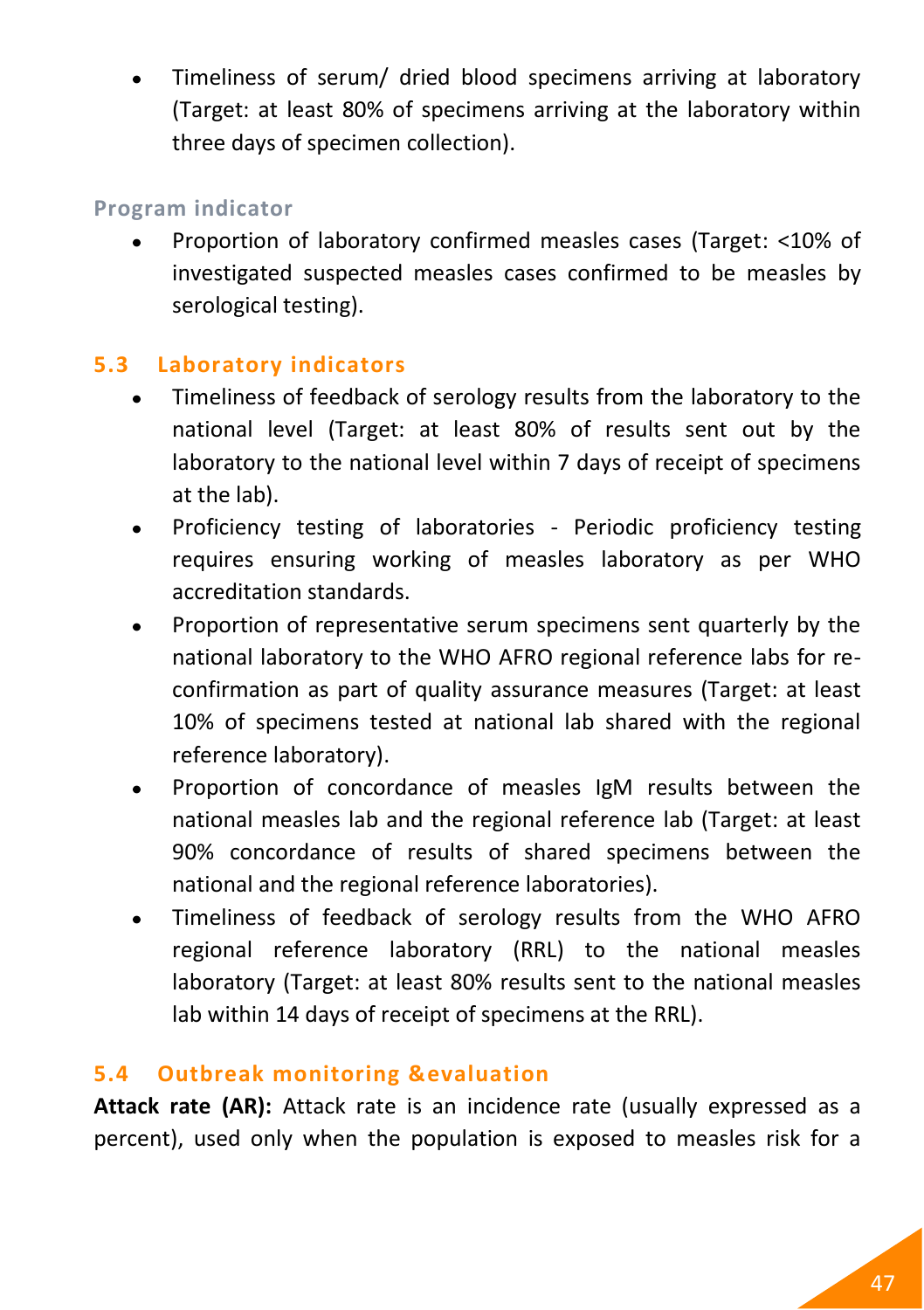limited period of time such as during an outbreak. It relates the number of measles cases in the population at risk and reflects the extent of outbreak.

**Age-specific attack rate (ASAR):** If population data are available for the area of the outbreak, age-specific attack rates can also be calculated.

**Case-fatality rate (CFR):** Based on the case investigations and the total number of confirmed cases, this rate calculates the proportion of deaths among the total number of cases.CFR should be estimated by age-group, if possible.

**Proportion of vaccine-preventable cases (PVPC):** It is also possible to estimate the proportion of vaccine preventable cases. This is the number of cases occurring in children who were not immunized or who were immunized before the recommended age and not re-immunized at the correct age, as a proportion of the total number of cases.

#### **5.4.1 Immunization coverage survey during an outbreak**

Routine immunization coverage successive birth cohorts can be monitored regularly from the reported data. Reported data are at times unreliable; hence there is a need for independent coverage evaluation surveys to validate reported coverage levels. During outbreaks, when there is no routine immunization data or there is concern that reported coverage levels may not reflect population immunity, a rapid convenience surveys can be used to assess the coverage of the local community (use Annex 1). Accurate estimates of measles coverage levels are essential to determine community immunity levels, perform risk assessments and plan for SIAs (to provide second opportunity) to reduce susceptible populations.

#### **5.5 Vaccine effectiveness**

Vaccine effectiveness (VE) is the ability of a vaccine to provide protection under the normal conditions of a public health vaccination program. Since no vaccine is 100% effective, not all persons given measles vaccine are necessarily protected against measles. Therefore, during a measles outbreak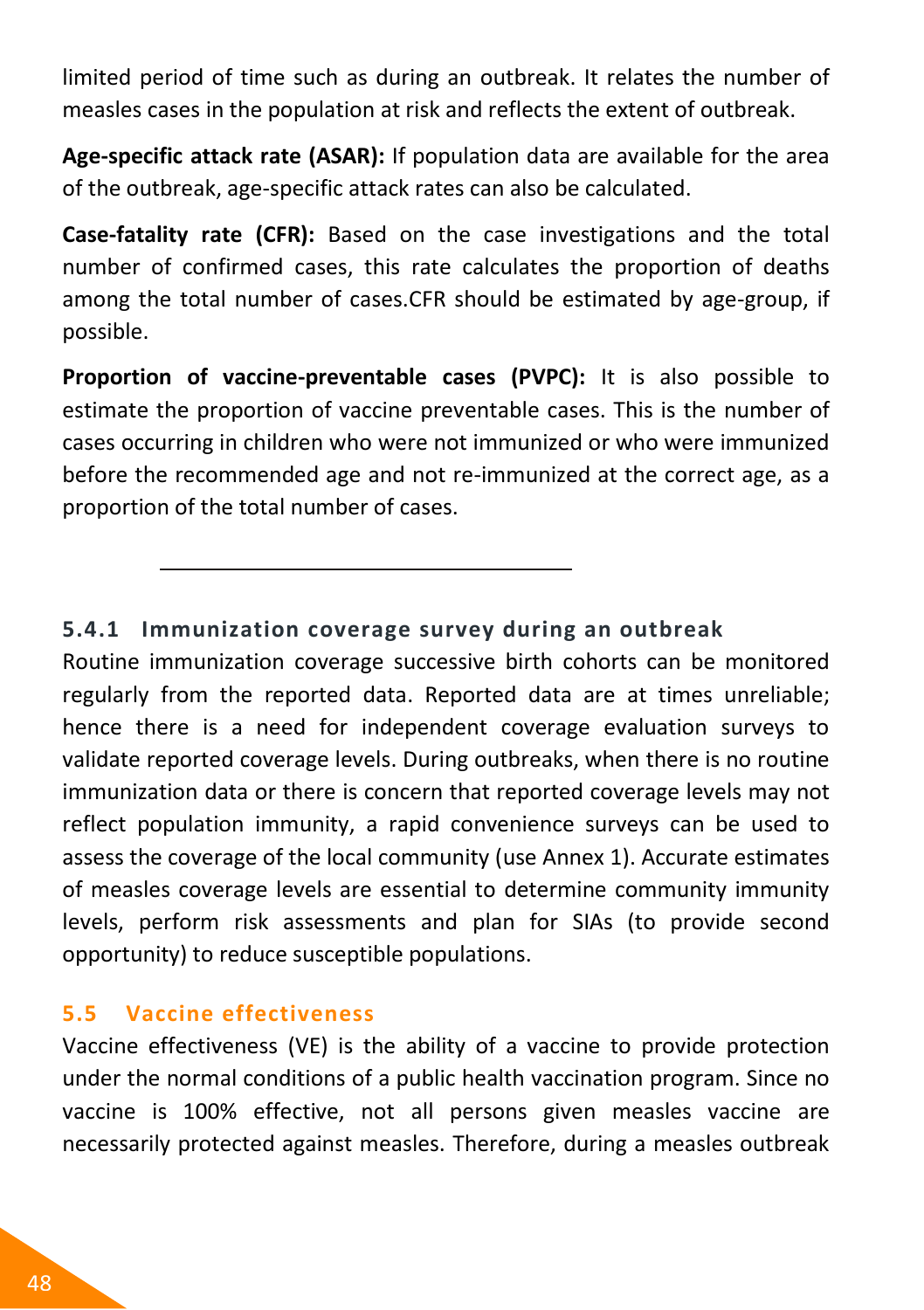the occurrence of measles cases among persons with documentation of measles vaccination should be expected. It is expected, when vaccination coverage is *high*, a significant proportion of cases may occur among vaccinated persons as the pool of susceptible individuals includes those who have been vaccinated but did not seroconvert. The occurrence of measles cases in vaccine persons often leads to doubts about the effectiveness of measles vaccine.

Several approaches can be used to estimate vaccine effectiveness. They include prospective cohort trials and case-control studies as part of an outbreak investigation. The difference between attack rates among vaccinated persons (ARV) and attack rate in those among the unvaccinated (ARU) is expressed as a fraction of the attack rate among unvaccinated persons (ARU). The calculation of vaccine effectiveness in these methods is follows:

But this method is time-consuming and often unnessesary. An estimate of VE can be obtained from outbreak and routine coverage data. This alternative method allows a rapid estimation of vaccine effectiveness when the proportion of cases occurring in vaccinated individuals (PCV) and the proportion of the population that is vaccinated (PPV) are known. It is calculated as follows:

The intersection of PPV and PCV is shown in the figure below. For example a PPV of 90% and PCV of 30% fall on the 90% vaccine effectiveness line.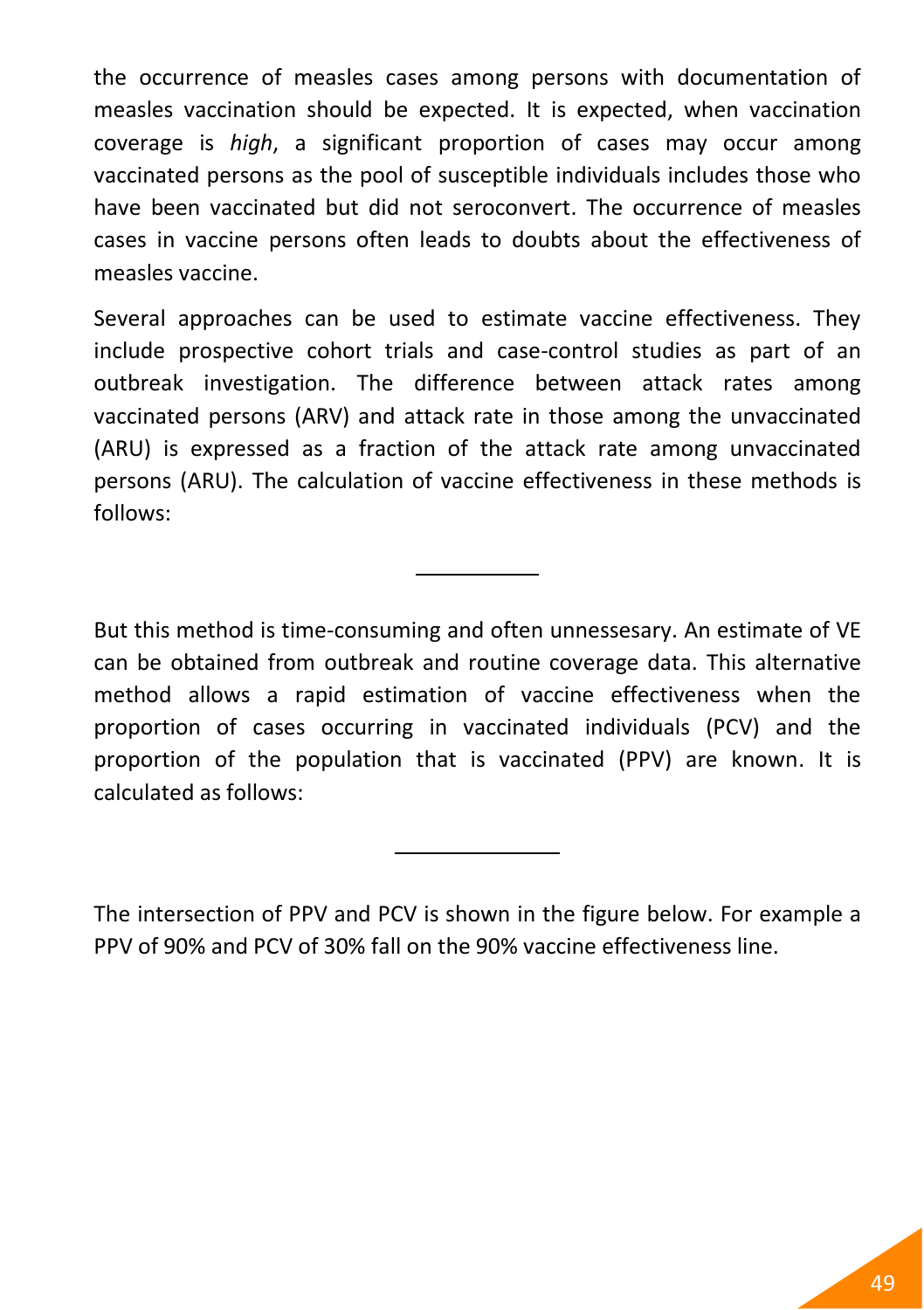

**Figure 7. Relationship between percentages of cases vaccinated (PCV) and percentage of the population vaccinated (PPV) for seven different percentage values of vaccine effectiveness (VE)**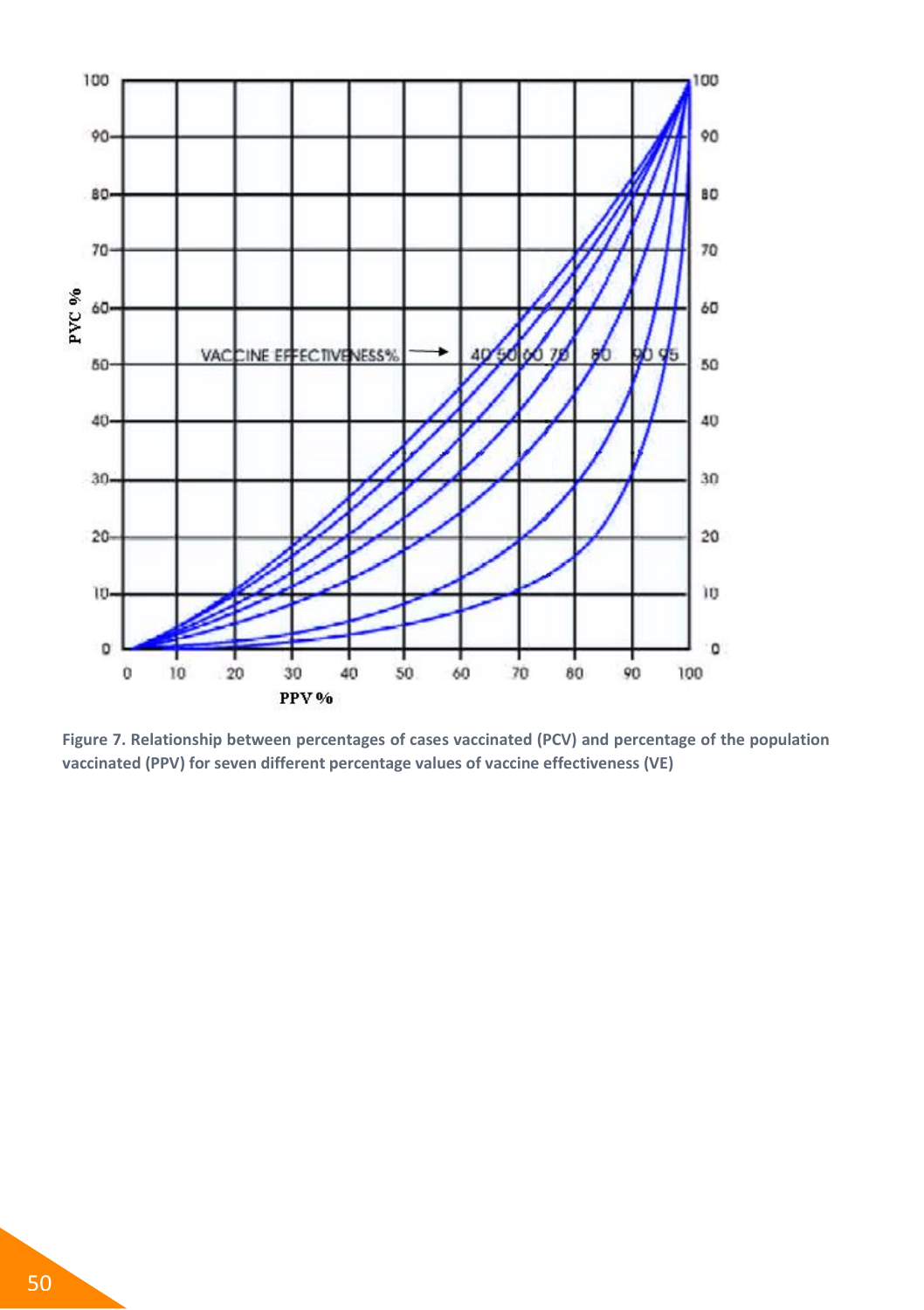# **6 ANNEXES**

#### <span id="page-62-0"></span>**Annex 1. Data collection and reporting formats**

- PHEM Case-based Reporting Format (CRF)  $\bullet$
- Woreda Suspected Outbreak and Rumor Log-book  $\bullet$
- Measles Line List  $\bullet$
- Measles Risk Assessment Tool  $\bullet$  .  $\bullet$
- House to House Rapid Monitoring of Measles Vaccine Coverage $\bullet$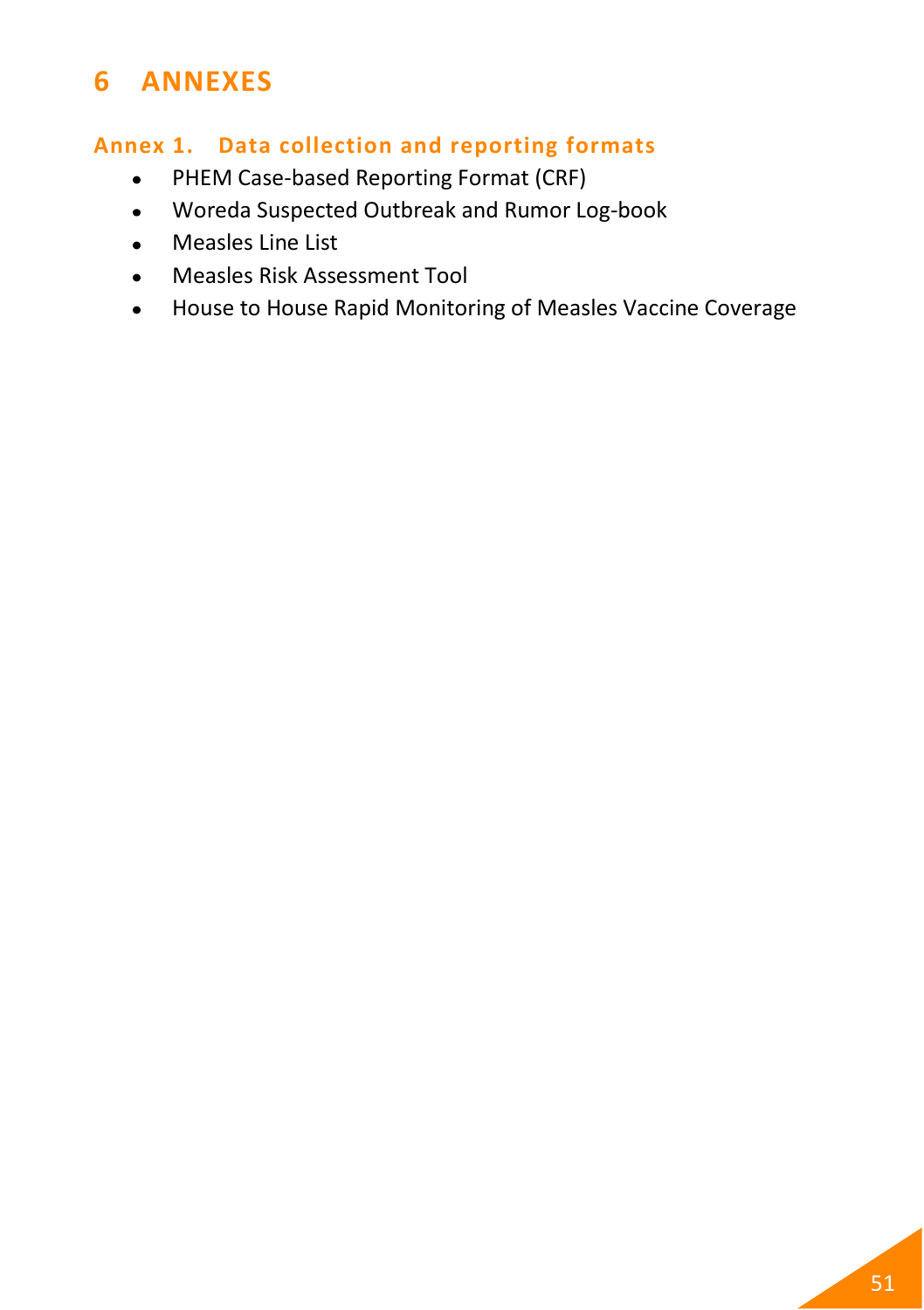# **PHEM Case-based Reporting Format (CRF)**

| <b>Reporting Health Facility:</b>                                                                                                                                                                                                                                                                                                                                                                                     |                 |                                               |                                                |                     |          |               |                                                                                                                                                                                                                                                                                                                                                                                                                                 |  |  |  |
|-----------------------------------------------------------------------------------------------------------------------------------------------------------------------------------------------------------------------------------------------------------------------------------------------------------------------------------------------------------------------------------------------------------------------|-----------------|-----------------------------------------------|------------------------------------------------|---------------------|----------|---------------|---------------------------------------------------------------------------------------------------------------------------------------------------------------------------------------------------------------------------------------------------------------------------------------------------------------------------------------------------------------------------------------------------------------------------------|--|--|--|
| Woreda                                                                                                                                                                                                                                                                                                                                                                                                                |                 | Zone                                          |                                                |                     |          | Region        |                                                                                                                                                                                                                                                                                                                                                                                                                                 |  |  |  |
| Disease type (put tick mark $\checkmark$ )                                                                                                                                                                                                                                                                                                                                                                            |                 |                                               |                                                |                     |          |               |                                                                                                                                                                                                                                                                                                                                                                                                                                 |  |  |  |
| Anthrax                                                                                                                                                                                                                                                                                                                                                                                                               | Cholera         |                                               |                                                | Measles             |          |               | Meningitis                                                                                                                                                                                                                                                                                                                                                                                                                      |  |  |  |
| <b>Neonatal Tetanus</b>                                                                                                                                                                                                                                                                                                                                                                                               |                 | Hemorrhagic Fever                             |                                                | <b>Yellow Fever</b> |          |               | Others/Specify                                                                                                                                                                                                                                                                                                                                                                                                                  |  |  |  |
| <b>Name of Patient:</b>                                                                                                                                                                                                                                                                                                                                                                                               |                 |                                               |                                                |                     |          |               |                                                                                                                                                                                                                                                                                                                                                                                                                                 |  |  |  |
| Date of Birth (DOB):                                                                                                                                                                                                                                                                                                                                                                                                  |                 | Age (If DOB unknown):                         |                                                |                     |          | Sex:          |                                                                                                                                                                                                                                                                                                                                                                                                                                 |  |  |  |
|                                                                                                                                                                                                                                                                                                                                                                                                                       |                 | Years: Months:                                |                                                |                     |          |               |                                                                                                                                                                                                                                                                                                                                                                                                                                 |  |  |  |
| $\frac{1}{\text{Day}}$ Month Year (EC)                                                                                                                                                                                                                                                                                                                                                                                |                 |                                               |                                                | (if under 12 mos.)  |          |               | $M = Male, F = Female$                                                                                                                                                                                                                                                                                                                                                                                                          |  |  |  |
| <b>Patient's Address:</b>                                                                                                                                                                                                                                                                                                                                                                                             | Kebele:         |                                               |                                                |                     |          | House number: |                                                                                                                                                                                                                                                                                                                                                                                                                                 |  |  |  |
| Woreda:                                                                                                                                                                                                                                                                                                                                                                                                               |                 | Zone:                                         |                                                |                     |          | Region:       |                                                                                                                                                                                                                                                                                                                                                                                                                                 |  |  |  |
| <b>Locating Information</b>                                                                                                                                                                                                                                                                                                                                                                                           |                 |                                               |                                                |                     |          |               |                                                                                                                                                                                                                                                                                                                                                                                                                                 |  |  |  |
| Location when symptom started:                                                                                                                                                                                                                                                                                                                                                                                        |                 |                                               |                                                | Current location:   |          |               |                                                                                                                                                                                                                                                                                                                                                                                                                                 |  |  |  |
| If applicable or If the patient is neonate or child, please write full name of mother and father of the patient:                                                                                                                                                                                                                                                                                                      |                 |                                               |                                                |                     |          |               |                                                                                                                                                                                                                                                                                                                                                                                                                                 |  |  |  |
| Date Seen at Health Facility:                                                                                                                                                                                                                                                                                                                                                                                         |                 | Date Health Facility notified<br>Woreda/zone: |                                                |                     |          |               | Date of Onset:                                                                                                                                                                                                                                                                                                                                                                                                                  |  |  |  |
| $\frac{1}{\sqrt{2}}$<br>Day Month Year (EC)                                                                                                                                                                                                                                                                                                                                                                           |                 |                                               | $\frac{1}{\sqrt{2\pi}}$<br>Day Month Year (EC) |                     |          |               | $\frac{1}{\sqrt{1-\frac{1}{2}}}\frac{1}{\sqrt{1-\frac{1}{2}}}\frac{1}{\sqrt{1-\frac{1}{2}}}\frac{1}{\sqrt{1-\frac{1}{2}}}\frac{1}{\sqrt{1-\frac{1}{2}}}\frac{1}{\sqrt{1-\frac{1}{2}}}\frac{1}{\sqrt{1-\frac{1}{2}}}\frac{1}{\sqrt{1-\frac{1}{2}}}\frac{1}{\sqrt{1-\frac{1}{2}}}\frac{1}{\sqrt{1-\frac{1}{2}}}\frac{1}{\sqrt{1-\frac{1}{2}}}\frac{1}{\sqrt{1-\frac{1}{2}}}\frac{1}{\sqrt{1-\frac{1}{2}}}\frac{1}{\sqrt{1-\frac{$ |  |  |  |
| Number of vaccine/TT doses received:                                                                                                                                                                                                                                                                                                                                                                                  |                 |                                               |                                                |                     |          |               | For cases of NNT*, Measles, Yellow Fever, and<br>Meningitis (For NNT, Measles, Yellow Fever - refer                                                                                                                                                                                                                                                                                                                             |  |  |  |
| Date of last vaccination:                                                                                                                                                                                                                                                                                                                                                                                             |                 |                                               |                                                |                     |          |               | immunizationcard & for Meningitis - ask history)                                                                                                                                                                                                                                                                                                                                                                                |  |  |  |
| $\frac{1}{\sqrt{1-\frac{1}{1-\frac{1}{1-\frac{1}{1-\frac{1}{1-\frac{1}{1-\frac{1}{1-\frac{1}{1-\frac{1}{1-\frac{1}{1-\frac{1}{1-\frac{1}{1-\frac{1}{1-\frac{1}{1-\frac{1}{1-\frac{1}{1-\frac{1}{1-\frac{1}{1-\frac{1}{1-\frac{1}{1-\frac{1}{1-\frac{1}{1-\frac{1}{1-\frac{1}{1-\frac{1}{1-\frac{1}{1-\frac{1}{1-\frac{1}{1-\frac{1}{1-\frac{1}{1-\frac{1}{1-\frac{1}{1-\frac{1}{1-\frac{1}{1-\frac{1}{1-\frac{1}{1-\$ |                 |                                               |                                                | Meningitis only)    |          |               | *For NNT cases please complete the additional case<br>investigation form (NNT, Measles, Yellow Fever and                                                                                                                                                                                                                                                                                                                        |  |  |  |
| <b>Associated with epidemics?</b>                                                                                                                                                                                                                                                                                                                                                                                     |                 | $1 = YES$                                     | $2 = NO$                                       |                     |          |               |                                                                                                                                                                                                                                                                                                                                                                                                                                 |  |  |  |
| In/Out Patient                                                                                                                                                                                                                                                                                                                                                                                                        |                 | 1=Inpatient                                   |                                                |                     |          | 2=outpatient  |                                                                                                                                                                                                                                                                                                                                                                                                                                 |  |  |  |
| <b>Treatment given</b>                                                                                                                                                                                                                                                                                                                                                                                                | 1=YES (specify) |                                               |                                                |                     | $2 = NO$ |               |                                                                                                                                                                                                                                                                                                                                                                                                                                 |  |  |  |
|                                                                                                                                                                                                                                                                                                                                                                                                                       |                 |                                               |                                                |                     |          |               |                                                                                                                                                                                                                                                                                                                                                                                                                                 |  |  |  |
| Outcome of the patient at<br>the time of report:                                                                                                                                                                                                                                                                                                                                                                      |                 | $1 =$ Alive                                   |                                                | $2 = Dead$          |          |               | 3=Unknown                                                                                                                                                                                                                                                                                                                                                                                                                       |  |  |  |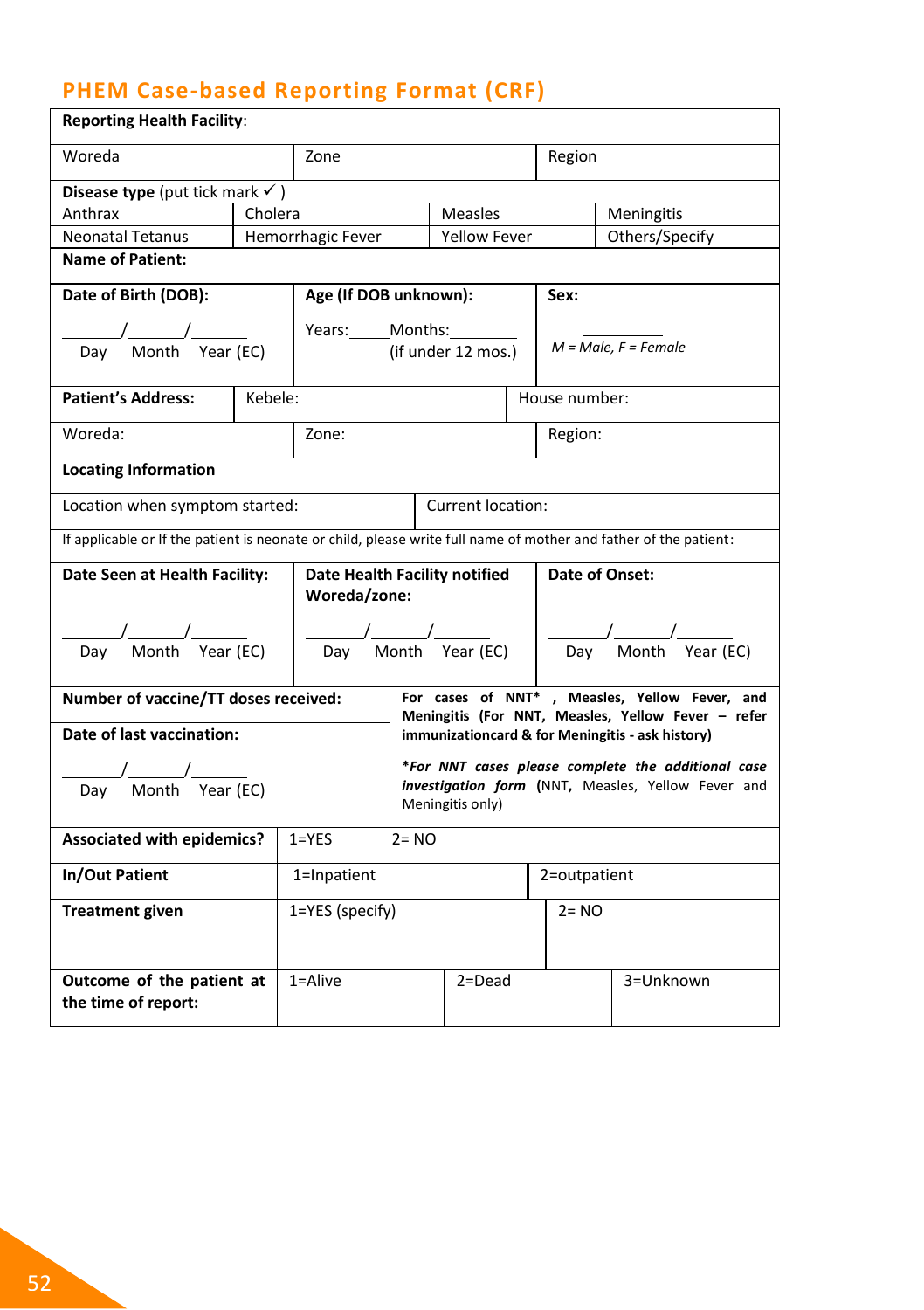# **Fill only if specimen is collected and sent to Lab**

| Date of specimen collection:                                                  |  |  | Date of specimen sent to lab: |  |            |            |               |  |
|-------------------------------------------------------------------------------|--|--|-------------------------------|--|------------|------------|---------------|--|
| Month Year (EC)<br>Dav                                                        |  |  | Month Year (EC)<br>Dav        |  |            |            |               |  |
| Blood<br>Type of specimen:<br>Stool<br>Serum<br>(put tick mark $\checkmark$ ) |  |  |                               |  | <b>CSF</b> | Throatswab | Other/specify |  |

| Date form sent to woreda:                             |           |                  |  |  |  |  |  |  |  |  |  |  |
|-------------------------------------------------------|-----------|------------------|--|--|--|--|--|--|--|--|--|--|
| Year(EC)<br>Month<br>Day                              |           |                  |  |  |  |  |  |  |  |  |  |  |
| Name and signature of the person completing the form: |           |                  |  |  |  |  |  |  |  |  |  |  |
| <b>Name</b>                                           | Signature | <b>Telephone</b> |  |  |  |  |  |  |  |  |  |  |

# **For official Use only**

| <b>ID Number:</b>                                    | Date form received at National/Regional level: |                                               |  |                          |           |  |           |  |  |  |  |  |
|------------------------------------------------------|------------------------------------------------|-----------------------------------------------|--|--------------------------|-----------|--|-----------|--|--|--|--|--|
|                                                      | Year (EC)<br>Month<br>Day                      |                                               |  |                          |           |  |           |  |  |  |  |  |
| Final<br>classification<br>οf<br>case                | 1=Confirmed                                    | 2=Probable                                    |  | 3=Discarded              |           |  | 4=Suspect |  |  |  |  |  |
| Final<br><b>Classification for</b><br><b>Measles</b> | 1= Laboratory<br>Confirmed                     | 2= Confirmed by<br>Epidemiological<br>linkage |  | 3=Clinical<br>Compatible | 4=Discard |  | 5=Suspect |  |  |  |  |  |

| Name and signature of the official: |           |                  |  |  |  |  |  |  |  |  |  |
|-------------------------------------|-----------|------------------|--|--|--|--|--|--|--|--|--|
| Name                                | Signature | <b>Telephone</b> |  |  |  |  |  |  |  |  |  |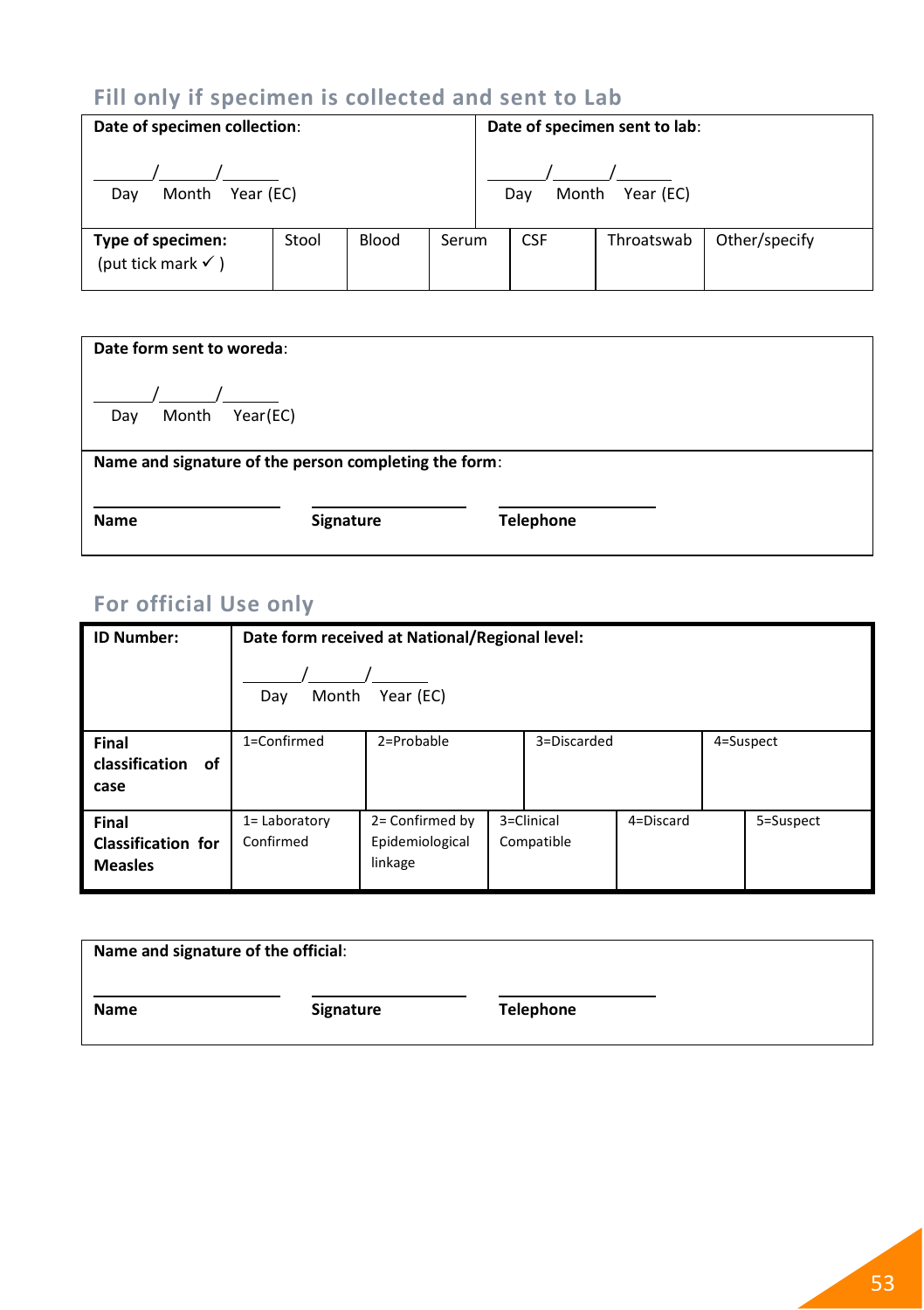# **Woreda Suspected Outbreak and Rumour Log-book**

Record verbal, media or written information about suspected epidemics, rumors or reports of unexplained events

| Date | <b>← Condition or event</b> | Source of the rumor     | Number of cases initially<br>reported | Location (health facility,<br>village, etc.) | Date a case was first seen at<br>a health facility | Date woreda was requested<br>to verify | investigated by the woreda<br>Date suspected epidemic | اصلىت<br>لممتكنعم<br>Result of woreda<br>د:<br>+<br>÷ | Date Epidemic/event began | Date intervention began | intervention that was begun<br>Type of concrete | notified the higher level<br><del>Darc worcog zone receiveu</del><br>The date woreda/zone | zone/region/national | Result of investigation | Comments        | Name and signature |
|------|-----------------------------|-------------------------|---------------------------------------|----------------------------------------------|----------------------------------------------------|----------------------------------------|-------------------------------------------------------|-------------------------------------------------------|---------------------------|-------------------------|-------------------------------------------------|-------------------------------------------------------------------------------------------|----------------------|-------------------------|-----------------|--------------------|
|      |                             | $\overline{\mathbf{2}}$ | 3                                     | 4                                            | 5                                                  | 6                                      | $\overline{7}$                                        | 8                                                     | 9                         | 10                      | 11                                              | 12                                                                                        | 13                   | 14                      | $\overline{15}$ | $\overline{16}$    |
|      |                             |                         |                                       |                                              |                                                    |                                        |                                                       |                                                       |                           |                         |                                                 |                                                                                           |                      |                         |                 |                    |
|      |                             |                         |                                       |                                              |                                                    |                                        |                                                       |                                                       |                           |                         |                                                 |                                                                                           |                      |                         |                 |                    |
|      |                             |                         |                                       |                                              |                                                    |                                        |                                                       |                                                       |                           |                         |                                                 |                                                                                           |                      |                         |                 |                    |
|      |                             |                         |                                       |                                              |                                                    |                                        |                                                       |                                                       |                           |                         |                                                 |                                                                                           |                      |                         |                 |                    |
|      |                             |                         |                                       |                                              |                                                    |                                        |                                                       |                                                       |                           |                         |                                                 |                                                                                           |                      |                         |                 |                    |
|      |                             |                         |                                       |                                              |                                                    |                                        |                                                       |                                                       |                           |                         |                                                 |                                                                                           |                      |                         |                 |                    |
|      |                             |                         |                                       |                                              |                                                    |                                        |                                                       |                                                       |                           |                         |                                                 |                                                                                           |                      |                         |                 |                    |
|      |                             |                         |                                       |                                              |                                                    |                                        |                                                       |                                                       |                           |                         |                                                 |                                                                                           |                      |                         |                 |                    |
|      |                             |                         |                                       |                                              |                                                    |                                        |                                                       |                                                       |                           |                         |                                                 |                                                                                           |                      |                         |                 |                    |
|      |                             |                         |                                       |                                              |                                                    |                                        |                                                       |                                                       |                           |                         |                                                 |                                                                                           |                      |                         |                 |                    |
|      |                             |                         |                                       |                                              |                                                    |                                        |                                                       |                                                       |                           |                         |                                                 |                                                                                           |                      |                         |                 |                    |
|      |                             |                         |                                       |                                              |                                                    |                                        |                                                       |                                                       |                           |                         |                                                 |                                                                                           |                      |                         |                 |                    |
|      |                             |                         |                                       |                                              |                                                    |                                        |                                                       |                                                       |                           |                         |                                                 |                                                                                           |                      |                         |                 |                    |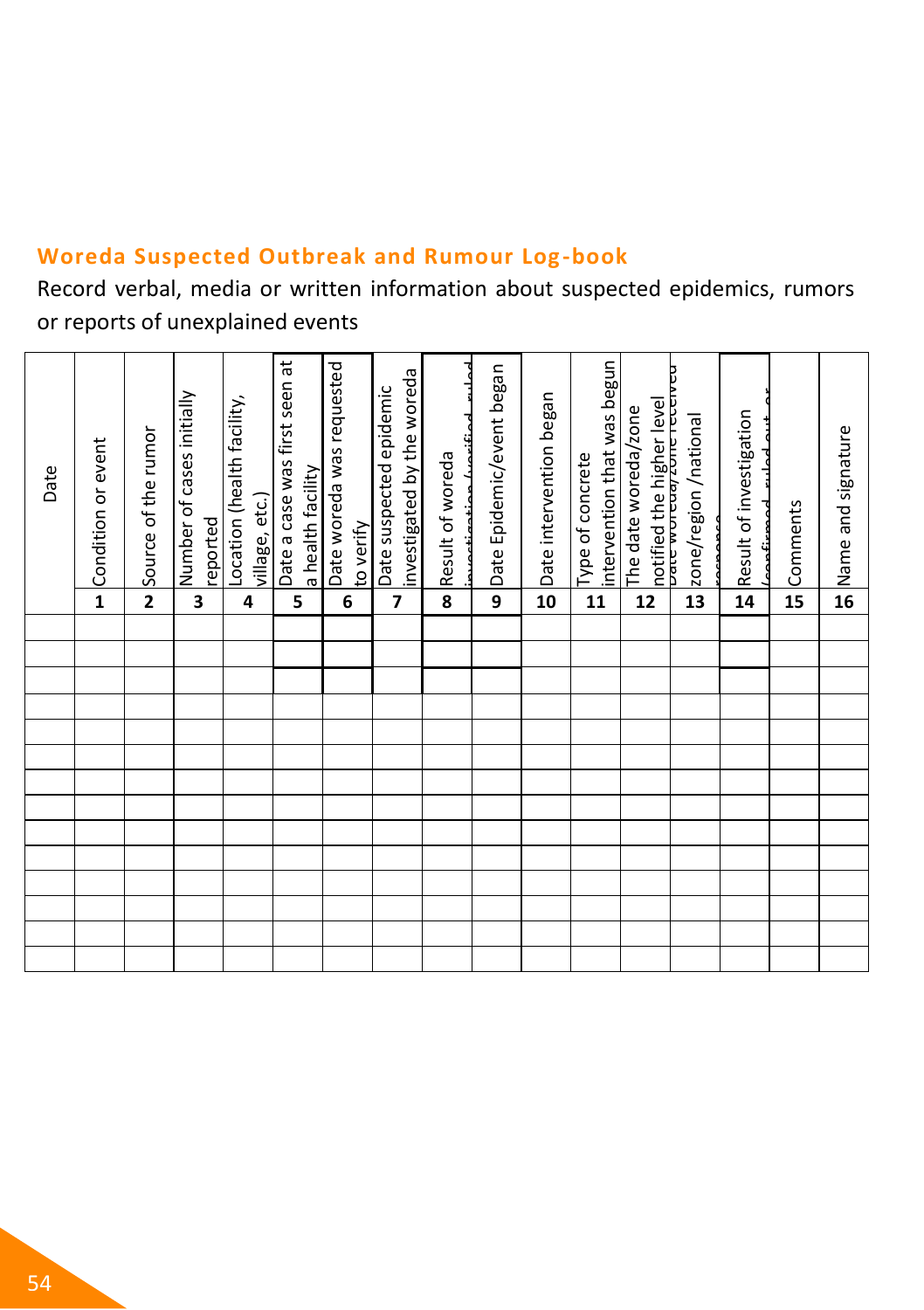#### **Measles Line List**

#### **Health Facility: Woreda/zone/Region: Date received:**

|                            |                               |                 |            |       | $A$ ge |                            |                              |                       |                                    | <b>Lab Tests</b>                                                                 |             |                                      |                                  |                 |
|----------------------------|-------------------------------|-----------------|------------|-------|--------|----------------------------|------------------------------|-----------------------|------------------------------------|----------------------------------------------------------------------------------|-------------|--------------------------------------|----------------------------------|-----------------|
| Serial number              | (O) outpatient; (I) inpatient | Patient<br>name | Sex (M, F) | Years | Months | Kebele /<br><b>Address</b> | Date seen at health facility | Date of onset of rash | No. of valid measles doses (0,1,2, | Speci<br>men<br>take<br>n<br>(Yes/<br>No)<br>If<br>yes,<br>date<br>colle<br>cted | Lab results | Complication<br>Yes/No <sup>**</sup> | Outcome<br>(A) Alive<br>(D) Dead | <b>Comments</b> |
| $1\,$                      |                               |                 |            |       |        |                            |                              |                       |                                    |                                                                                  |             |                                      |                                  |                 |
| $\mathbf 2$                |                               |                 |            |       |        |                            |                              |                       |                                    |                                                                                  |             |                                      |                                  |                 |
| 3                          |                               |                 |            |       |        |                            |                              |                       |                                    |                                                                                  |             |                                      |                                  |                 |
| 4                          |                               |                 |            |       |        |                            |                              |                       |                                    |                                                                                  |             |                                      |                                  |                 |
| 5                          |                               |                 |            |       |        |                            |                              |                       |                                    |                                                                                  |             |                                      |                                  |                 |
| 6                          |                               |                 |            |       |        |                            |                              |                       |                                    |                                                                                  |             |                                      |                                  |                 |
| $\overline{7}$             |                               |                 |            |       |        |                            |                              |                       |                                    |                                                                                  |             |                                      |                                  |                 |
| 8                          |                               |                 |            |       |        |                            |                              |                       |                                    |                                                                                  |             |                                      |                                  |                 |
| 9                          |                               |                 |            |       |        |                            |                              |                       |                                    |                                                                                  |             |                                      |                                  |                 |
| $1\,$<br>$\pmb{0}$         |                               |                 |            |       |        |                            |                              |                       |                                    |                                                                                  |             |                                      |                                  |                 |
| $\mathbf 1$<br>$\mathbf 1$ |                               |                 |            |       |        |                            |                              |                       |                                    |                                                                                  |             |                                      |                                  |                 |
| $\mathbf 1$<br>$\mathbf 2$ |                               |                 |            |       |        |                            |                              |                       |                                    |                                                                                  |             |                                      |                                  |                 |
| $\mathbf 1$                |                               |                 |            |       |        |                            |                              |                       |                                    |                                                                                  |             |                                      |                                  |                 |
| 3                          |                               |                 |            |       |        |                            |                              |                       |                                    |                                                                                  |             |                                      |                                  |                 |
| $\mathbf 1$<br>$\pmb{4}$   |                               |                 |            |       |        |                            |                              |                       |                                    |                                                                                  |             |                                      |                                  |                 |

\*Age in years if more than 12 months, otherwise write age in months (e.g. 9m)

\*\*Indicate the complication in the comments.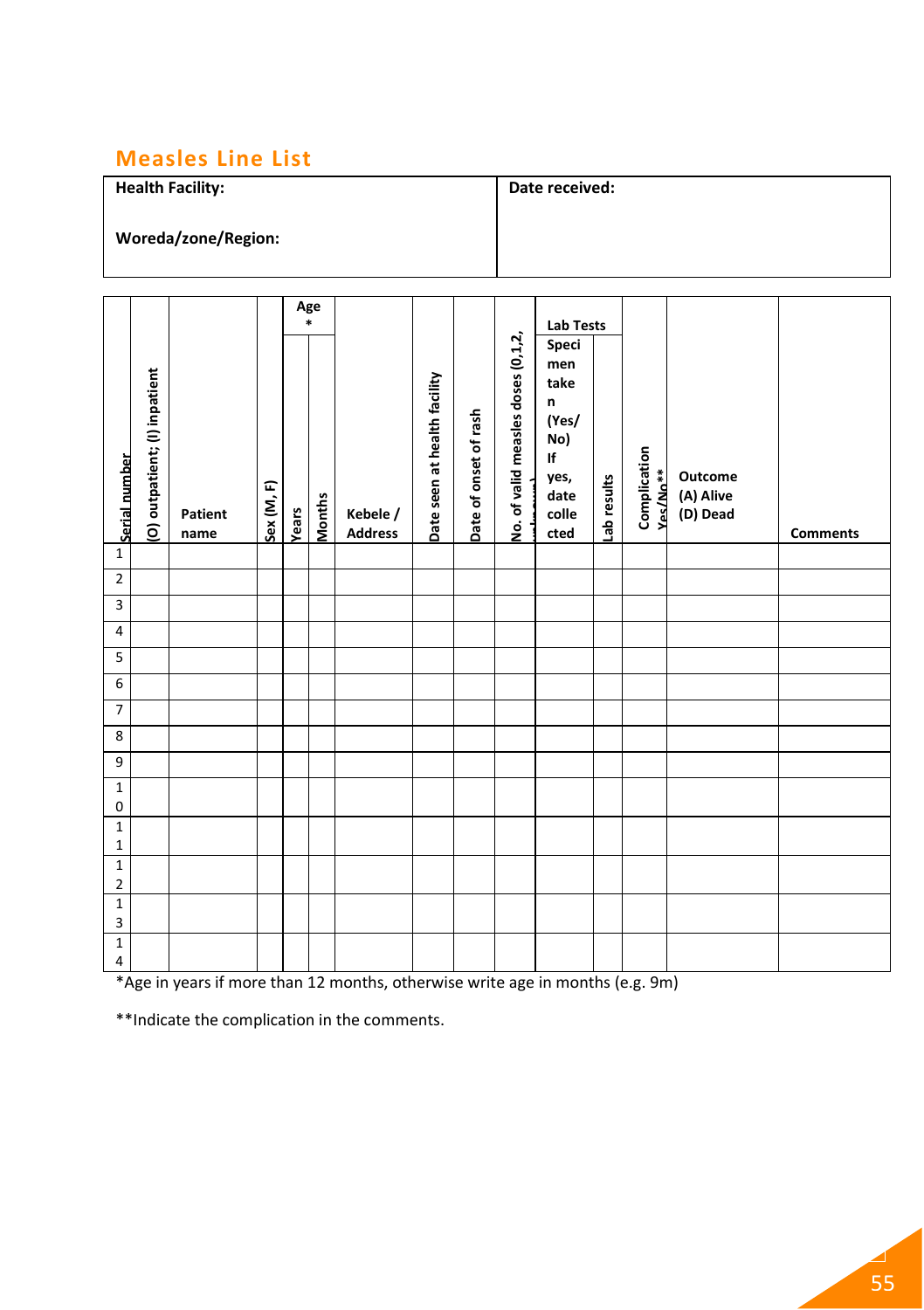#### **Measles Risk Assessment Tool**

Calculation of the accumulation of susceptible population for measles outbreak

| Yea<br>r       | Total<br>wore<br>da<br>popul<br>ation | Birth<br>cohor<br>t at<br>wore<br>$da(B^*)$<br>% of<br>surviv<br>ing<br>infant | Routi<br>ne<br>measl<br>es<br>cover<br>age | # of<br>childr<br>en<br>vacci<br>nated<br>$(C*D)$ | # of<br>childr<br>en<br>sero-<br>conve<br>rting (<br>$E*0.8$<br>5) | # of<br>childr<br>en<br>susce<br>ptible<br>$(C-F)$ | SIA<br>cover<br>age<br>at the<br>wore<br>da<br>(%) | Susce<br>ptible<br>vacci<br>nated<br>durin<br>g SIA<br>$(G^*H)$ | Susce<br>ptible<br>immu<br>nized<br>durin<br>g SIA<br>$(1*0.9)$<br>5) | Rema<br>ining<br>susce<br>ptible<br>$(G-J)$ | Accumulati<br>ng<br>susceptible |
|----------------|---------------------------------------|--------------------------------------------------------------------------------|--------------------------------------------|---------------------------------------------------|--------------------------------------------------------------------|----------------------------------------------------|----------------------------------------------------|-----------------------------------------------------------------|-----------------------------------------------------------------------|---------------------------------------------|---------------------------------|
| A              | B                                     | $\overline{c}$                                                                 | D                                          | $\overline{E}$                                    | $\overline{F}$                                                     | G                                                  | $\overline{H}$                                     | $\mathbf{I}$                                                    | $\mathsf J$                                                           | K                                           | $\mathsf{L}$                    |
| Ye             |                                       |                                                                                |                                            |                                                   |                                                                    |                                                    |                                                    |                                                                 |                                                                       |                                             |                                 |
| ar             |                                       |                                                                                |                                            |                                                   |                                                                    |                                                    |                                                    |                                                                 |                                                                       |                                             |                                 |
| $\mathbf{1}$   |                                       |                                                                                |                                            |                                                   |                                                                    |                                                    |                                                    |                                                                 |                                                                       |                                             | K1                              |
| Ye             |                                       |                                                                                |                                            |                                                   |                                                                    |                                                    |                                                    |                                                                 |                                                                       |                                             |                                 |
| ar             |                                       |                                                                                |                                            |                                                   |                                                                    |                                                    |                                                    |                                                                 |                                                                       |                                             |                                 |
| $\overline{2}$ |                                       |                                                                                |                                            |                                                   |                                                                    |                                                    |                                                    |                                                                 |                                                                       |                                             | $K1+k2$                         |
| Ye             |                                       |                                                                                |                                            |                                                   |                                                                    |                                                    |                                                    |                                                                 |                                                                       |                                             |                                 |
| ar             |                                       |                                                                                |                                            |                                                   |                                                                    |                                                    |                                                    |                                                                 |                                                                       |                                             |                                 |
| 3              |                                       |                                                                                |                                            |                                                   |                                                                    |                                                    |                                                    |                                                                 |                                                                       |                                             | $K1+K2+K$<br>3                  |
| Ye             |                                       |                                                                                |                                            |                                                   |                                                                    |                                                    |                                                    |                                                                 |                                                                       |                                             |                                 |
| ar             |                                       |                                                                                |                                            |                                                   |                                                                    |                                                    |                                                    |                                                                 |                                                                       |                                             | $K1+K2+K$                       |
| 4              |                                       |                                                                                |                                            |                                                   |                                                                    |                                                    |                                                    |                                                                 |                                                                       |                                             | $3+K4$                          |
| Ye             |                                       |                                                                                |                                            |                                                   |                                                                    |                                                    |                                                    |                                                                 |                                                                       |                                             |                                 |
| ar             |                                       |                                                                                |                                            |                                                   |                                                                    |                                                    |                                                    |                                                                 |                                                                       |                                             | $K1+K2+K$                       |
| 5              |                                       |                                                                                |                                            |                                                   |                                                                    |                                                    |                                                    |                                                                 |                                                                       |                                             | $3+K4+K5$                       |
|                |                                       |                                                                                |                                            |                                                   |                                                                    |                                                    |                                                    |                                                                 |                                                                       |                                             |                                 |

**Additional factors to be considered when we asses risk of spread are the following**

- Outbreaks of measles in adjacent districts
- Peak season for measles transmission
- Presence of special populations (like displaced population,  $\bullet$ refugees....) and living conditions that facilitate transmission
- Drought affected area with high level of malnutrition $\bullet$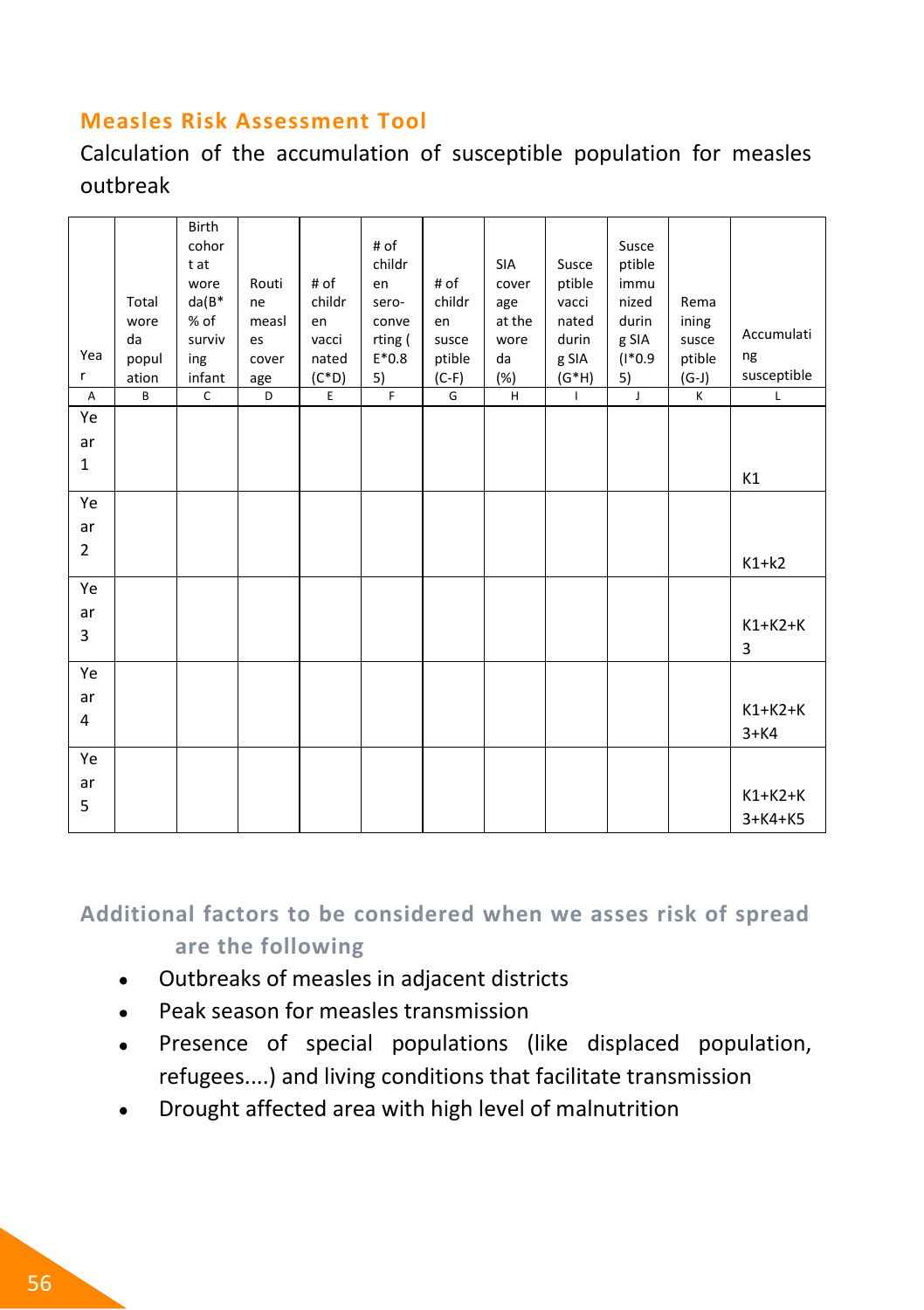# **House to House Rapid Monitoring of Measles Vaccine Coverage**

| <b>Reporting Health Facility:</b> |                            |                           |                              |        |                   |  |  |  |  |  |  |
|-----------------------------------|----------------------------|---------------------------|------------------------------|--------|-------------------|--|--|--|--|--|--|
| Woreda                            |                            | Zone                      |                              | Region |                   |  |  |  |  |  |  |
| Kebele                            |                            | Date of assessment        |                              |        |                   |  |  |  |  |  |  |
|                                   |                            |                           |                              |        |                   |  |  |  |  |  |  |
|                                   | Number of                  | No of                     |                              |        |                   |  |  |  |  |  |  |
|                                   | children age less          | childrenvaccin            |                              |        |                   |  |  |  |  |  |  |
| S.No.                             | than 5<br>yearsinthe house | ated (card, Hx,<br>other) | Reason for not<br>vaccinated |        | Other observation |  |  |  |  |  |  |
|                                   |                            |                           |                              |        |                   |  |  |  |  |  |  |
|                                   |                            |                           |                              |        |                   |  |  |  |  |  |  |
|                                   |                            |                           |                              |        |                   |  |  |  |  |  |  |
|                                   |                            |                           |                              |        |                   |  |  |  |  |  |  |
|                                   |                            |                           |                              |        |                   |  |  |  |  |  |  |
|                                   |                            |                           |                              |        |                   |  |  |  |  |  |  |
|                                   |                            |                           |                              |        |                   |  |  |  |  |  |  |
|                                   |                            |                           |                              |        |                   |  |  |  |  |  |  |
|                                   |                            |                           |                              |        |                   |  |  |  |  |  |  |
|                                   |                            |                           |                              |        |                   |  |  |  |  |  |  |
|                                   |                            |                           |                              |        |                   |  |  |  |  |  |  |
|                                   |                            |                           |                              |        |                   |  |  |  |  |  |  |
|                                   |                            |                           |                              |        |                   |  |  |  |  |  |  |
|                                   |                            |                           |                              |        |                   |  |  |  |  |  |  |
|                                   |                            |                           |                              |        |                   |  |  |  |  |  |  |
|                                   |                            |                           |                              |        |                   |  |  |  |  |  |  |
|                                   |                            |                           |                              |        |                   |  |  |  |  |  |  |
|                                   |                            |                           |                              |        |                   |  |  |  |  |  |  |
|                                   |                            |                           |                              |        |                   |  |  |  |  |  |  |
|                                   |                            |                           |                              |        |                   |  |  |  |  |  |  |
|                                   |                            |                           |                              |        |                   |  |  |  |  |  |  |
|                                   |                            |                           |                              |        |                   |  |  |  |  |  |  |
|                                   |                            |                           |                              |        |                   |  |  |  |  |  |  |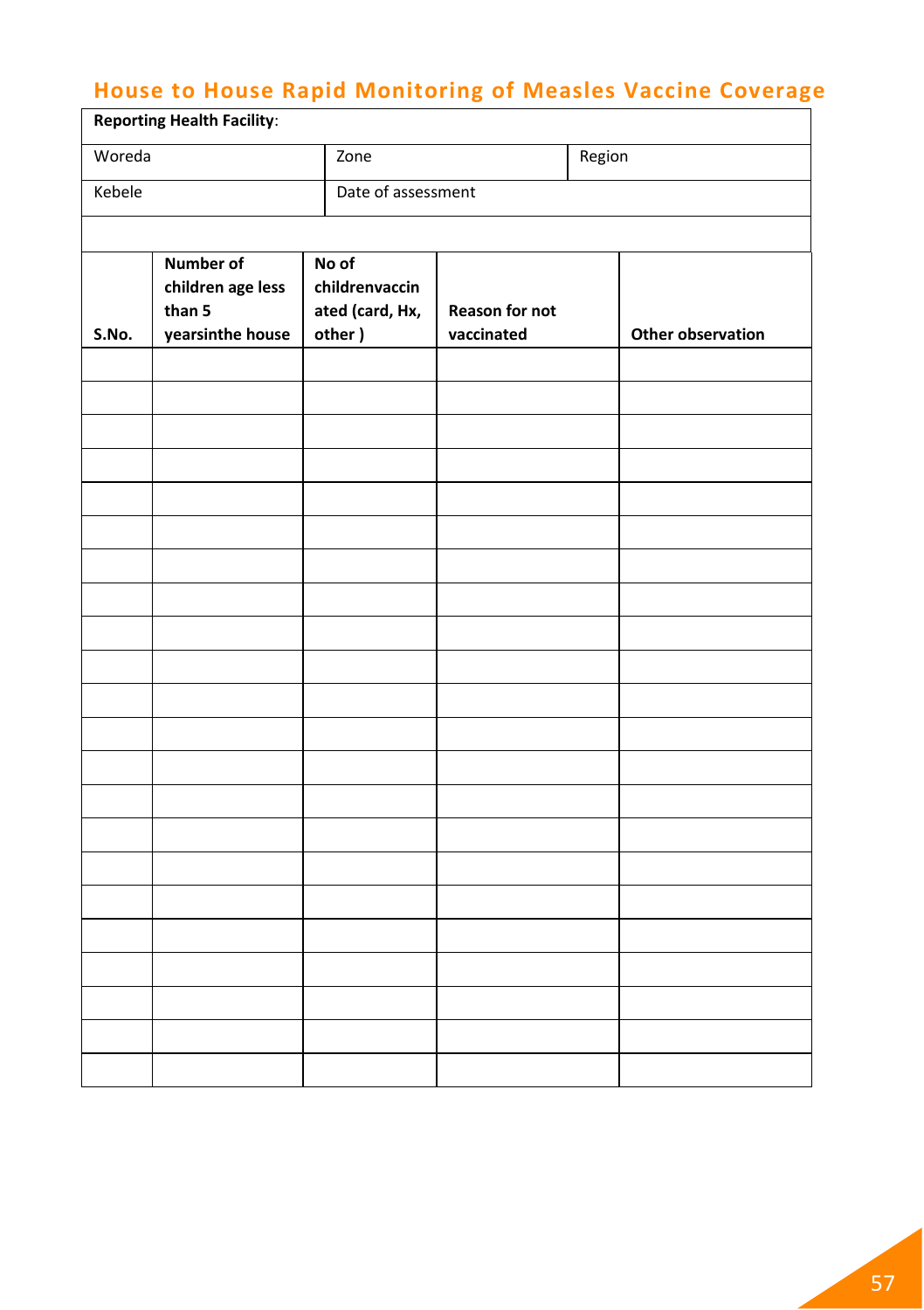#### **Annex 2. Role of each Level in the Health System**

The roles and responsibilities of health workers and authorities at various levels of the health care system, in establishing and conducting measles surveillance activities, are described below:

In order to strengthen the measles case-based surveillance, all regions should ensure that the surveillance system is organized as far as the community level and should discharge the following roles and responsibilities expected at each level.

#### **Role of the Community and Family**

- Report any person with fever and rash to the nearest health facility.  $\bullet$
- Keep patients isolated.  $\bullet$
- Minimize visitors as much as possible.  $\bullet$
- Make sure that their children are vaccinated against measles.  $\bullet$

#### **Role of the Health Facility**

- Detect and report cases and outbreaks using the standard case definition.
- Collect 5 ml of blood (or an appropriate sample of dried blood on filter  $\bullet$ paper) from all suspected individual measles cases.In outbreak settings (more than five suspected measles cases), specimens for measles IgM testing (serum or dried blood on filter paper) as well as throat swabs for virus isolation should be collected from the first five cases of suspected measles.
- Begin case management for measlesand its complications  $\bullet$
- Arrange for transport of specimens to EHNRI within 3 days of collection.  $\bullet$
- Ask the family about other persons with similar symptoms.  $\bullet$
- Monitor for other suspected cases.  $\bullet$
- Implement respiratory isolation of hospitalized measles cases.  $\bullet$
- Provide results back to family and community.  $\bullet$
- Ensure all admitted patients of  $6 59$  months of age have received two  $\bullet$ doses of measles vaccine, at least one month apart.
- Collect, consolidate, analyze and interpret surveillance data.  $\bullet$
- Conduct active case search and sensitize community members and health  $\bullet$ workers.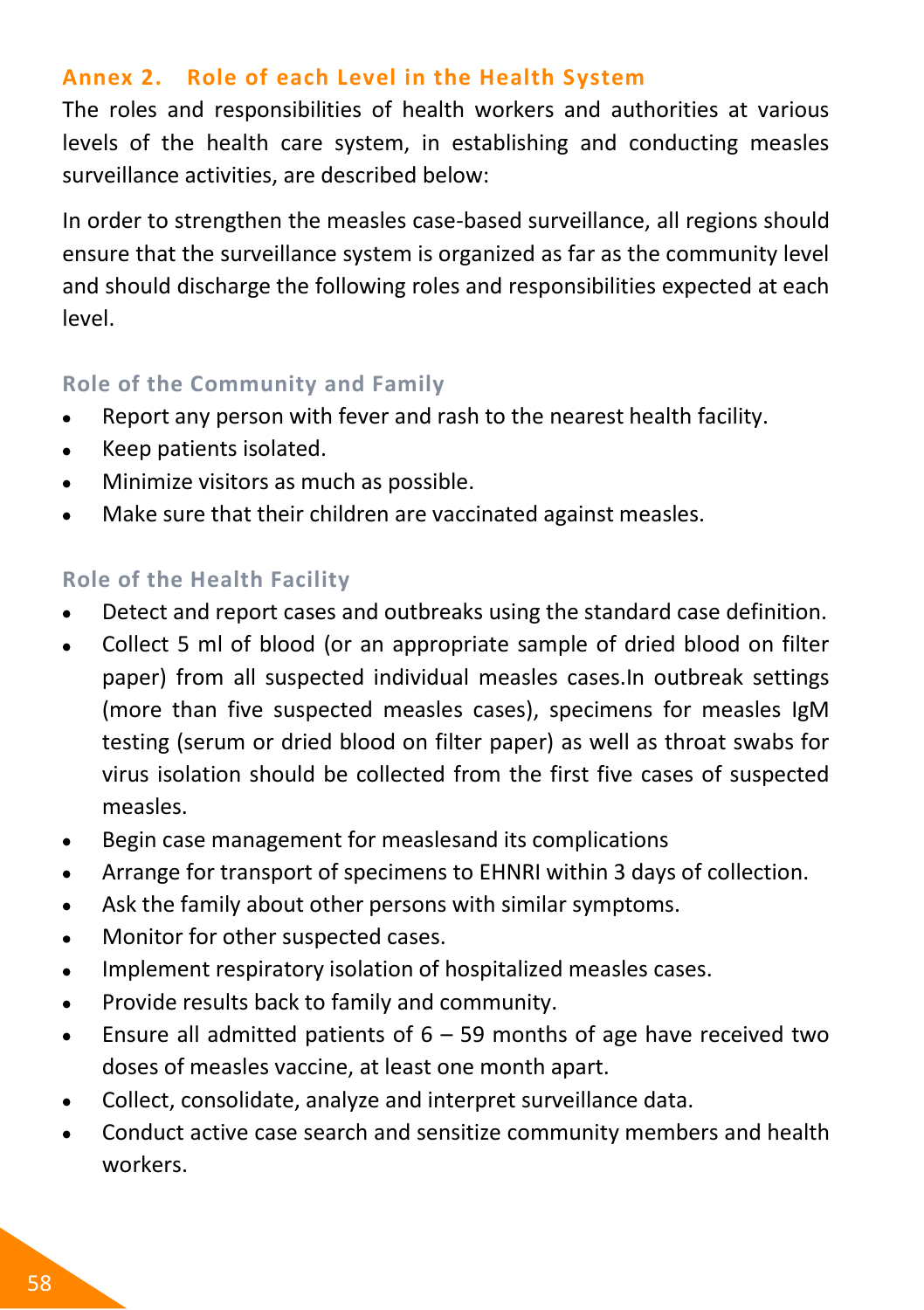#### **Role of Woreda Health Office**

The Woreda should coordinate activities of health facilities located in the area.

- $\bullet$ Review case investigation form for timeliness and completeness.
- Ensure blood/filter specimen is collected and sent to EHNRI from all  $\bullet$ individual suspected measles cases or from the first five cases during outbreaks.
- Notify zonal/regional surveillance focal person.  $\bullet$
- Notify other health facilities in the Woreda.
- Monitor the epidemic threshold.  $\bullet$
- Conduct a measles outbreak investigation promptly once the outbreak  $\bullet$ threshold is reached, including conducting active case finding in the community and line listing all identified cases.
- Ensure that Naso-pharyngeal swabs are collected from the first five  $\bullet$ suspected measles cases during outbreaks in order to determine the circulating viral strain.
- Provide feedback to health facilities and feed data forward to the next  $\bullet$ level (zone/region).
- Analyze disease patterns and trends, interpret data, and report.  $\bullet$
- Do active case search and sensitize community members and health  $\bullet$ workers.

#### **Role of Zone/Region**

- Support the Woreda and health facility.  $\bullet$
- Ensure that the surveillance guidelines are followed.  $\bullet$
- Monitor the surveillance performance using standard indicators.  $\bullet$
- Provide feedback to peripheral levels.  $\bullet$
- Supervise and provide technical support to woredalevel activities.  $\bullet$
- Monitor for the possible occurrence of an outbreak.  $\bullet$
- Analyze disease patterns and trends, interpret data, and produce routine  $\bullet$ reports.
- Do active case search and sensitize community members and health workers.